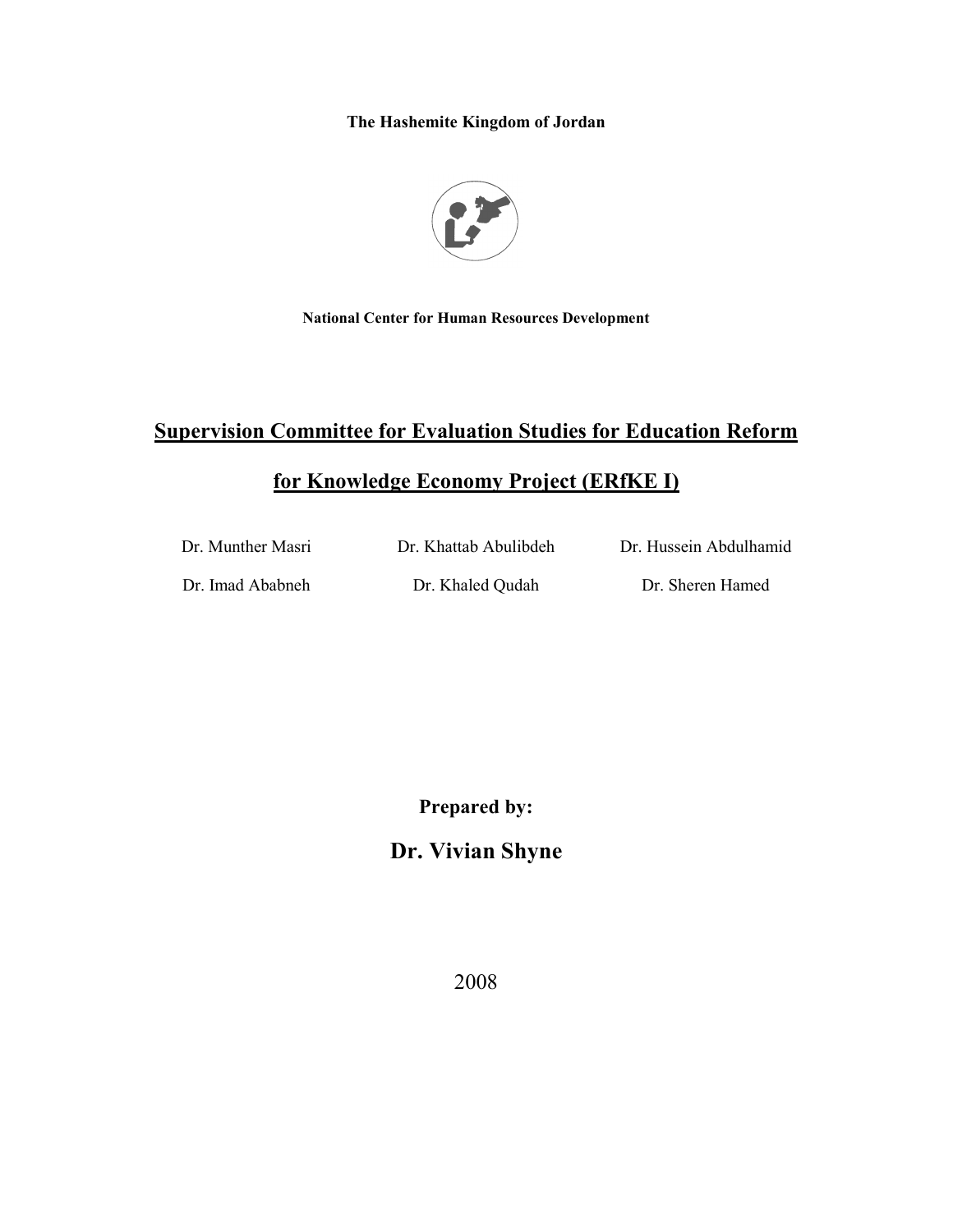## **SCHOOL WALK-THROUGH STUDY AS PART OF THE EDUCATION REFORM** FOR THE KNOWLEDGE ECONOMY

## **Abstract**

This study was designed to assess classroom conditions and activities based on a structured school walkthrough. Classroom instructional activities and practices, technology utilization, teacher support and school management were observed. A criteria sample of twelve schools was selected for the visits. Ten were public schools and 2 were public selected as a comparison group. Public schools included discovery schools, non discovery schools, boys and girls school. Overall, students seemed to have managed the transition to changes mandated by the ERfKE initiative more readily and easily, especially students who formerly lagged behind or struggled with the course content, than the teachers and school administrators. Significant gender differences are associated with effectiveness in using ERfKE inputs. Among the public schools visited, the school that best exemplified the ERfKE's vision of a student-centered learning institution that infused technological applications into its teaching and learning activities was a girls Discovery school located in a comparatively impoverished district of Amman. Challenges to the implementation of ERfKE related to: unanticipated and unprecedented escalation of student enrollments; limited access to the required technology; insufficient experience among teachers on the use of technology in instructions and the student-centered teaching approaches; lack of experience, training and understanding regarding new modalities of assessment. It has been also observed that there is an increasing frustration among teachers who describe themselves as knowledge economy professionals with advance expertise in education and technology but who still remain underappreciated and underpaid.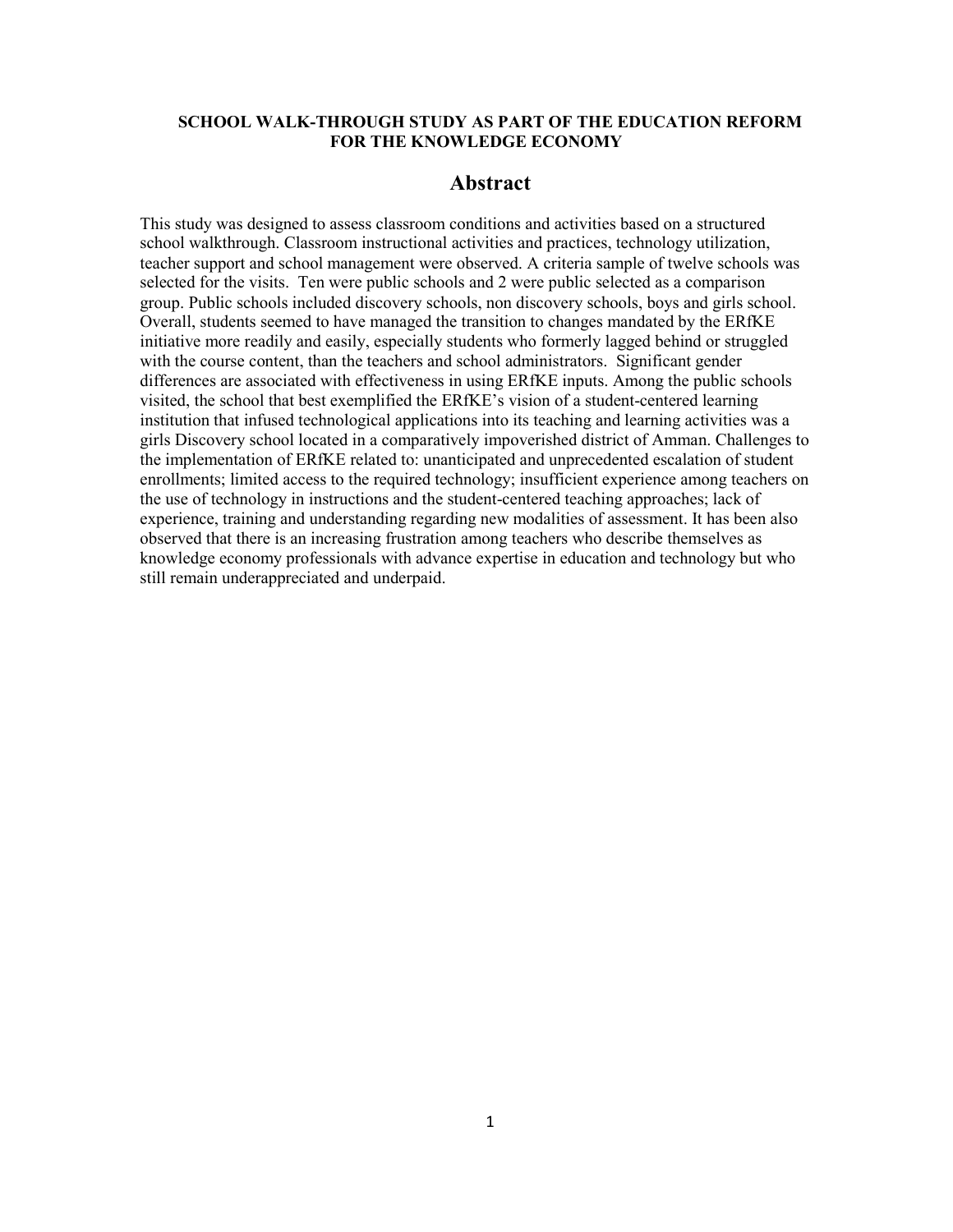## SCHOOL WALK-THROUGH STUDY AS PART OF THE EDUCATION REFORM FOR THE **KNOWLEDGE ECONOMY**

## **Executive Summary**

This study used a structured school walk though approach with the purpose to assess schools in areas related to inputs of the Education Reform for Knowledge Economy (ERfKE) in its first phase of implementation. Established to prepare Jordanian students for the knowledge economy, ERfKE was designed to transform the entire Jordanian education system  $(K-12)$  to produce graduates prepared to compete in a global knowledge economy requiring highly specialized knowledge, skills, attitudes and competencies. Success requires nothing less than a complete transformation of school culture to radically shift from emphasis on teacher-centered lectures that require students to engage in rote learning, memorization, passive and individual learning strategies, to an emphasis on inquiry-based learning activities, active Constructivist learning strategies.

This evaluation study was designed to assess the effectiveness of ERfKE inputs based on a school and classroom walkthrough. A sample of selected schools in Amman was visited. Classroom activities were observed and semi-structured interviews were also conducted with principals, teachers and students. Instructional practices, teaching and learning dynamics were observed in the classrooms. Educators at all of the schools visited were asked about the effectiveness of ERfKE inputs like training, new curriculum material, and technology resources. Consideration was also given to teacher motivation and support, implementation of the new teaching methods that teachers were trained on and given the resources to implement.

### **Results obtained indicate that:**

(1) Progress in the implementation of the ERfKE strategies and curriculum is evident in student activities inside observed classrooms. Teachers do make concerted efforts to engage students and promote student interaction. Still, many teachers exert control and direct activity, and although students may be engaged and students do interact, the classroom activity is not student centered or student team-based in the true spirit of the ERfKE initiative.

(2) In general, even when the technology was in good working order at the schools visited, it was not really used effectively to promote the critical thinking of student groups or teams. Although many schools are making progress in the right direction, most schools are still a long way from incorporating ICT into a meaningful Constructivist learning approach. Aside from problems with internet connectivity, initiatives like EduWave constitute technological enrichment activities but still far short of genuine technological tools for instruction. Some of the programs used to facilitate English or even Arabic language instruction may come closer but these applications still fall short of technological advances realized in educational programs like MIT's project Athena or some of the programs created by older technologies like interactive videodisc. Computer adaptive assessments have been successfully implemented that efficiently realize authentic performance assessment of a wide variety of subjects including counseling, management and a veritable host of simulated activities including driving, provision of medical interventions like surgery, and many other applications.

(3) Special groups seem to have benefited from the new inputs and practices. It was clear the students who formerly lagged behind or struggled with the course content have been positively affected by ERfKE's initiatives. Even economically disadvantaged students from overcrowded schools with few resources located in impoverished districts appeared fully engaged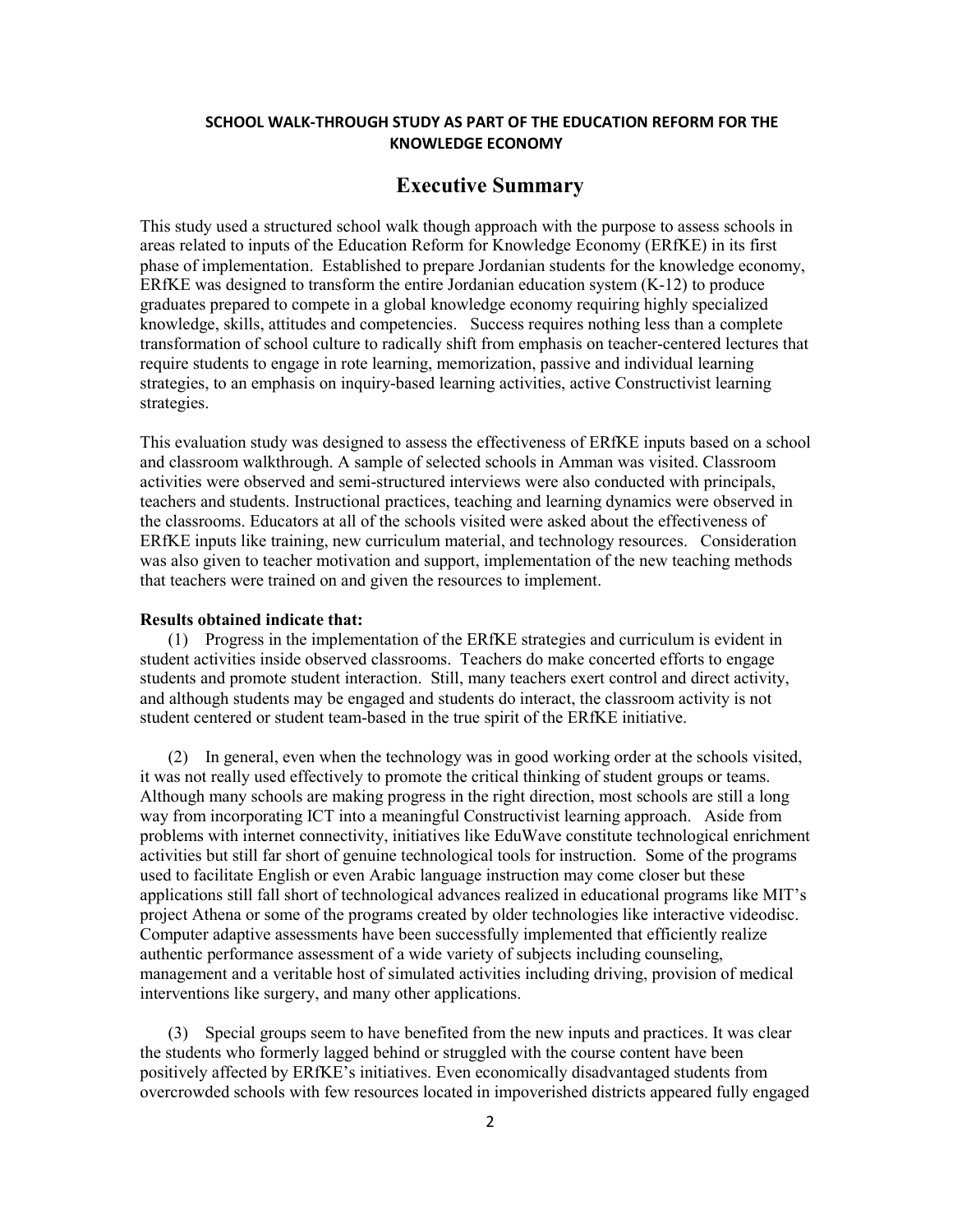by new ERfKE practices. It is clear that there are significant differences between schools. In a country like Jordan with socioeconomic factors exerting substantial influence over the academic performance of its students, ERfKE is helping to reduce gaps. Notably, one of the schools located in a poor neighborhood and relatively overcrowded exemplified the mission and vision of ERfKE and came very close to realizing the best practices envisioned by the architects of this initiative. Previously, students lacked access to technology at their homes or in the neighborhood but now the school offers them such resources and the students have responded with enthusiasm and great interest. Students were able to demonstrate complex critical thinking skills, knowledge and understanding of subjects like finance. They showed that they could analyze information, use the information they had acquired in a new way, synthesize information and make critical judgments relevant to real life situations that professionals in the field often encounter.

(4) Based on the follow-ups with teachers, the averages of struggling students have risen due to performance based assessments. These below average students have become more confident and more engaged. However, students do not study for performance based assessments as much as they do for more traditional "paper and pencil tests." Both teachers and students advocated changing the current emphasis on performance based assessments by offering two paper and pencil exams and one performance based assessment instead of the reverse.

(5) Significant gender differences are associated with effectiveness in using ERfKE inputs:

School staff and students at girls' schools seemed generally more engaged, constructive a. and focused than male counterparts.

Principals at the girls' schools seemed to be more goal oriented, than many, but by no  $\mathbf{b}$ . means all of their male counterparts.

There seemed to be more disruption in technology services offered (e.g. internet  $c_{\cdot}$ connectivity, computer repair) for boys' compared to girls' schools.

(6) Public schools, especially Discovery schools appeared more likely to embrace and realize the ERfKE mission and vision than private schools which have traditionally served as models of academic excellence. Although the instruction provided by private school faculty was excellent, teachers were reluctant to relinquish their traditional role as lecturer or supervisor responsible for orchestrating the delivery of instruction. Thus, teachers would actively engage students in a teacher directed Q&A session. In contrast, teachers in public Discovery schools were more inclined to take a backseat to their students who assumed responsibility for their own learning. In this student centered context, teachers were resources available to support students who were active agents in self-directed learning activities that naturally incorporated teambuilding and technology.

Although the instruction provided by private school faculty was excellent, teachers were reluctant to relinquish their traditional role as lecturer or supervisor responsible for orchestrating the delivery of instruction. Thus, teachers would actively engage students in a teacher directed  $Q\&A$ session. In contrast, teachers in public Discovery schools were more inclined to take a backseat to their students who assumed responsibility for their own learning. In this student centered context, teachers were resources available to support students who were active agents in selfdirected learning activities that naturally incorporated team-building and technology.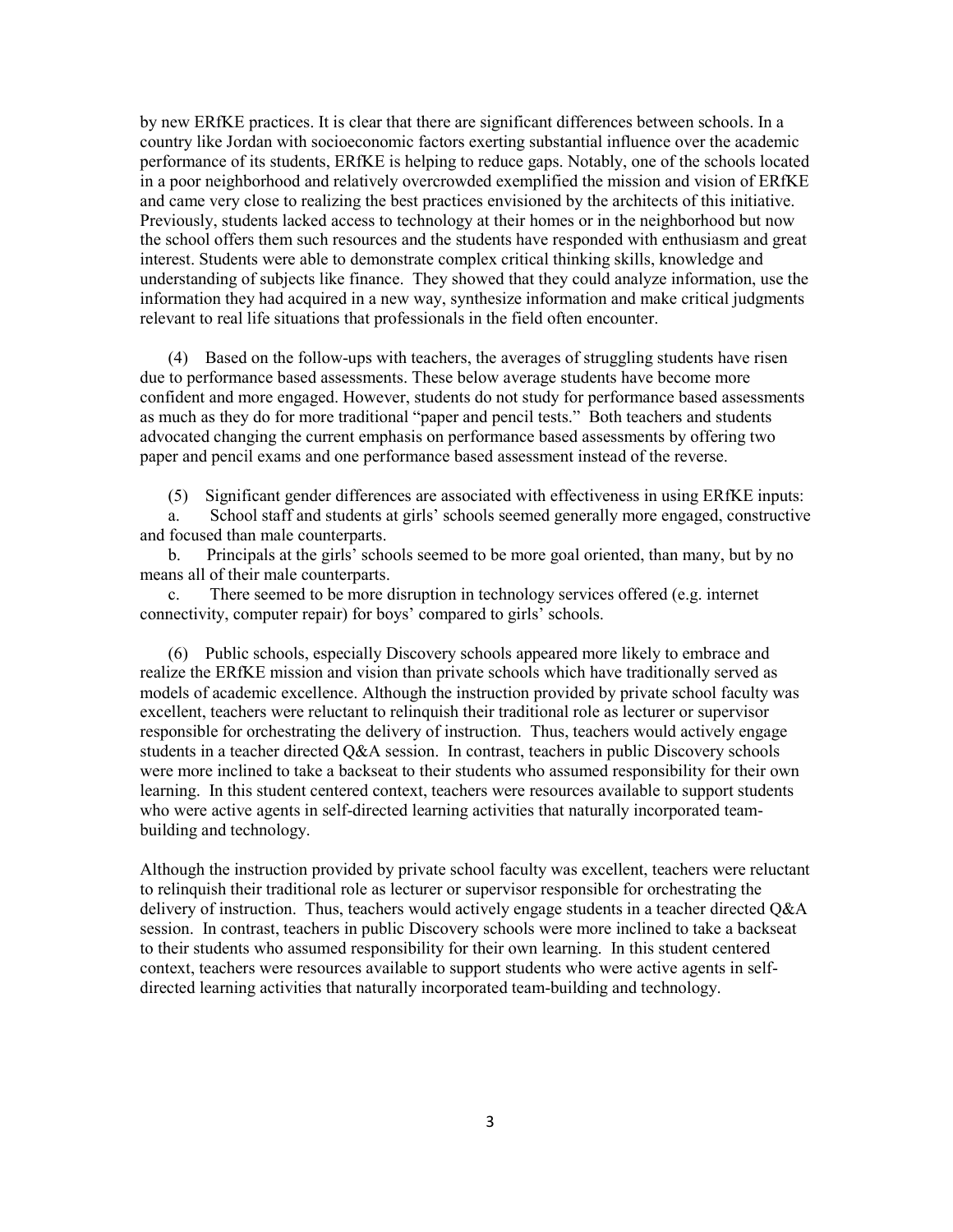## **Significant Challenges to the implementation of ERfKE include:**

- Unanticipated escalation of student enrollments,
- Limited access to the required technology,
- Lack of experience, training and understanding regarding new teaching methodology that incorporates technology
- Lack of experience, training and understanding regarding new modalities of assessment.
- Increasing frustration among teachers who describe themselves as knowledge economy professionals with advanced expertise in education and technology but who still remain underappreciated and underpaid.

Teachers and school building administrators often described themselves as disenfranchised or marginalized from the Ministry of Education (MOE) in its implementation of ERfKE. Although many researchers and evaluators have visited the schools, results of these studies have not been disseminated to the schools. In addition, there are few established communication channels for the schools to provide meaningful input relating to the school's perspective to the MOE's implementation of ERfKE. Principals complain about their lack of authority. All of the principals interviewed acknowledged how teachers were overwhelmed and overburdened by the demands of ERfKE in the face of escalating enrollments in the fiscally austere economic climate of Jordan. Teachers complained about their burgeoning workload which entailed unnecessary duplicative activity, and their lack of knowledge and professional development in critical areas like authentic performance assessment, and implementation of instructional applications with technology.

## **Some Recommendations for Change**

Although the educational school system has made huge advances in providing technological access, the implementation of technology in the classroom is - more often than not - cosmetic. Occasionally, the introduction of technology for technologies sake was also evident (i.e. learning how to use EXCEL to generate statistics or mathematical functions without enhancing genuine understanding of these statistics or functions).

Technological tools have been developed to promote instruction. This constituted the focus of attention for major projects like MIT's project Athena. Computer Adaptive technologies are also available to address authentic performance assessment. Some of these applications are readily available on internet and warrant serious consideration in the promotion of the ERfKE initiative.

In Jordan as in the United States although the emphasis of pedagogy is radically different, the teaching profession warrants renewed "professionalism." Especially in Jordan where teachers play a major role as models of knowledge economy workers, it is imperative that the profession warrants transformation. If teachers are to succeed in reshaping Jordan's educational systems and developing successful cohorts of knowledge workers, the profession cannot continue to enjoy second class status. Accordingly, teachers cannot continue to be overworked, underappreciated and underpaid. At the very least, the burgeoning workload cannot sustain duplicative activity that deflects teachers from their primary instructional role. Additional professional development is warranted to help teachers meaningfully incorporate technology in instruction. Teachers also need more help with authentic performance assessment in subjects like math and science. Creative solutions for coping with overcrowded classrooms and limited technological resources need to be addressed.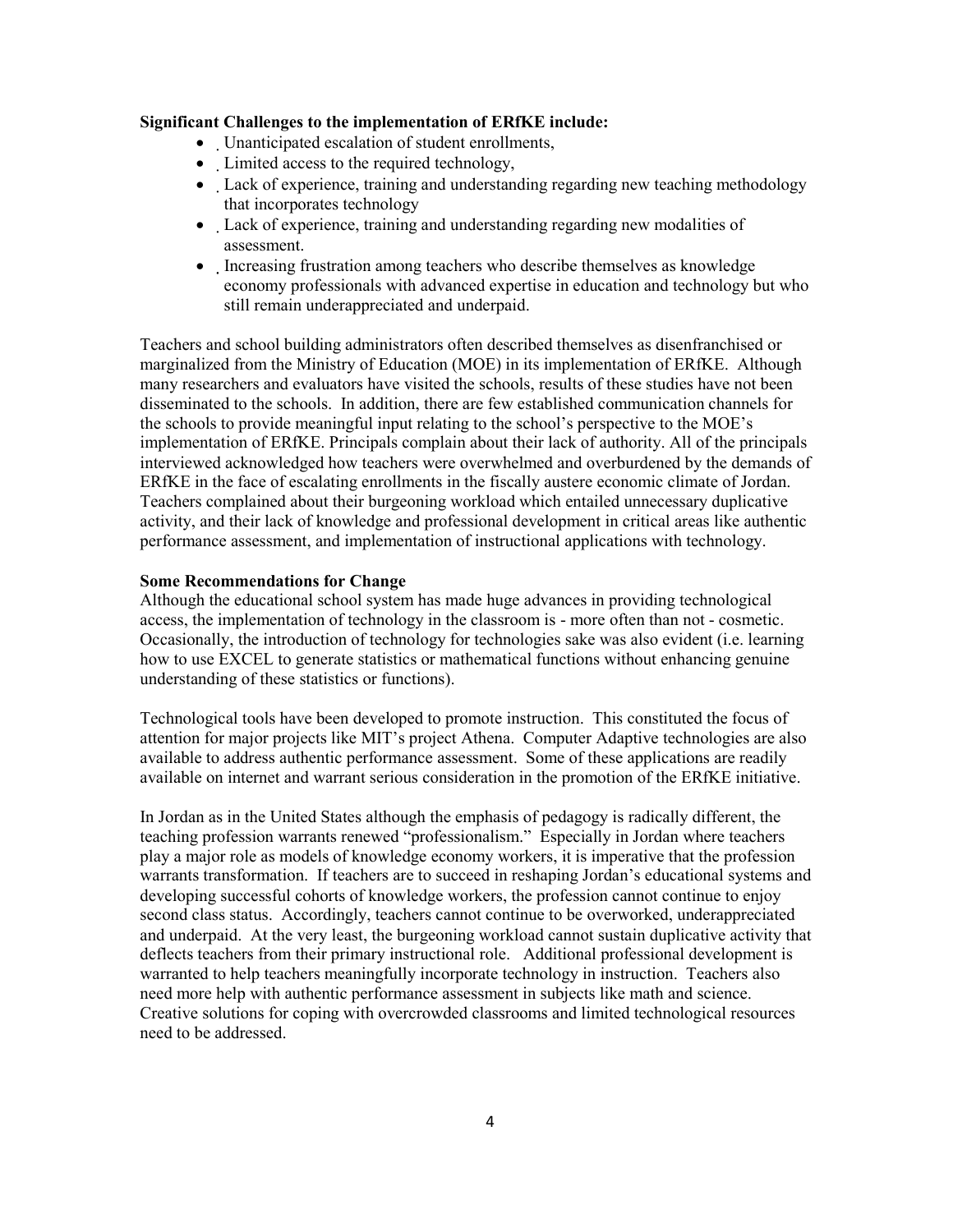## **SCHOOL WALK-THROUGH STUDY AS PART OF THE EDUCATION REFORM FOR** THE KNOWLEDGE ECONOMY

This walkthrough evaluation study of the Education Reform for Knowledge Economy (ERfKE) responds to the first phase of the implementation of this initiative. In preparation for Jordanian participation in the global knowledge economy, ERfKE, was designed to transform the entire education system (K-12) to produce graduates prepared to successfully compete in a global knowledge economy requiring highly specialized knowledge, skills, attitudes and competencies. Success requires nothing less than a complete transformation of school culture to radically shift emphasis on teacher-centered lectures with students depending on rote learning, memorization, passive individual learning strategies, to an emphasis on inquiry-based learning activities, with students engaged in active Constructivist team learning classes.

## **Introduction or Background**

In the five years since the ERfKE project was first implemented, many stakeholders of the educational enterprise were brought together. A new curriculum was developed and implemented. Professional development was designed, and is underway to transform teaching. The infrastructure has been enhanced, refurbished and even overhauled to meet the demands of teachers and students who are being transformed into "knowledge workers" keeping up with technological and communication advances.

This ambitious undertaking included four major components:

- 1. Re-orientation of Educational Policy Objectives and Strategies
- 2. Transform Education Programs and Practices for the Knowledge Economy
- 3. Ouality Physical Learning Environments
- 4. Promote Readiness for Learning through Early Childhood Education (ECE)
- 1. Re-orientation of Educational Policy Objectives and Strategies designed to redefine the vision and associated policy objectives of the Jordanian educational system to promote and attain the transformation and change needed for reform. Five sub-components were also articulated including:
	- a. A redefined vision and comprehensive integrated national education strategy
	- b. Revised governance, management and decision-making mechanisms to achieve and support an education system delivering basic skills, core competencies and essential learning for the knowledge economy
	- c. An Education Decision Support System (EDSS) to facilitate efficient policy analysis and effective management as well as to promote transparency
	- d. Comprehensive and coordinated educational research, policy analysis and monitoring and evaluation activities
	- e. Effective management and efficient coordination of educational investments directed toward reform efforts.

Developing the information technology sector became a rallying call to private sector associations and companies, non-governmental organizations as well as to government ministries and agencies (Ministry of Education, 2002). This provided the impetus for significant investment to reform the current education system to reflect the new and emergent demands for individuals to contribute and participate in the knowledge economy of the future. Out of ERfKE's \$410 million budget, \$120 million was provided in soft loans by the World Bank, \$45 million by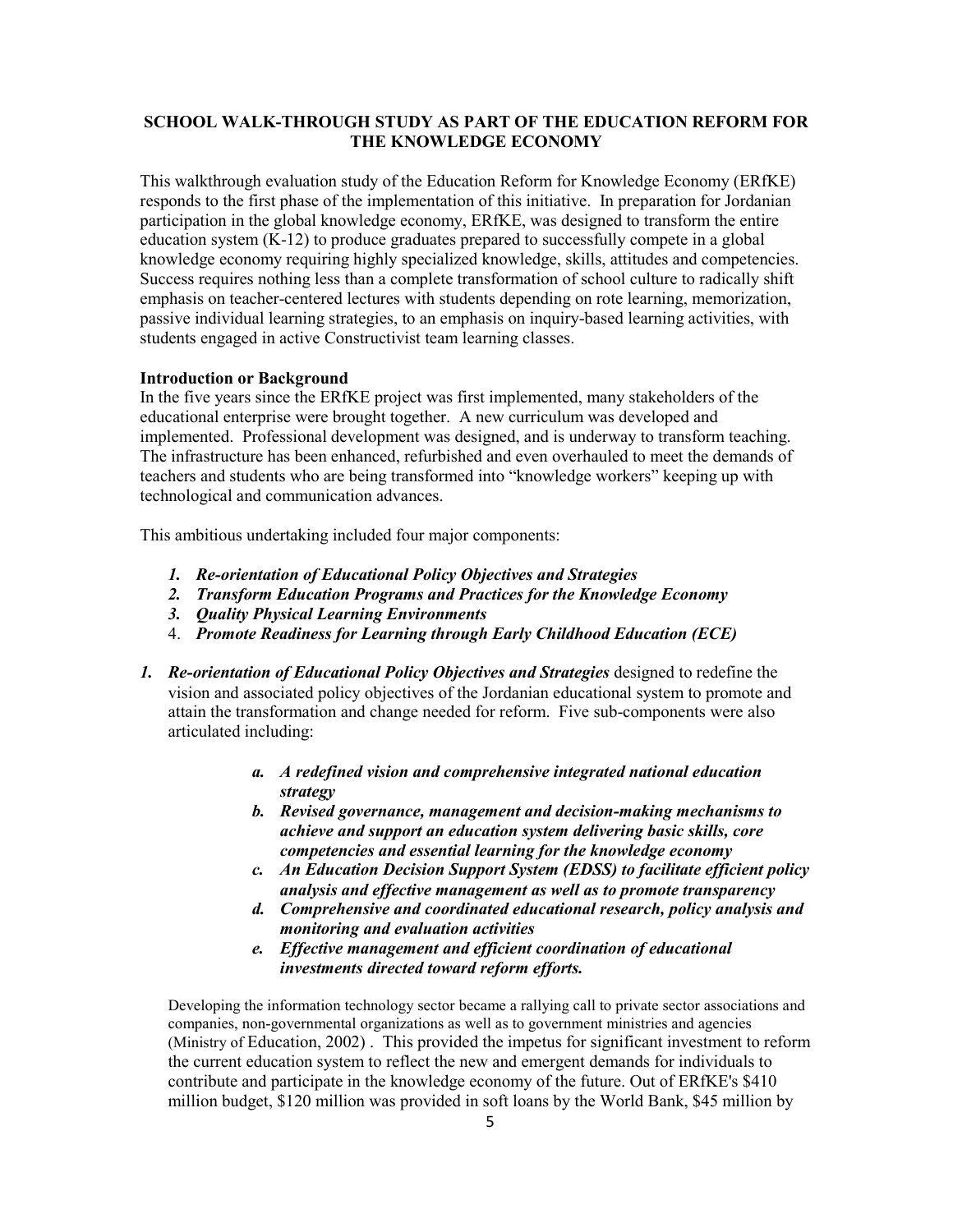the European Investment Bank, \$40 million by Kuwait's Arab Fund, \$33 million by Saudi Arabia's Islamic Development Bank, and around \$10 million by Germany's development bank KfW. Grants also came from USAID — \$35 million — and the Canadian International Development Agency - around \$15 million. In addition, the UK and Japan have also contributed with small grants. The rest - more than \$110 million —was provided by the Jordanian government, which is, however, financing it mainly through the Socio-Economic Transformation Plan, which is made up for the greatest majority of foreign grants.

To develop required basic skills and core competencies as well as content mastery, emphasis was accorded to critical thinking, problem solving, decision-making, using numbers, communication skills, managing information, being responsive, learning continuously (lifelong learning), entrepreneurship, adaptability, teamwork, innovation and creativity. Previously, the Jordanian curriculum focused primarily on coverage and mastery of subject matter content, not all of it relevant or essential for a knowledge economy.

Many challenges in the education sector were envisioned by the architects of ERfKE, foremost among them were the needs to:

- Build an Information Communication Technology (ICT) infrastructure of high quality to  $\bullet$ meet the needs of all within the system.
- $\bullet$ Equip all teachers with high level ICT skills and competencies.
- Eradication of a digital divide among students.
- Use highly skilled ICT students to teach ICT to other students.
- $\bullet$ Develop partnerships with the private sector and the community at large.
- Learn from the private sector, hardware alone will not work.
- Put in place a coherent system of research and evaluation to examine the impact of ICT in  $\bullet$ education (Meeting of OECD Ministers of Education, 2001).

The ICT revolution has exerted a profound impact upon the Jordanian education sector forcing it to respond to the prerogative to reform the "culture" of education content towards more knowwhy, know-how and know-who (Bengtsson, 2002). However, unanticipated challenges were identified during the course of this study that warrant special consideration.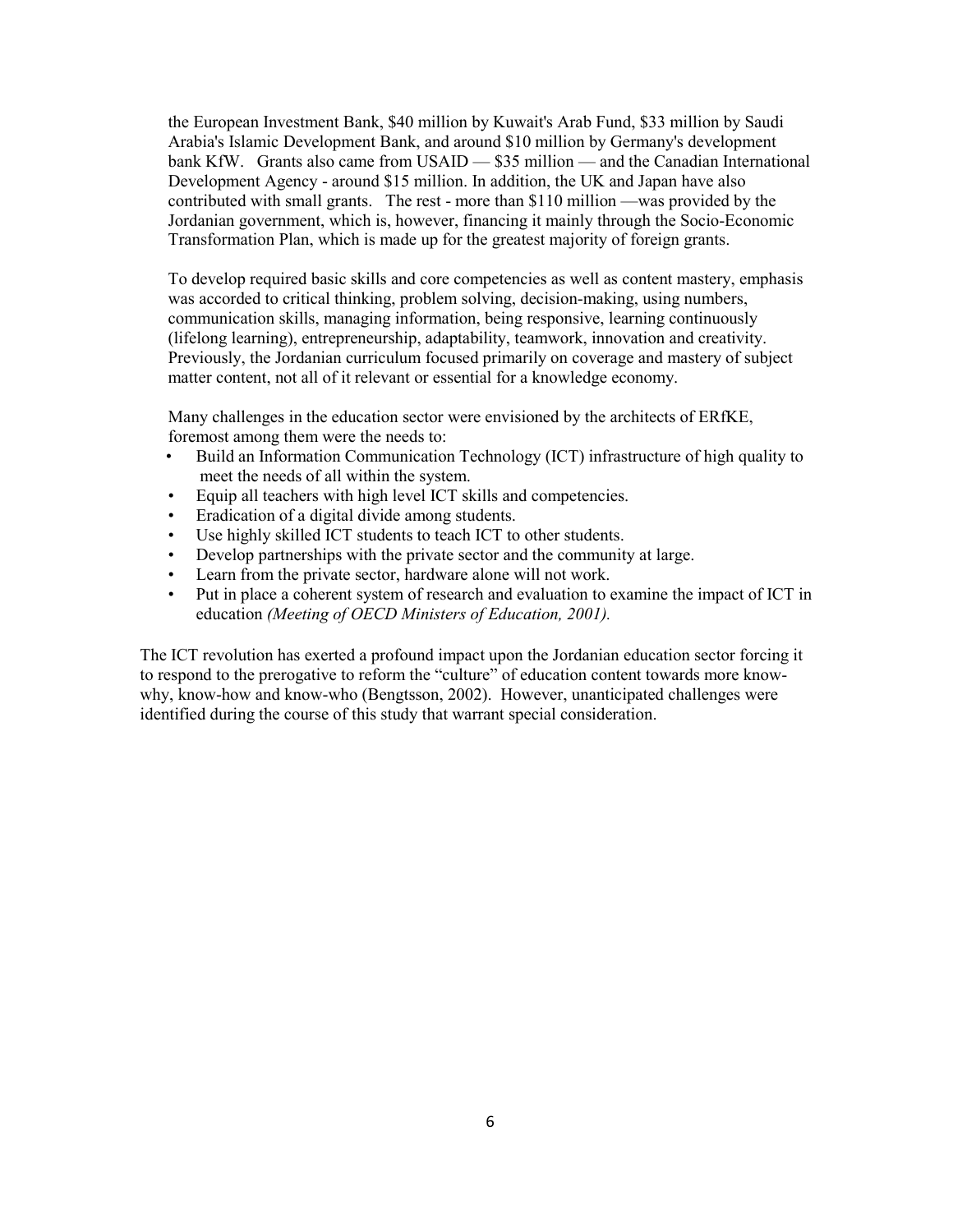**Transform Education Programs and Practices for the Knowledge Economy** by transforming teaching and learning process to achieve learning outcomes consistent with the requirements of a knowledge economy. This includes three sub-components:

- f. Development of new curriculum and assessment tools
- g. Professional development of Ministry of Education(MOE) personnel
- h. Provision of required resources to support effective learning

Anticipated characteristics of the "knowledge worker," the intended final product of ERfKE, include ICT skills, mobility, mastery of a second or even third language, initiative and problem-solving skills, and a capacity for teamwork and responsibility (Bengtsson, 2002). This is exemplified by the Jordan Information Communication Technology Literacy Curriculum describing age appropriate thematic strategies such as:

1) Guided discovery lessons designed to guide the student through safe, interactive discovery themes.

2) Adventure thematic lessons built on adventure themes draw on the desire for learning through interaction and role play,

3) Problem Solving  $\&$  Real life situations or simulations of challenging tasks and problem solving scenarios with interactive real life situations,

4) Critical thinking and higher order thinking skills through individual and class projects, and 5) Advanced learning outcomes and strategies for future career developments.

Ideally, this shift in learning entails presentation of creative, exciting, entertaining and visually stimulating objects and situations that motivate the students to "want" to learn. In addition, learning contexts must promote confidence in technology through interactive and cross curricula integration. Accordingly, students should be able to apply critical thinking and judgment skills that improve learning in and out of the lab. Learning should entail presentation of challenging problems, situations and tasks that enable every student from the academically challenged to the academically gifted the opportunity to learn and succeed.

The Jordan ICT literacy curriculum employs international standards as benchmarks to measure the skills of the Jordanian student by adopting and developing international standards of technology Education (ISTE) standards. But the shift transcends simple incorporation of information and communication technologies requiring a fundamental shift in the approach to learning per se.

In accordance with the Jordanian Information Communications Technology (JICT) Literacy Curriculum Jordanian students were supposed to be taught five essential technology knowledge skills including:

- 1. Basic Operations
- 2. Social, ethical and human issues
- 3. Productivity Tools
- 4. Communication Tools
- 5. Problem Solving and Decision making Tools.

More specifically, upon completion of the curricula, Jordanian students should have acquired enough proficiency to: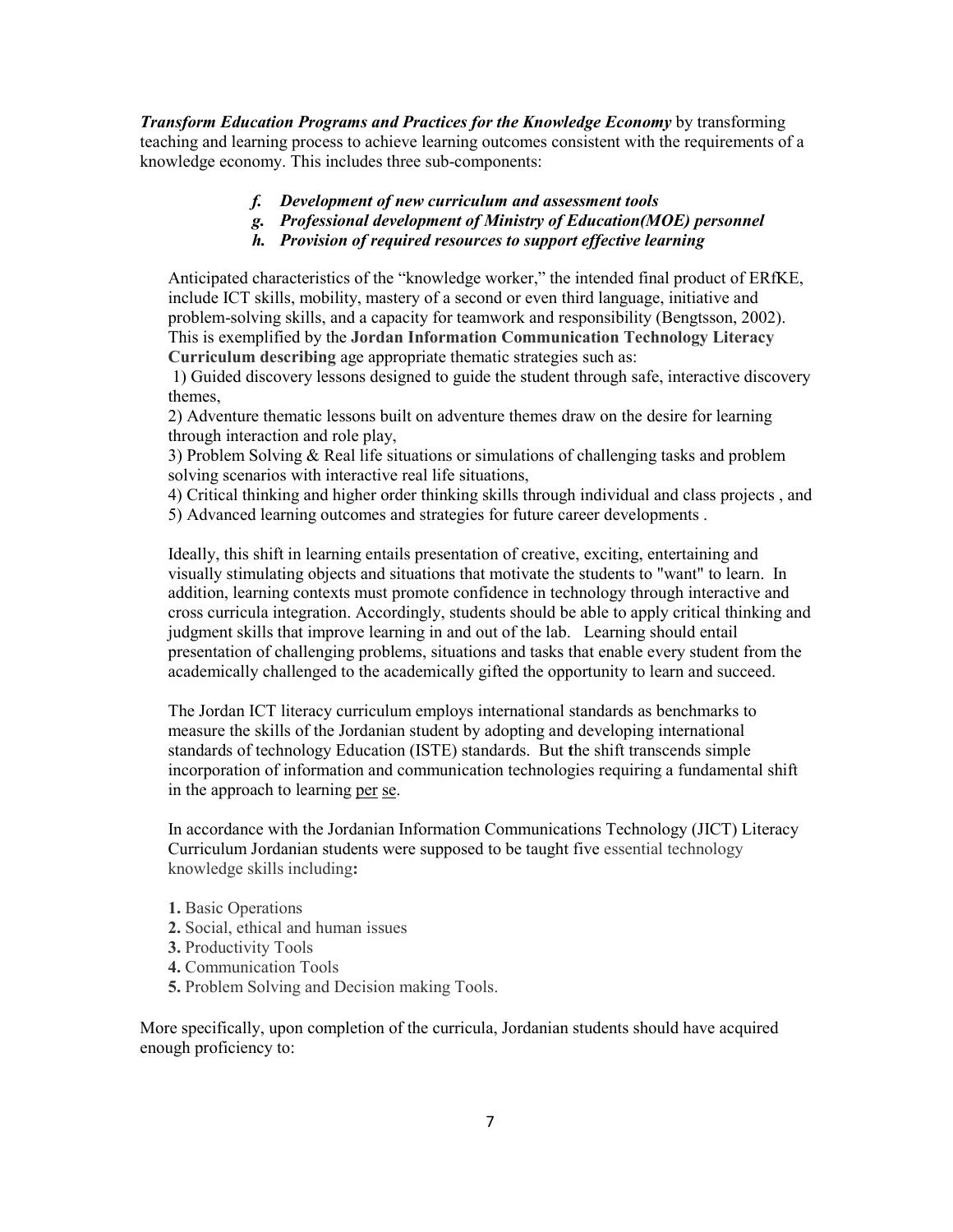- Successfully pass the international Computer Driver License (ICDL) and internet and Computing Core Certification (IC).
- Use and apply appropriate applications in and out of the classroom:
	- o Word Processing (Microsoft Word)
	- o Database (Microsoft Access)
	- o Spreadsheet (Microsoft Excel)
	- o Presentation and Multimedia (Microsoft Power point)
	- o Internet (Internet Explorer)
	- O Desktop Publishing (Microsoft Publisher
- 2. Quality Physical Learning Environments by ensuring that there is adequate structurally safe school buildings and improved learning environment. This entails two sub-components:
	- a. Replacement of structurally unsafe and overcrowded schools
	- b. Upgrading of schools to support learning in the knowledge economy through provision of computer and science labs
- 3. Promote Readiness for Learning through Early Childhood Education (ECE) entails public provision of Kindergarten (KG) in low-income areas of the Kingdom.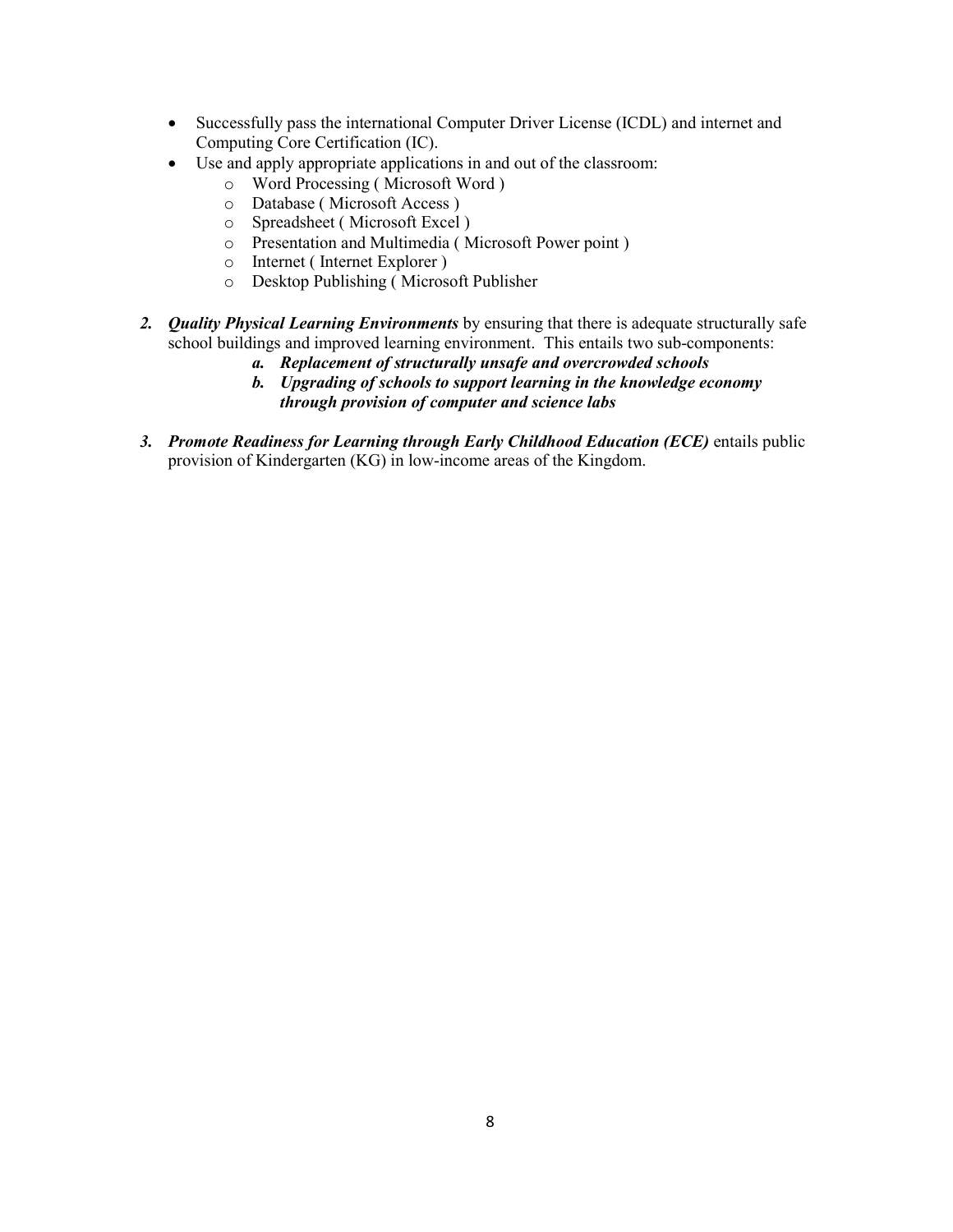## Methodology

This walk-through evaluation study was designed to address how much and how well ERfKE inputs are used. Semi-structured interviews were conducted with principals and teachers in selected schools in Amman. Educators at all of the schools visited were asked about the impact on their school of ERfKE inputs like training, new curriculum material, and technology resources. Consideration was also given to teacher motivation and support, implementation of the new teaching methods that teachers were trained on and given the resources to implement. The relationships/support between school principals, supervisors, local and central education authorities, teachers, support staff and students was also examined. In summary, lessons learned at the school level from the implementation of ERfKE Phase I in terms of instructional activities and practices, school activities, technology utilization, teacher support and school management were identified and subsequently discussed.

Principals and teachers were first asked to describe their reactions to the initiative's education strategies and policies and to the new curriculum and assessment tools. In addition, these educators were asked to describe their satisfaction with the schools infrastructure, the availability of computer and science labs, the ICT training provided and received the availability of internet connectivity and student access to computers and the internet. School facilities were visited and classes were observed. Classes were observed and observations were organized to respond to a modified rendition of the Teachscape Walk-through instrument (See Appendix B).

Classes in nine of twelve schools visited were observed. Observations were structured by the by Teachscape Walkthrough instrument. The walkthrough tool addresses curricular emphases, instruction, learners, the classroom environment and differentiation to address diverse learning needs. In terms of the curriculum the Walkthrough addresses learning objectives, whether these are evident to students and whether or not these are on target for grade level standards. In terms of instruction, the classroom walkthrough addresses instructional practices. These include:

- $\bullet$  Coaching
- Discussion
- Hands on Experience
- Learning Centers
- Lecture
- Modeling
- Presentations
- Providing directions / instructions
- Providing opportunities for practice  $\bullet$
- Teacher-directed  $Q \& A$  (Question and answer)  $\bullet$

The Walkthrough also addresses group format defined as either whole group, small group, pairs, individuals or any combination of these. The tool also facilitates identification of research-based instructional strategies, including:

- Identifying similarities and differences
- Summarizing and note taking
- Reinforcing effort and providing recognition
- Homework and practice
- Nonlinguistic representation
- Cooperative learning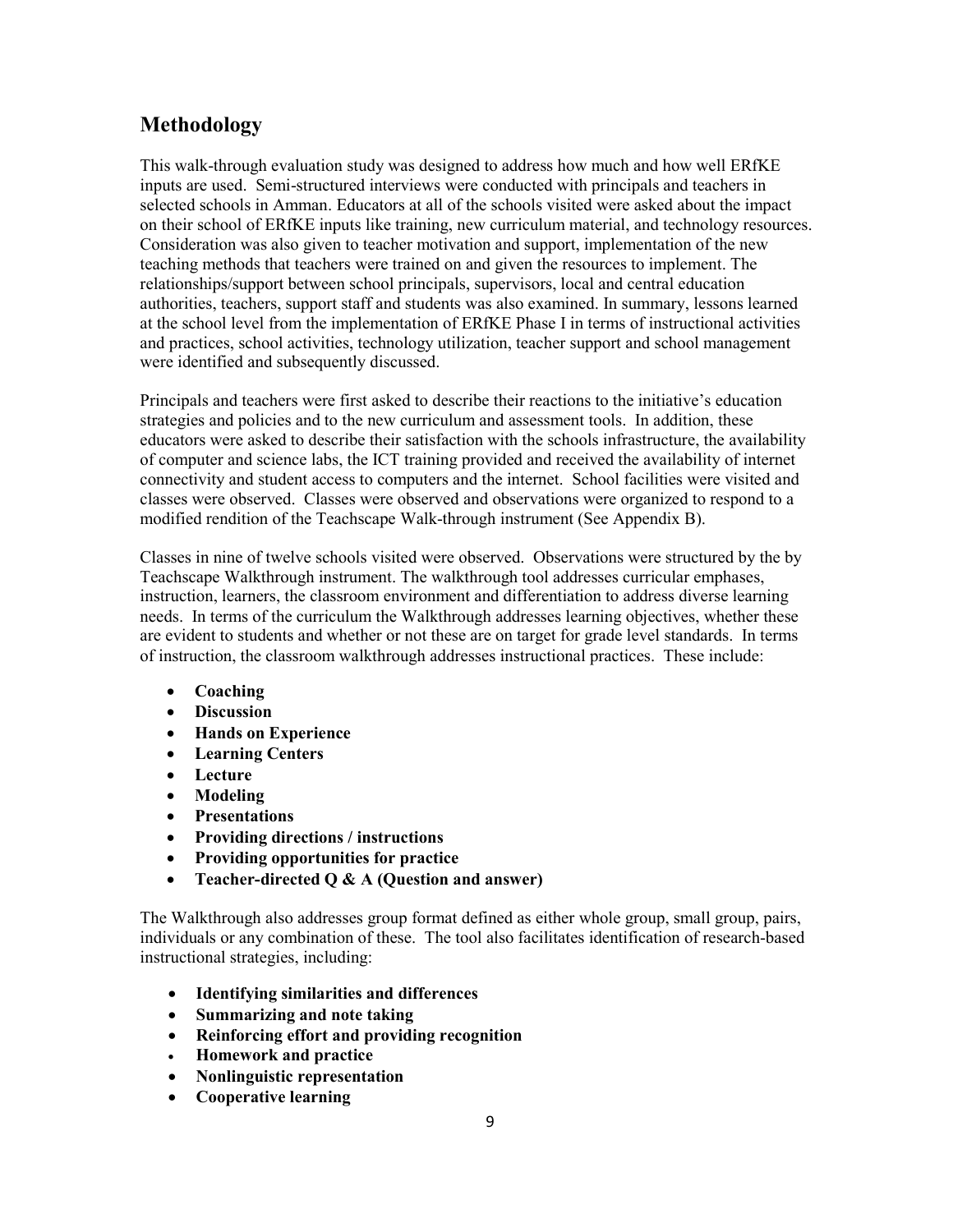- Setting objectives and providing feedback
- Generating and testing hypotheses
- Cues, questions and advance organizers

The tool also facilitates description of student actions like Listening, Reading, Speaking, Writing, and Working with hands on materials, Observing demonstration (e.g. Live, PowerPoint, other), and/or Math (e.g. calculations, analysis).

In addition, the tool deals with instructional materials including: Computer software, Content specific manipulative, Hand-held technology, Lab / activity sheet, Overhead board / flip chart, Student created materials, Real world objects, Worksheets, Published print chart, Video, Web Sites, Oral interchange and/or Textbook(s).

Then the walkthrough addresses the level of student work. This entails focus on: Recalling information (knowledge), Understanding information (comprehension), Using information in a new way (Application), Breaking down information into parts (Analysis), Putting information together in new ways (Synthesis), and Making judgments and justifying positions (Evaluation).

In addition, this instrument addresses various level or degrees of student engagement. In this context it is important to distinguish between authentic engagement pertaining to the engagement of students in a task, activity or work that is meaningful and has immediate value to the student. Strategic compliance relates to activity that has little or no inherent value to the student who engages in this activity because he/she associates it with an extrinsic reward like a good grade. Ritual compliance describes student engagement as a consequence of the students desire to avoid negative deleterious consequences. "Retreatism" describes student disengagement that is not disruptive while rebellion describes students' active refusal to work (Schlechty, 2004).

The walkthrough tool addresses the classroom environment focusing attention on processes and procedures that support student learning, the availability of resources for student use, the extent to which the classroom arrangement supports learning goals, and the presence (absence) of displayed work providing models of quality. Classroom environment generally encompasses routines and procedures, available materials, student work, rubrics, exemplars that support the learning objective. (see Appendix B).

Finally, this instrument addresses differentiation describing whether or not diverse learning needs are addressed and supports are in place to help students meet their individual learning needs

In two schools, it was possible to observe two classes each so a total of eleven classes were observed. Excerpts from principal and teacher interviews were organized to respond to the first three ERfKE components and sub-components previously highlighted. The study was organized to address the ERfKE components outlined above.

Although plans were originally made to address schools' capacity for the Kindergarten component, none of the schools sampled participated in this component. Two schools had a nursery for the children of its teachers. None were equipped to participate in the Early Childhood Education (ECE) program.

Results obtained are subsequently detailed.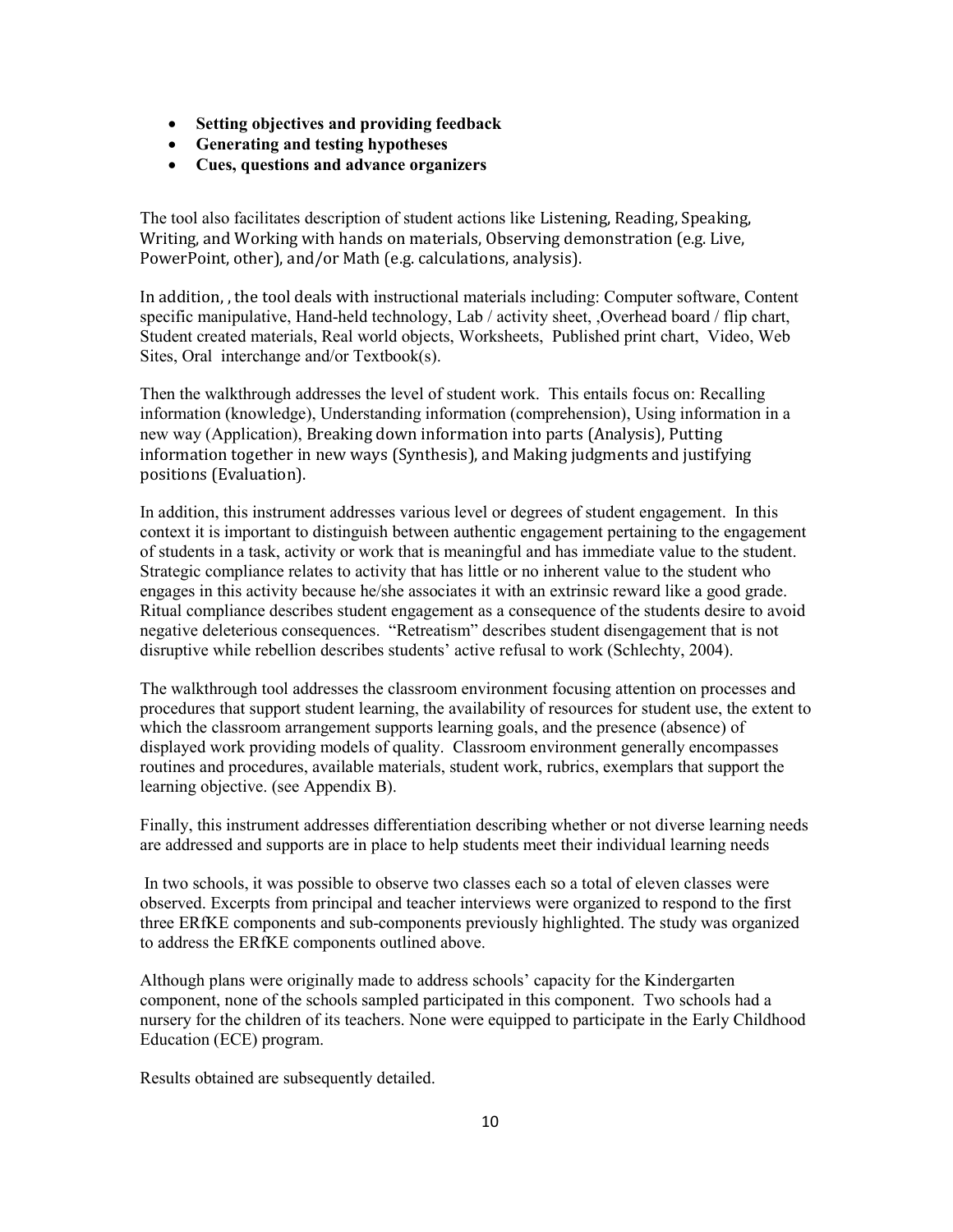## Setting the Stage for ERfKE Implementation: Description of Principals' **Attitude toward ERfKE Mission and Vision**

Most of the principals interviewed in this study had been the principal of their school for two years or less although most had been principals elsewhere for many years (with a range of 10-25 years). Over half had a Doctorate.

To ascertain attitudes and perceptions of principals and teachers toward the implementation of the ERfKE initiative, a series of questions were asked of principals and teachers about the ongoing effort.

Principals were asked how they and their school responded to the new ERfKE strategies and standards – "How well are these working for you?" Typically, when asked for their impression and reaction toward ERfKE strategies and standards, most principals initially expressed satisfaction with the initiative. Many maintained that, at least in principle, the proposed ERfKE reforms are promising. For one principal of a boys' Discovery school, the emphasis on computers fit with his vision for his school. "Students in this school are encouraged to learn and to use Internet. The problem-solving approach and the use of learning centers at this school are endorsed wholeheartedly. Students at this school depend on themselves. The teachers act as guides and resources. Students are self-directed and do work at home. In this economically privileged school, students are eager to learn." But this school had a comparatively affluent student population. The school had little difficulty incorporating ICT applications, and classes were generally not overcrowded as they were in other schools.

Still at a less affluent boys' school, the principal maintained that there were significant benefits of ERfKE standards and strategies for both teachers and students. For teachers, there are more professional development opportunities and training. The initiative has also enhanced student awareness and expanded exposure to new learning opportunities. As one principal of a girls' Discovery School remarked "It [ERfKE] promises to make students not only *consumers* but *producers* of the knowledge economy." However, , the same principal maintained there are a lot of constraints due to the limited amount of time in the daily 8-2 school day to achieve successful implementation of the ERfKE standards and strategies. "This is a poor school. Parents experience this all as a big change. Follow-up with the parents indicates they feel inadequate to the challenge. Information overload is a big limitation. More flexibility is needed to achieve the desired outcomes. The main outcomes translate into proper curriculum for the average student. If the teacher has the ability, skill and time, they can use the strategies and standards advanced with their gifted students. Otherwise they can only focus on the average student. It is also up to the teacher to find time to deal with raising the achievement level of struggling students." This school had a comparatively high student to teacher ratio: 3-4 students often had to share a computer. In addition, most students did not have access to computers at home.

At one of the private schools visited, the staff was described as the key ingredient to the school's success. "The staff operates as a family – very close knitted. The *spirit de corps* was always high – Staff moral was high. There are always lots of activities always going on like a chess tournament that recently went on for two days. But while the school had attained a good reputation in the past and still maintained it, now the school is on a very fast track. Keeping up is becoming more of a challenge that is beginning to take a toll: teachers are beginning to leave because they have to work a lot harder and harder and endure a lot of stress. The faculty is still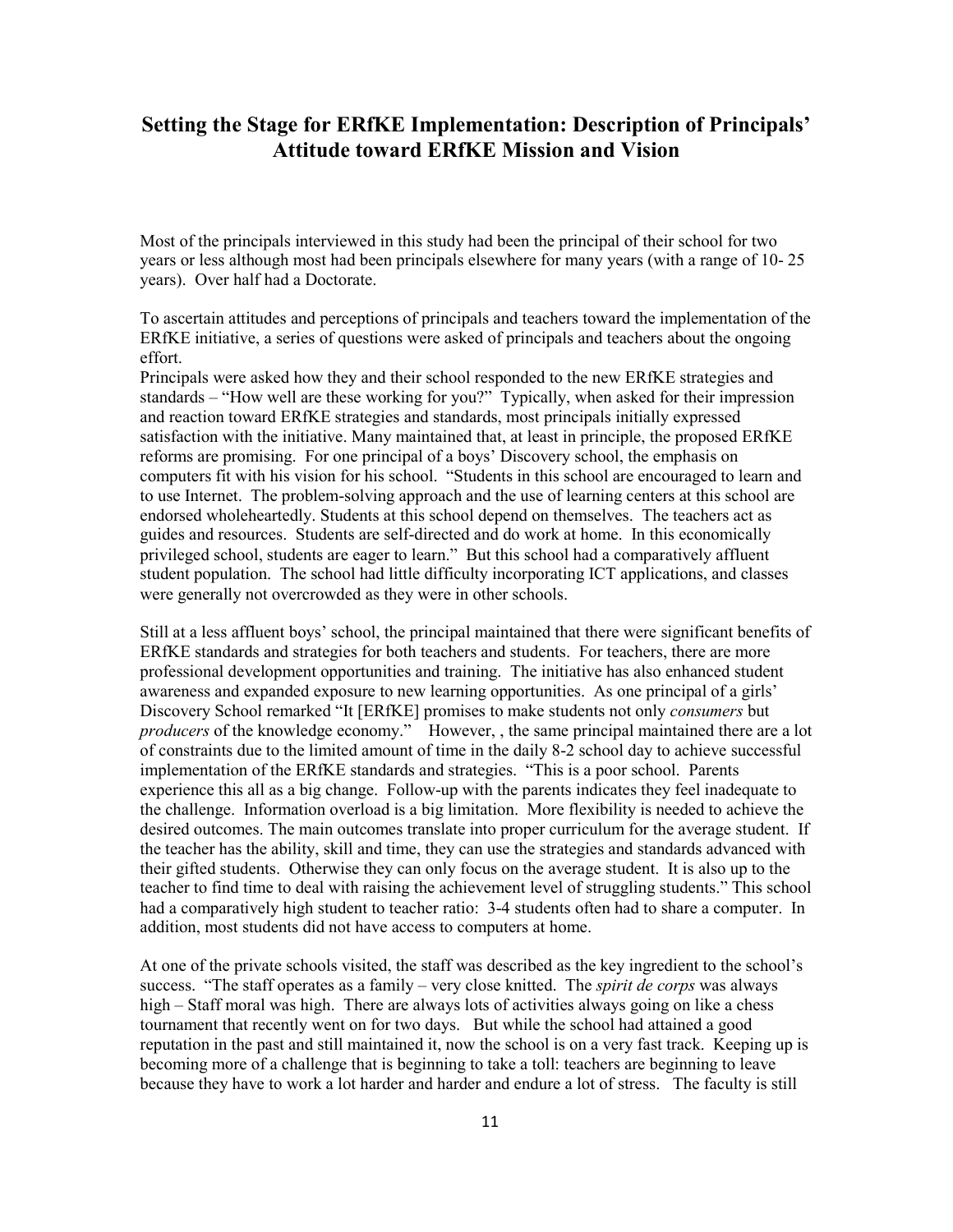wedded to older educational methodologies. Most staff acquired subject matter-expertise through the years but now they are challenged by the new shift to newer methodologies."

When asked how well implementation of the new learning outcomes was going, the principal replied "Too fast – everything is proceeding very fast – the teachers need a little more time to get their bearings."

One other principal of a boy's school was more skeptical and maintained that in order to make a difference in achievement more support is needed. "Progress depends on the cooperation between the Ministry of Education, the students and the community. Together they can make things work – but without mutual cooperation nothing can happen. Using computers is not a choice but a mandate. Directing student learning in conformity with rules, regulations and prescribed routines is a limitation.. "The principal has very limited authority to make decisions. The teachers are stressed and complain a lot. In this economy, the parents are not responsible. The school must assume responsibility. There is a of hard copy paper work. The teacher is generally depressed. Everyone blames the teacher and it's not fair – how can they manage all of this? It is too complicated to use this model – and not necessary."

Still another principal of a school for boys noted that the ERfKE standards and strategies worked better for some subject matter fields than others depending on the extent of resistance from teachers. There is definitely a gap between theory and practice. Many teachers just go to class and lecture. Only about 10% are highly motivated and another 60% are doing ok. The rest have no motivation at all. "

Thus, the implementation of ERfKE was generally regarded as a laudable goal but one that could not be attained without overcoming formidable challenges. The number and magnitude of challenges perceived was described across a continuum of responses. While impoverished schools in poorer districts of Amman generally confronted more challenges, even private schools recognized their own challenges mostly attitudinal barriers toward the emphasis on a student centered approach and the heavy emphasis on technology. Nonetheless, impoverished, overcrowded schools described challenges which affected implementation but which still not necessarily impede progress.

Several principals described the standards were seen as applicable across all student levels (e.g. gifted, average or struggling – above average, average – grade level – or at risk below grade level). Assessments are designed to be responsive to the needs of gifted or advanced students as well as average and struggling students. About 10% of the items were developed and designed to challenge above average students.<sup>1</sup> Standards also help the school identify student weaknesses. The descriptions were regarded as particularly useful and helpful when a new student who moved or transferred comes to another school.

However the standards were also described as overly detailed by both principals and teachers. In addition, teachers complained to the principals because they need more time to decide on the proper rating / ranking of student level.

 $1$  Student grades must be entered into EDUWAVE every month  $-$  this is necessary to ensure accreditation.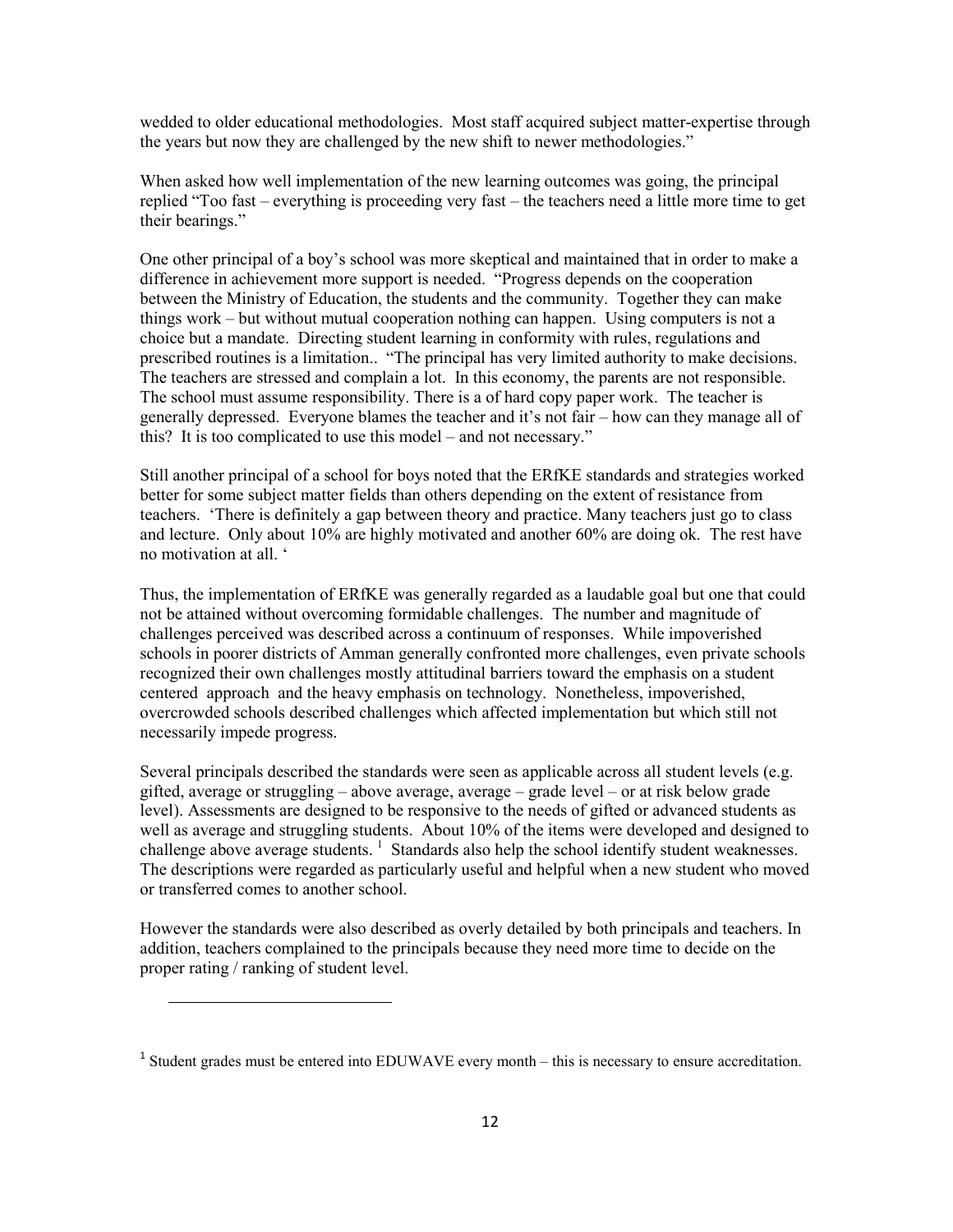### Conclusion

Although the ERfKE mission and vision are broadly appealing to principals, implementation has been challenged by many factors. The radical and dramatic changes that are being called for require more work from school staff who are already overwhelmed, often confused and even frustrated by requirements which are complicated, challenging and confusing.

Most of the principals interviewed addressed their lack authority, and described their teachers as underpaid and overwhelmed by a burgeoning workload. Feelings of frustration were also described as exacerbated by perceived the lack of coordination from central administration and other authorities.

## Description of Teachers' Attitudes toward ERfKE Mission and Vision

Teachers from one of the highest performing girl's school described how the new ERfKE policies and strategies initially met with some student resistance. Currently, the resistance has abated, and the new methods are commonly used. Still, it has been most difficult on the weaker students because it is tough to find the time to do the necessary diagnosis, and remediation required.

Teachers at many of the schools visited had very heavy teaching loads (4-5 classes per day across different grades) and the large number of classes made it difficult to adequately prepare for all of them. Absences were described as a "nightmare" by several groups of teachers interviewed because it meant other teachers had to absorb the shortfall. In addition, there is a lot of administrative work – so much so - the teachers describe themselves as "scribes" more than teachers. They must write out information and then re-enter the information for the computer. This effectively doubles their administrative workload.

As one group of teachers from one of the girl's schools noted, 'Compiling reports due at the end of the year takes a long time to complete. In the end, these reports did not even seem make an impact. No action or reaction occurs; there were no consequences of the report. "Teachers felt they could not complete this task realistically. As a result, there was no accurate description of standards met for a given student. "The descriptions are prepared in a rush and are based on grades or marks obtained in subject matter classes. Teachers teach all their classes to 40-50 students. If the teacher teaches 11 classes they would need to describe 400-500 students which they simply can't do, especially since there is no planning time. Teachers are only allocated two free periods  $-20$  /week  $-$  but they need this time to prepare their classes as well."

Similarly, the teachers at one school for boys were also unhappy with ERfKE standards. With 25 periods – 5 classes a day – the workload was overwhelming. They suggested that smaller classes and more computer access would go a long way in alleviating the burden.

The teachers' perceptions often depended on their area of expertise. Accordingly, a math teacher affiliated with a dual shift girl's school described the curriculum as very intensive, requiring a week to cover a lesson. But teachers at that school are constrained by time and the class load: Up to the last day teachers are delivering lessons with no time for review. Grade 9 is especially intensive especially for the  $1<sup>st</sup>$  semester – not so much for the second. This model doesn't work for all classes or disciplines."

A science teacher at the same school described the  $8<sup>th</sup>$  grade curriculum as good in principle, but given class sizes and time constraints it is impossible to realistically cover the curriculum to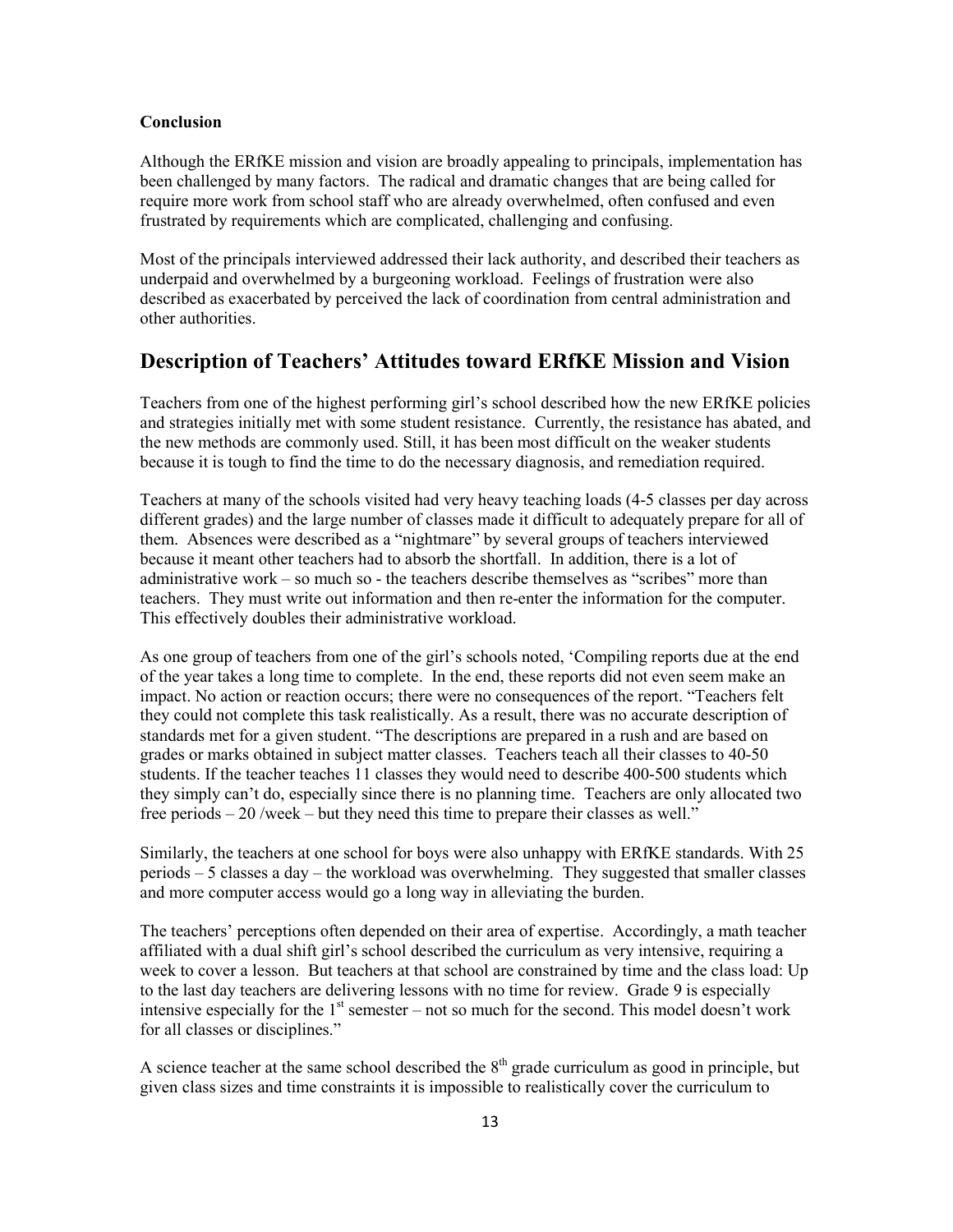specification. "It is impossible to cover everything. Even though the girls show up early in the morning for extra time, we are unable to cover the curriculum. If we need to set up or reconfigure the class for a discussion it takes 10 minutes from our allocated 35 minutes. How can we do it?"

"For geology in grade 9 we have just one class a week – we have to use peer classes to supplement our coverage. We just can't do it."

The teacher responsible for geography and history at this school described how implementation of a student centered approach was used to get around some of these problems. "Students" generally don't like this subject. But we are student centered so after a while students took over the design of class worksheets. Each week we prepare for the next week with magazines, games, questions. We also try to focus on struggling students and share, participate – even if this is limited."

The Arabic teacher described how Grade 10 the lessons are not computerized. "We try to have the class take this on ourselves  $-$  it is very intensive."

Although the dual shift school was not one of the best performing schools, it was not one of the poorest either, though the challenges confronted were formidable. The overcrowded classes lasted only 35 minutes. Teachers made a concerted effort to work with struggling students before the school day began they could not do this after school because that is when the second shift came in. Students who lacked access to computers at home would often go to libraries where they could have access. The teachers made a concerted effort to realize the ERfKE mandate, but the obstacles confronted seemed virtually insurmountable.

## a. Revised governance, management and decision-making mechanisms to achieve and support an education system delivering basic skills, core competencies and essential learning for the knowledge economy

Both principals and teachers anticipated questions relating to management and decision-making mechanisms in their responses to questions about their general satisfaction with ERfKE standards. This was a major issue for both groups.

## **Principals**

School staff and students alike at girls' schools seemed generally more upbeat and positive than male counterparts. While teachers at all schools described their work as stressful, and poorly compensated, teachers at some of the boys' schools appeared more demoralized. The level of teacher dissatisfaction was recognized by every principal interviewed. Most were very sympathetic toward their teachers' plight. But principals at the girls' schools seemed to be more goal oriented, than many, but by no means all of their male counterparts.

Despite huge challenges, schools for girls often appeared to be managed better. Services – especially internet connectivity and other ICT services - were not interrupted as much. Computer labs were all operational. In contrast, computer labs at schools for boys seemed to have more problems with servicing equipment and connectivity.

It was also interesting to note that, at two of the girls' schools visited, there was a nursery for the small children of staff. This was never the case at the boys' schools although one male teacher bitterly complained about the difficulties that he and his working wife experienced because it was so difficult to make childcare arrangements for their small children.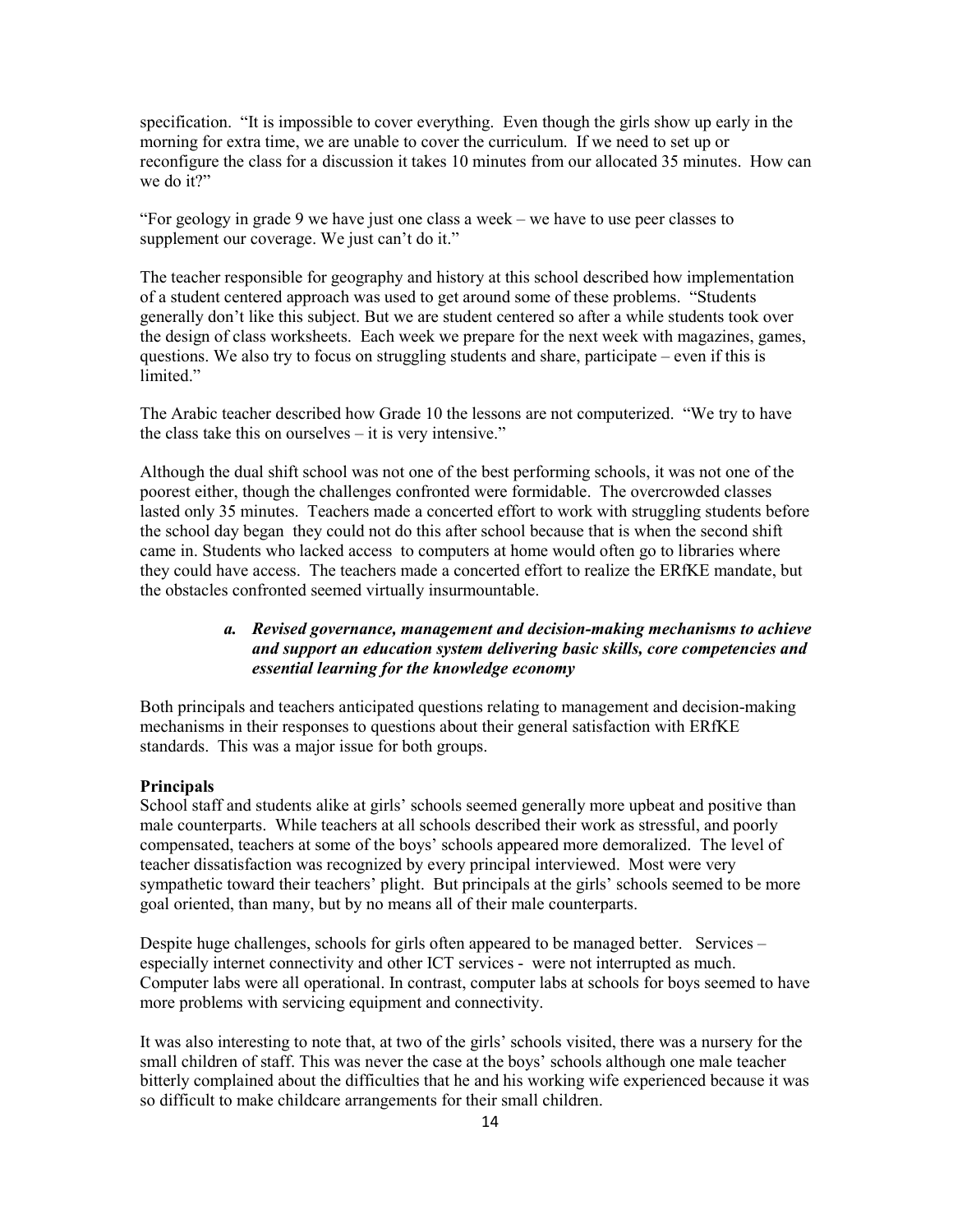Principals generally complained about their lack of authority and autonomy to more successfully implement the ERfKE initiative. The recurrent theme that economic factors constitute the most significant and critical constraint confronting all levels of educational leadership constituted a major concern for most of the principals interviewed. This was often related to descriptions of the deleterious consequences of low teacher salaries.

According to at one principal of a boys' school, "There is definitely a gap between theory and practice. Do to social and economic forces beyond the control of any principal, many teachers are resistant and lack the motivation work. The principal has no authority to meaningfully intervene. In addition, schools are needlessly constrained by the bureaucracy. For example when one teacher left the school with their allocated laptop it was not possible to get it back."

Another principal from another school for boys noted that economically secure teachers would be in a much better position to professionally develop.

Again, yet another principal from a boys school remarked that ideally, the principal would like more freedom and authority. Although things are basically ok for this principal's teachers, he knows they are frustrated. The economy is bad. The economy is the most pressing problem right now. "Teachers need more support and encouragement – more financial support as well. If they get more they can give more. In order to get by, many teachers work a second job (tutoring) after school. This leaves the teachers tired the next day when they still have to prepare 2-4 lessons. Teachers need more time to prepare for their students. The teaching profession is not a great profession because it has low status – this undermines teachers. Teachers should enjoy the same status as a university professor. They should also have better equipment in their labs. There is also the huge administrative work burden. "

For another principal of a girls' Discovery school, success was contingent upon the reduction of the number of students, and the reduction of the stress that is overwhelms teachers who struggle to keep abreast of changes, and constant revisions in plans. Behavior management, especially for grades 8, 9, and 10 was another issue she felt warranted more attention. For teachers from this school, absences are a nightmare because it means teachers have to absorb the shortfall. In addition, there is a lot of administrative work for teachers who must write out information and then re-enter the information for the computer. This effectively doubles the administrative workload.

A principal of a girls' Discovery School in a poorer section of town took issue with the disorganization of professional development activity. Field supervisors didn't do much about training. Implementation of training is not efficient or organized - instead it is confused. She went onto describe there lack of organization, and the lack of coordination. Professional development programs or activities are initiated and then abruptly cut off. There is no scientific foundation for the training that is offered. There is no cost benefits analysis for ICDL or Intel or Word Links. There is no follow-up from the administration. She also noted that because the parents are not well educated, the school assumes a lot of additional responsibility. Parents resist new initiatives and programs like ERfKE. Lots of rules are not implemented in the proper way. Students are not disciplined in accordance with the proper rules, yet there is still a great need to take action otherwise students eventually leave the school to dropout. This particular school most consistently and successfully implemented ERf?KE with fidelity despite many challenges confronted.

At one of the private schools visited, an administrator noted that teachers reject change. They do use their free periods to discuss and evaluate these – but these sessions are not particularly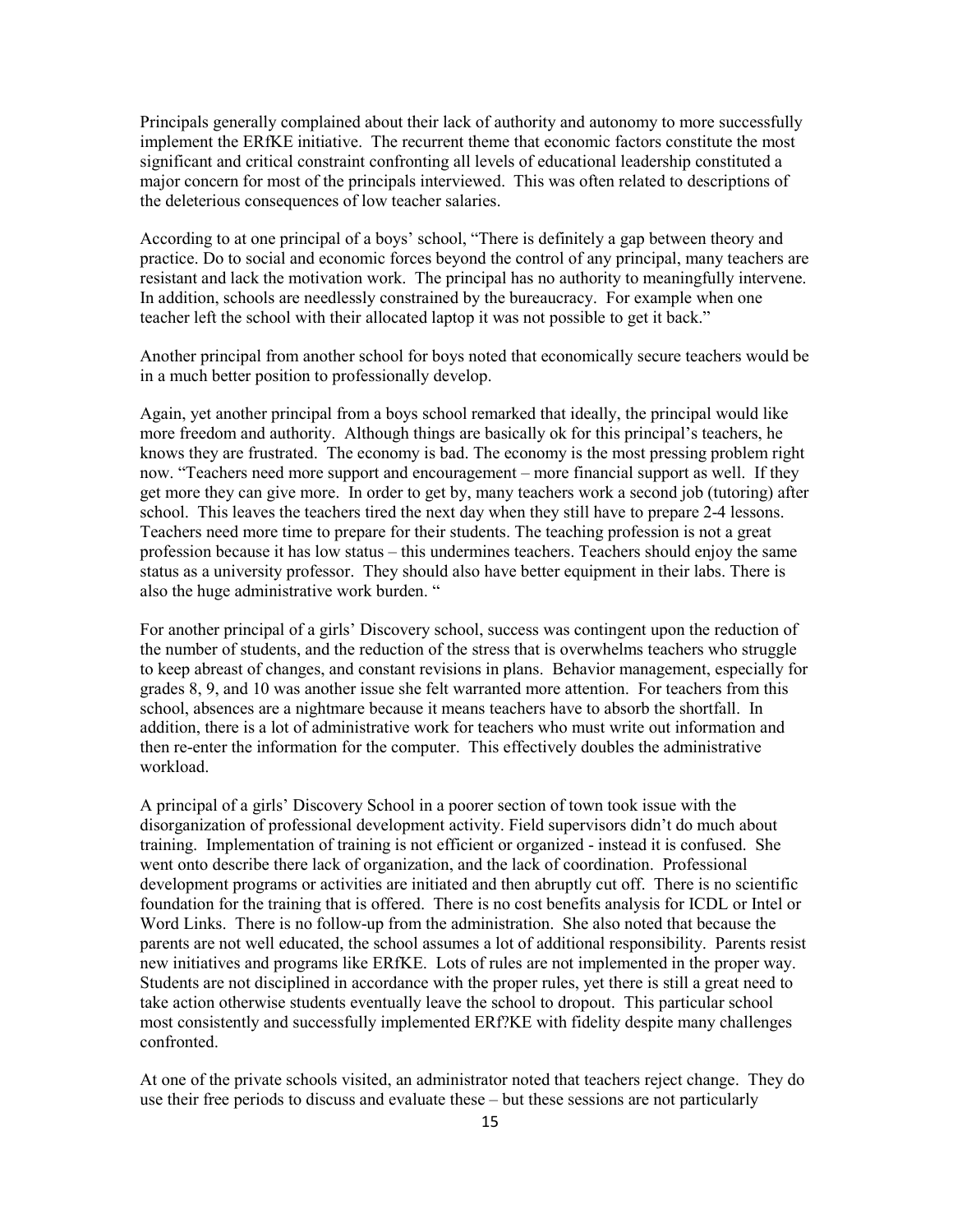structured or organized. Similarly most have received technology training – the ICDL should suffice – but faculty is still resistant to change. Another principal recommends that the principal have more support in decision-making and has more authority and more funding as well

Teachers often described themselves as overloaded having to prepare for their classes with a new computerized curriculum across different grades for different levels of students. There is not enough planning time and there is a lot of administrative work to do even without the technology to master and apply creatively. Right now there are a lot of reports to generate that are not even related to the core. If a teacher is absent this only adds more to the burden of others who have to fill in. Management needs to address this.

### **Conclusions**

Similar themes pertaining to management and decision-making mechanisms characterized all the schools. Although the ERfKE mission and vision are broadly appealing, implementation has been challenged by many factors. The radical and dramatic changes that are being called for require more work from school staff already overwhelmed, often confused and even frustrated by requirements which are inherently complicated and challenging to implement.

Essentially principals want to have more authority and more autonomy. Teachers are underpaid and overwhelmed by a burgeoning workload. Both principals and teachers are increasingly frustrated by the lack of coordination from central administration and other authorities.

Both principals and teachers agreed that attention needs to be directed on reducing the amount of administrative work by eliminating duplication of effort to streamline this activity. Some principals as well as teachers described stress experienced by teachers who had to fill in for other teachers who were absent. MoE certainly needs to address the need for substitute teachers who might be able to alleviate the burden teachers must assume when co-workers are ill or have some emergency that results in absences.

The lack of coordination from the central administration only exacerbates difficulties making it even more difficult to keep abreast of changes.

School staff and students alike at girls' schools seemed generally more upbeat and positive than male counterparts. There were some indications that the schools for girls were better managed, experienced fewer disruptions in technology, provided more staff support (e.g. child care).

## b. An Education Decision Support System (EDSS) to facilitate efficient policy analysis and effective management as well as to promote transparency and

c. Comprehensive and coordinated educational research, policy analysis and monitoring and evaluation activities

and

e. Effective management and efficient coordination of educational investments directed toward reform efforts.

Many of the schools sampled were Discovery schools. Theoretically, every Discovery school should receive a programmer from the directorate. In addition, the school is targeted for regular visits by Company representatives for maintenance two times per month. These schools also qualify for membership to the JEI as well as JEI cooperation and coordination. But schools must also fulfill some requirements. For example, the principal must follow- up classes and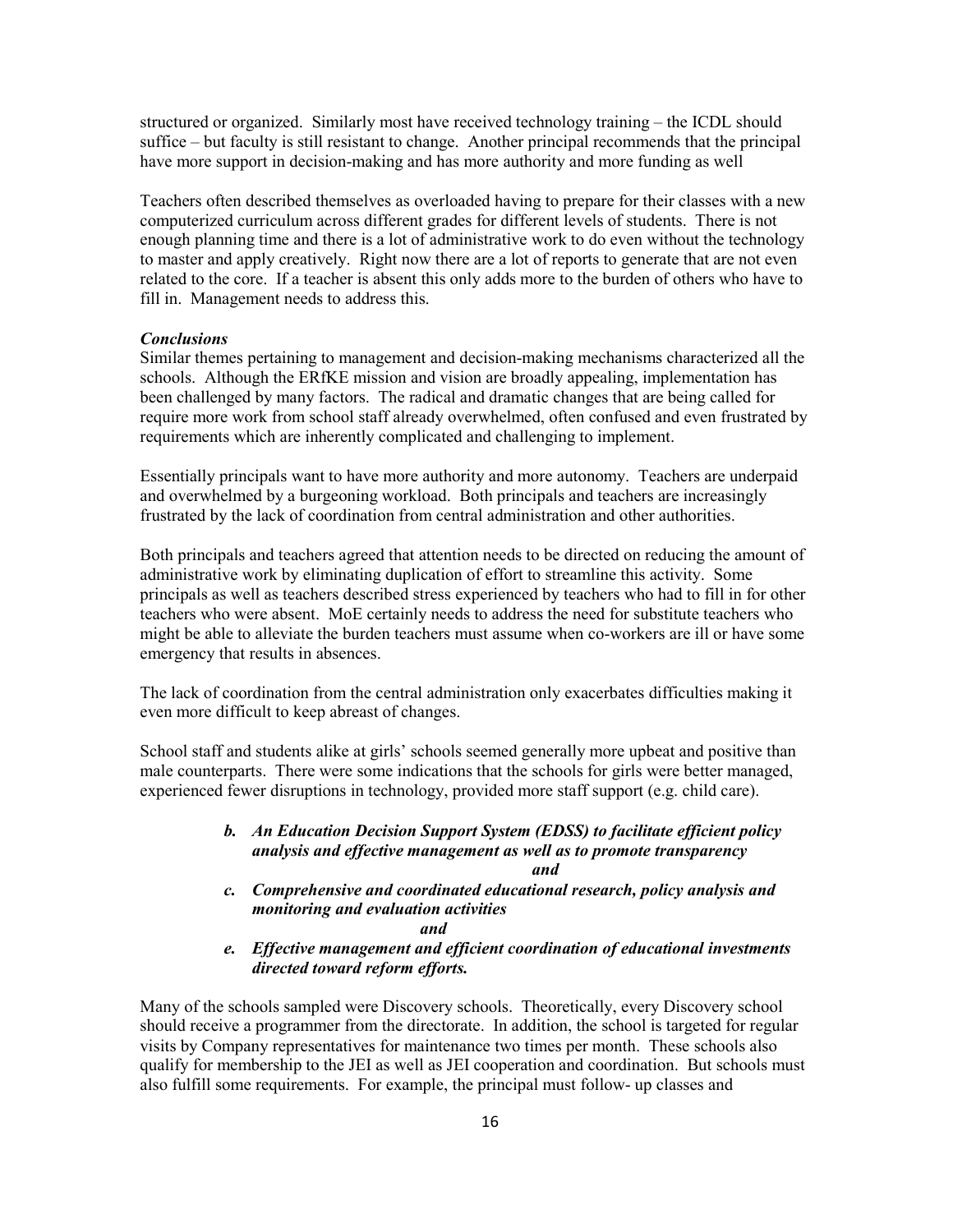observations. The principal must generate reports and the school must have education supervisors attending classes meeting teachers, assessing teachers, providing assistance in  $problem - solving.$ 

At least some of the schools visited appeared to deviate from anticipated expectations associated with a Discovery School. Connectivity was slow, subject to interruption and elicited a lot of complaints from teachers.

The principal of one boys' school described teachers as stressed and complaining that they have a lot to do, but there are a lot of barriers in their way. They must implement a curriculum that they had no role in preparing. There is a real gap between the field and the strategy the Ministry of Education has developed and continues to develop. The teachers don't want to accept the changes ERfKE mandates. They still want to teach the way that they were taught. Meanwhile their standard of living continues to deteriorate. So the teachers are depressed.

According to another principal of a girls' Discovery school, there is not enough financial support for schools  $-5000$  JD does not go a long way to procure materials or maintenance. In addition, professional development activity is often disorganized. Field supervisors didn't do much about training. Implementation of training is not efficient or organized - instead it is confused. There is no organization, no coordination. Professional development programs or activities are initiated and then abruptly cut off. There is no scientific foundation for the training that is offered. No cost benefits analysis for ICDL or Intel or Word Links. There is no follow-up from the administration

These sentiments were echoed by another principal of a boy's school who described how little 3500 JD could buy.

Principals and teachers often alluded to visits by various teams of evaluators and researchers, who listened to the school administrator and teaching staff when they detailed their needs and problems. But nothing seemed to ever change.

Teachers - from both boy's and girl's schools - maintained that more research and more evaluation is needed along with better dissemination of the results of ongoing research and evaluation. Schools should also have more input as to the contents of the research and evaluation agenda. The schools need more and better feedback.

The curriculum needs to be revised on the basis of teacher and student input rather than by some outsiders who know nothing about our students, our teachers and our needs.

Another principal of another boys' school remarked that we have described all this many times before, and still nothing happens. Teachers from a one of the girls' schools also maintained that more research and evaluation is needed. In addition, better dissemination of the results of ongoing research and evaluation is also needed. Schools should also have more input as to the contents of the research and evaluation agenda. The schools need more and better feedback.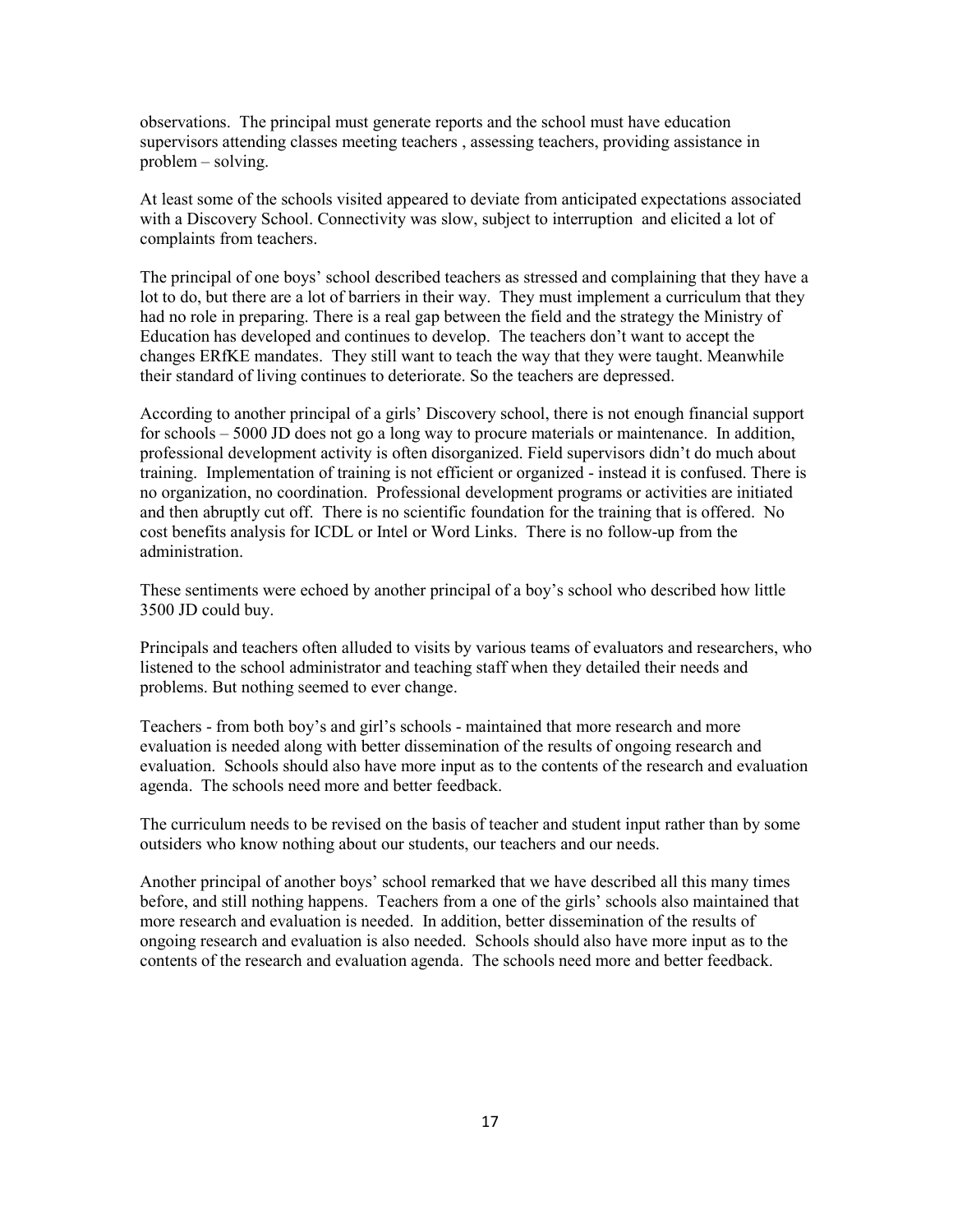## **Realizing the ERfKE Transformation through Curricular Development and Implementation**

The second component of the ERfKE initiative addressed transformation of educational programs and practices. Key inputs pertained to development of a new curriculum, assessment tools, professional development activity and the provision of required resources to support effective learning

2. Transform Education Programs and Practices for the Knowledge Economy by transforming teaching and learning process to achieve learning outcomes consistent with the requirements of the knowledge economy. This includes three sub-components:

## a. Development of new curriculum and assessment tools

In 2004, ERfKE made the creation of a new curriculum a priority. The new curriculum that was introduced was outcome- based instead of input-focused, student or learner centered instead of teacher -directed, and emphasized implementation of a "core" curriculum. The learning outcomes of this core curriculum were expected to be achieved through different approaches with many different learning resources in concert with a "supplemental" curriculum designed to meet the various learning needs of different individuals rather than a "one-size fits all" approach to curriculum. Incorporating a "lifelong" learning approach to the provision of education rather than the closed terminal approach that traditionally guided educational programs was another consideration influencing development of the new curriculum. In addition, results-based and multi-media-based perspectives were integrated into this new curricular approach.

Essentially, students were expected to learn knowledge skills and attitudes needed to participate in the global knowledge economy by actively engaging in inquiry activities that involved use of information computing technologies and other learning resources and tools. Teachers were asked to focus their classroom activities on significant learning outcomes and to use relevant assessment tools to both monitor and enhance students' mastery of learning outcomes. The magnitude of change varied as a function of subject matter content.

A three year plan (2005-2007) was developed for writing school textbooks for all subjects and all grades  $(1-12)$  and for training teachers to use the new textbooks. In September 2005, new textbooks for grades 1, 4, 8 and 10 were introduced. School principals and supervisors were enlisted to follow-up on teachers' implantation of the new curriculum. In September 2006, new textbooks for grades  $2, 5, 9$  and 11 were introduced and in September 2007, new textbooks for grades 3, 6, 7 and 12 were introduced (Sawila, 2005).

Five e-curricula - 1) Math Online, 2) E-Science, 3) ICT e-curricula, 4) English Online, and 5) Arabic Online were developed. The e-curricula development aims to support the Government of Jordan's vision of building a knowledge economy by providing lifelong learning opportunities to young entrepreneurs and communities across Jordan. In cooperation with international companies, MOE also developed and introduced digitalized content for some school content – especially mathematics.

The shift to a new, e-learning-based approach was a dramatic one for teachers and students. Ian McLellan, executive director of the development coordination unit at the Ministry of Education (MoE), sums up the changes introduced with the new curricula: "We are no longer telling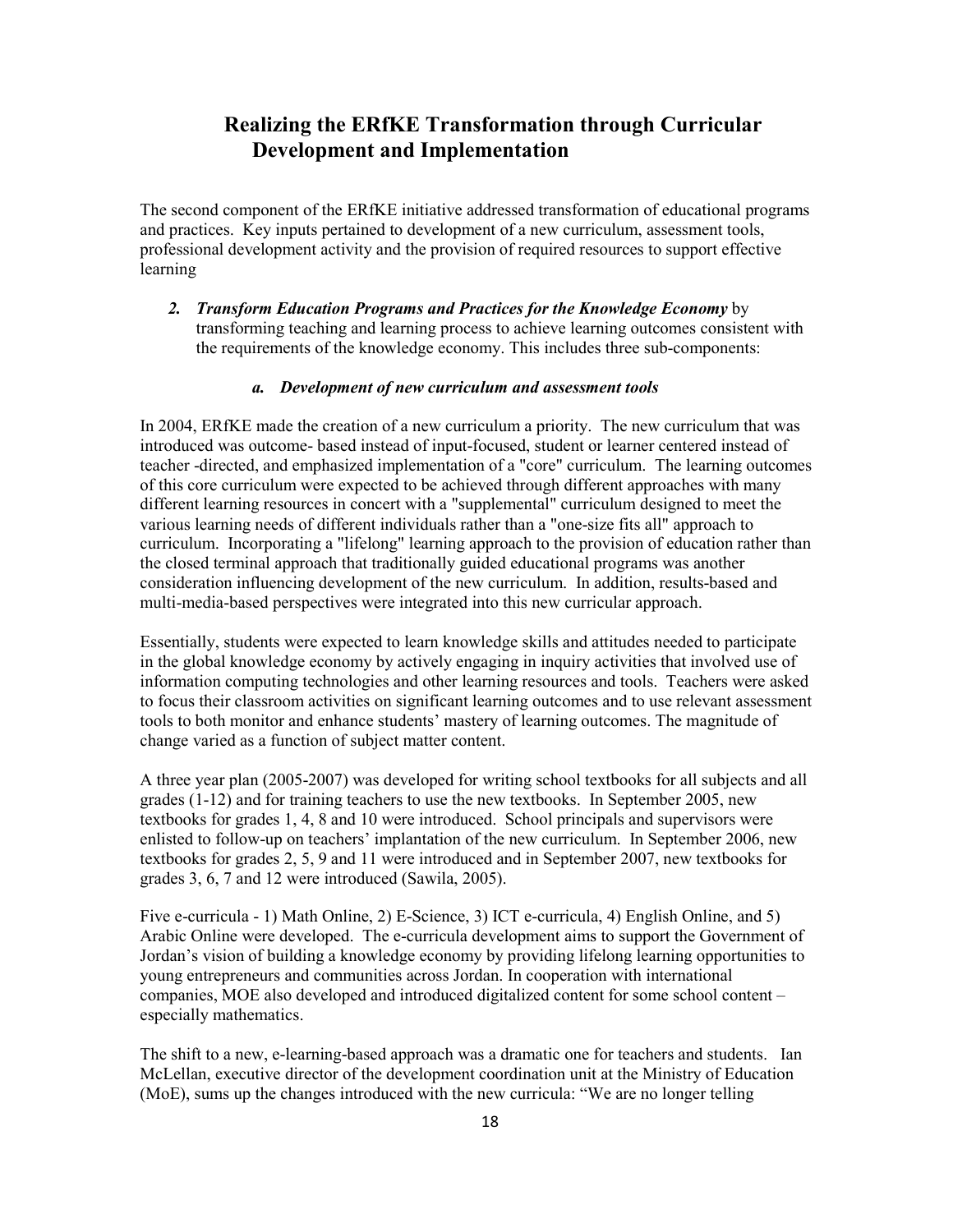students: 'This is what you have to memorize and remember.' We are telling them: 'This is what vou have to think about'."

Concurrently, new approaches to assessment along with new assessment tools were introduced. Under a new evaluation system, students were no longer graded according to the results of quizlike tests, but on the basis of a "portfolio" — a collection of samples from their work, which they themselves agree upon with the teachers and update regularly. This new evaluation process was designed to encourage students to self-monitor and assess themselves. The adjustment required to adapt to this different approach varied as a function of subject matter content. In addition, schools with many students but only the two required computer labs experienced the assessment process as more cumbersome.

Training all public schoolteachers on relevant ICT skills and on the new curricula was demanding but still successful. The introduction of new curricula and textbooks in four grades in all 3,000 public schools across the country was considered the most tangible achievement to date of the \$410 million, two-year-old Educational Reform for a Knowledge Economy (ERfKE) strategy. (Sawalha, 2005).

Reactions to the ERfKE curricula were addressed in this study through interview and small focus groups of principals, teachers, and students. Principals were asked (See Appendix A.1):

How do you find the new curriculum? What about the textbooks, workbooks and related materials? How are these working for the teachers and students at your school? How is the implementation of learning outcomes going?

## Teachers were asked (See Appendix A.1)::

How do you find the new curriculum? What about the textbooks, workbooks and related materials? How are these working for the teachers and students at your school? How is the implementation of learning outcomes going?

Students were also asked how they felt about their education (see Appendix A.3a and Appendix  $(A.3b)$ .

#### **Principals**

In response to the questions about the curriculum, a principal of a boy's school in one of the more affluent districts maintained that the curriculum adequately reflects and outlines everything it needs to. "As for the assessment tools, these are beneficial for the student, especially the performance based assessment which has helped students raise their academic averages. Reliance upon a multiple methods approach: a mix of performance based tests and paper and pencil tests, constitutes a major effort especially given a weekly load as high as 23-25 subject matter classes – at least 14 classes per week. Still, the assessment measures seem reliable." But this school had affluent students almost all had access to their own laptop computers at home and in school most did not even have to share a computer. The classes were comparatively small (about 22 students in a class).

These sentiments were more or less echoed by another principal of a high performance girls' Discovery School, the curriculum is perfect and fosters critical thinking. The texts and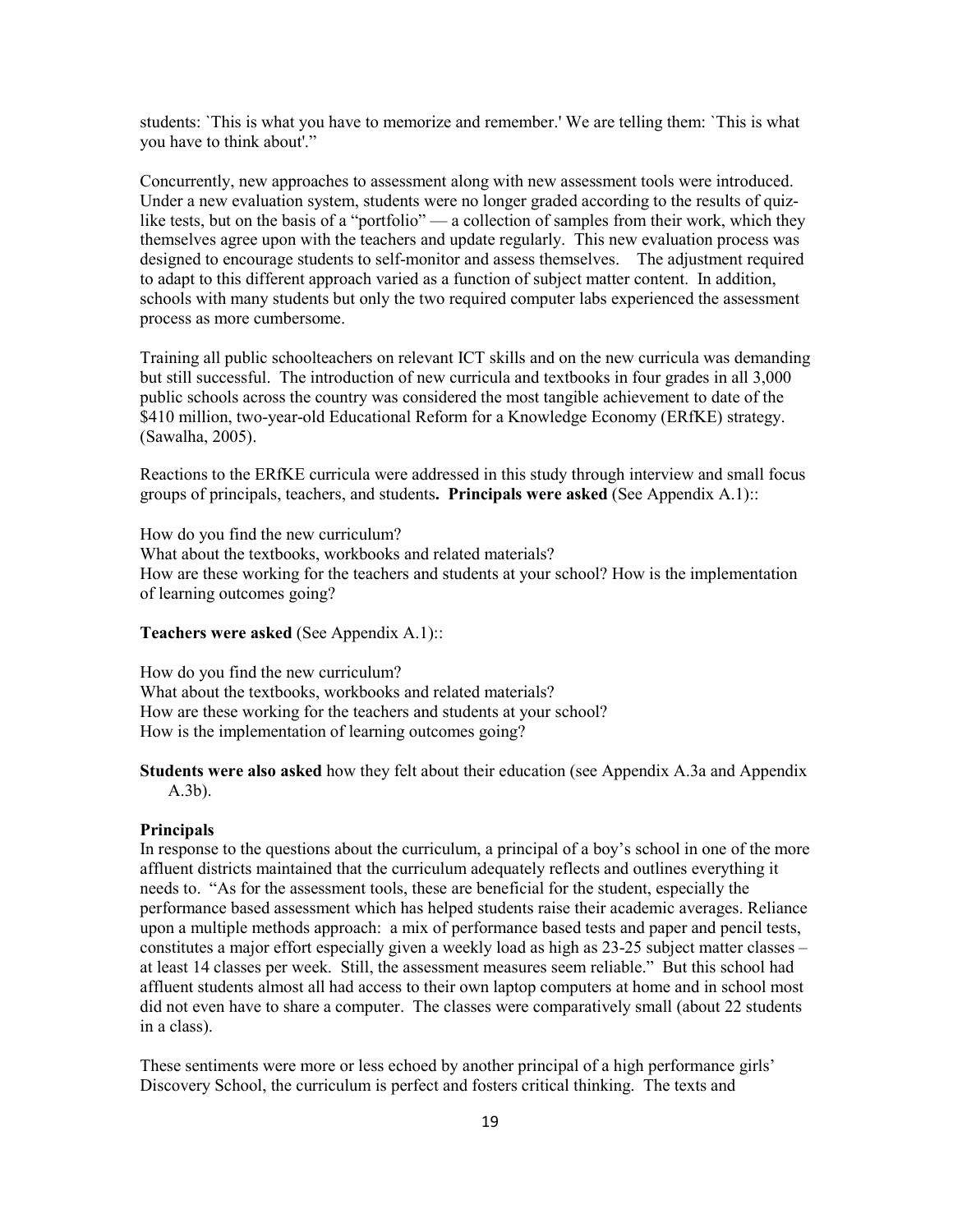workbooks are also beneficial – but long and intensive. Consideration should be given to either simplifying the curriculum or the teaching load. The assessment tools still require more time for adequate development. They have improved over time and are better than they were at the beginning of this initiative. These work very well for average and struggling students but NOT for high achievers or gifted students. Implementation of the assessment tools elicited a lot of complaints (from teachers) – it was difficult for them to specify standards or criteria for achievement – some teachers may require additional training in this area. This school was located in an affluent area and teachers were highly trained in ICT applications. The teacher to student ratio is 1:30. Almost all of the students (except about 10) have access to computers at home (it is a fairly affluent section of Amman). There are 20 teachers most have their International Computing Driver's License (ICDL) an additional 5 want to take the test  $-$  and 10 received special training in authoring.

At one of the boys' schools, the principal described the curriculum, texts and workbooks as perfect, especially for elementary classes. Students have a better understanding of the conceptual underpinnings of subject matter because the picture selected to illustrate them are more consistent with ideas and information being presented. But there are differences depending upon the subject matter being covered. Finds curriculum across all levels of achievement help improve achievement so the struggling students become more like the average students, the average students become more like the above average or gifted – and the gifted become exemplary. English articles and text present more realistic content that can be related to students' daily lives.

Another principal from a school located in a comparatively poorer district remarked that in the new curriculum, textbooks and workbooks, the material is the same as before though the methodology for course delivery has changed. But the consolidation of schools into a two shift operation has reduced the amount of class time available to the students and their teachers. There really is not enough time. Teachers are overwhelmed with work. They can't really cover the curriculum and achieve outcomes with so little time. In a school where the average class size is 45 students and even higher, the ERfKe initiative is regarded as well developed but teachers cannot improve – the teaching load is heavy and tough to manage with 26 classes and a 35 minute class period. The teachers are overwhelmed they cannot implement the standard, curriculum, assessment and that were planned for by ERfKE. The teachers are very frustrated and depressed - it is tough to manage classes like physics and chemistry or social studies when they are teaching 24-26 classes per week. In addition there are no breaks and no time for planning and class preparation.

A principal of a girls school commented that as for the curriculum (including texts, workbooks), there is some confusion due to a gap between theory and what can be successfully implemented or practiced. It's a good start – but anticipated student outcomes outpace teacher development and training activity. Teachers need more time, development and training.

At one private school visited, the curriculum was described a basically good by the principal there. The emphasis on technology is good. But this still needs work. It demands a lot of change in a limited amount of time. The assessments also require a lot of work. A lot of weight is given to performance based assessment but these assessments still require improvement and teachers need more training and more time for this.

In contrast, at the other private school visited, teachers maintained that the ERfKE curriculum is not coherent and well planned. It is written for lower level students and not designed to promote deep thinking. In Math, the standards elicit a reduced set of skills from the student – particularly ICT activity - which impacts negatively on the student. The principal remarked that although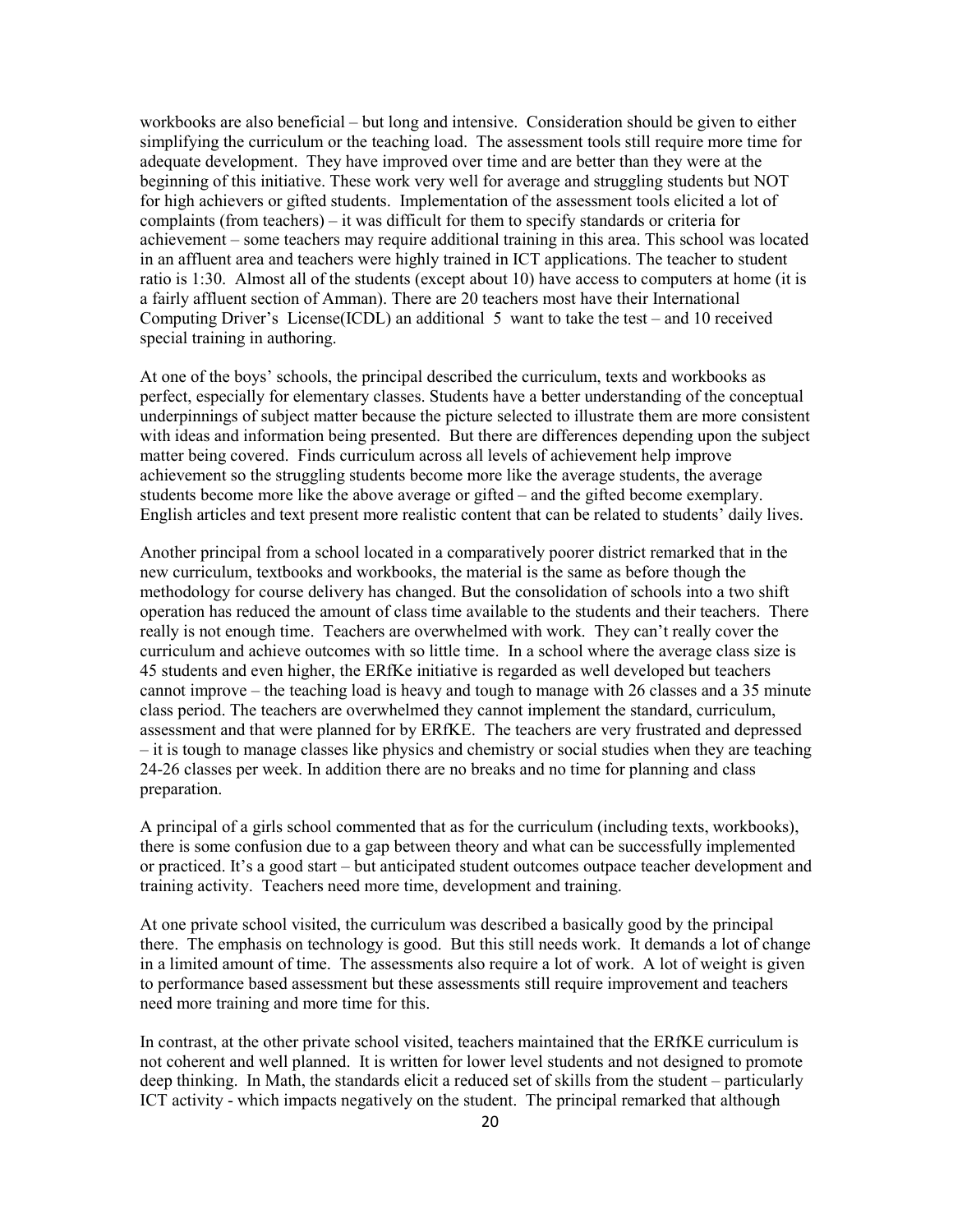many teachers are favorably disposed toward the new curriculum, far fewer approve of the new assessment tools despite training received. In addition, the worksheets are not always accurate.

Another principal at a school for boys claimed that the teachers had no role in preparing the curriculum. There is a real gap between the Ministry of Education and the field. MOE needs to make a concerted effort to get feedback from the field. He argued that the curriculum is built by subject matter experts who are unfamiliar with student characteristics so the curriculum may not fit the needs of students attending schools. "The curriculum is too advanced for the student level here. There us a lack of rapport between the educational community and the teachers and principals in the field. The assessment strategies don't work well because the students don't study – traditional paper and pencil measures work better. Teachers don't want to change – they still want to teach the way they were taught though they might put on a show for outsiders. The assessments (competency based performance measures) work well for below average students whose grades improve through these methods – though their knowledge does not. To overcome these difficulties, it is imperative to listen to the teachers. In math the new strategies are wonderful. In the beginning when these were introduced, the supervisors lacked the necessary vision to help the teachers accept and properly implement these ideas. The rubric and checklist are great but it is hard to implement these in classes of any level where the teacher to student ratio is so high. It's the same for science. "

Logistics required to satisfy curricular demands may compromise ongoing efforts to meet the needs of struggling students, according to one of the principals from a girls' school. "Although the curriculum is very good it still requires revision because it is too long, too complex. Numerous outcomes are specified requiring a great deal of information to be assimilated by teachers. Unfortunately teachers are already extremely overwhelmed. Our teachers try to provide additional classes to cover curricular requirements - the instructional day is extended (e.g. extra science classes may be offered to meet required outcomes). In addition, extra time has to be given to students requiring remediation. For example: Newton's laws entails provision of 5 activities to achieve all required outcomes - this becomes a huge task to achieve outcomes and to schedule all requisite activity especially in view of the high student to teacher ratio." This school has on average about 40 students per class. In computing, 2-3 students share a computer. Grades 6-12. There are 750 students. They choose one of three tracks: Science, Literature, Information Technology. About 12 (out of 40) are high achievers (90% or higher), 20 are good achievers  $(80-90\%)$ , 13 are adequate or borderline  $(70-80)$  and 5 are at risk (below 50%). Immigration poses a considerable challenge that creates a textbook shortage, shortage of seats

At another one of the private schools visited one of the administrators informed us that this highly data (assessment) driven school is very responsive to the needs of its struggling students. Assessment results are quickly analyzed. The passing grade is higher than typically required in government schools (60 instead of 50). Students who score low are readily identified and they are given remediation promptly. Students are then reassessed. Most (80%) of the students improve subsequent to remediation. In general, struggling students and students with learning disabilities attend regular classes – though students with learning disabilities are provided push in (specialized assistance in a regular class) as well as pull-out (specialized assistance outside the regular class).

This type of activity was not characteristic of any of the public schools although some  $$ especially at the girls schools – efforts were made to provide remediation for struggling students. In the public school context were classes are frequently overcrowded teachers would have to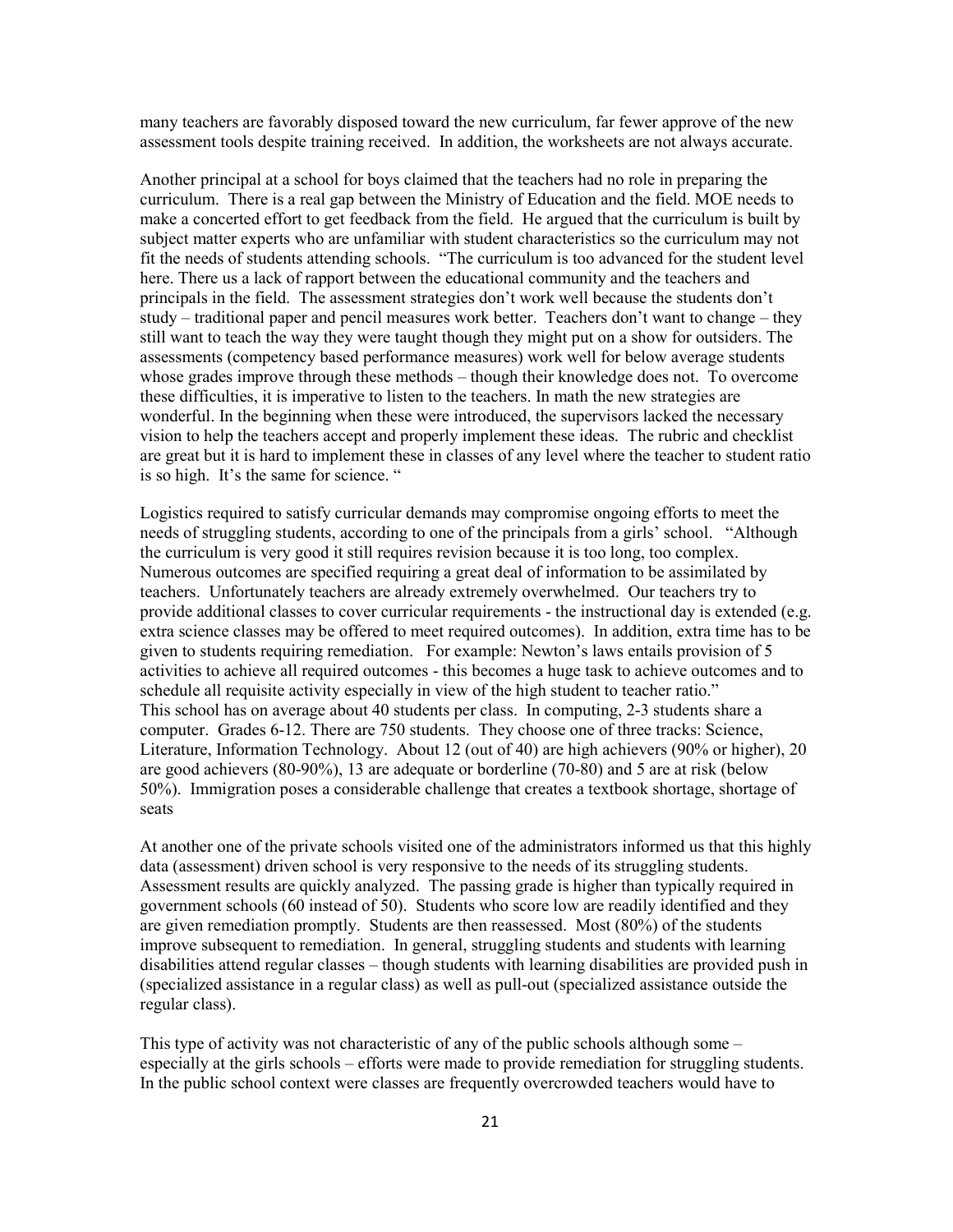come in extra early or stay late to work with struggling students. At one school for boys, about 20% of the students are struggling. The school starts at the eighth grade – historically some students come to the school unprepared in science or math. These struggling students may receive support by getting extra time or classes before the school day starts – depending upon the disposition of the teacher. "Some of the students behave badly. This is an issue. The school administration exerts some pressures on these students so they drop out. On the other hand, even tough any student who is absent more tan 30 days cannot pass, some students who are victims of socio-economic circumstances beyond their control can't always make it to school – and the administration closes its eyes in some cases like this. In addition, by law, three boys in a class must fail. still some students who are woefully behind academically do get by because grades may be curved so these students get by."

### **Teachers**

In contrast, at another boys' school where one of the teachers did describe scaffolding strategy with his struggling students but generally struggling students at that school participated in peer learning groups to obtain the assistance they needed.<sup>2</sup> Essentially, "Struggling students are put in peer learning groups in our overcrowded classes. They get tutorial support. It's ok. The peer learning groups go over what the student knows and build on their knowledge."

Notably, male students who had previously attended classes with female teachers also described them as more willing to work with them until they attained subject matter mastery than their male teachers.

When teachers at one of the boys' schools were asked about their perceptions of the curriculum and the new assessment tools, they indicated that the curriculum is seen as very comprehensive covering numerous concepts in depth. As a result, sometimes there are gaps in student's understanding. The student centered approach requires students to make greater efforts to master the material but often the students are not up to this because of fatigue or lack of motivation. Students need more time to understand and require more work to attain mastery over the material. Students seek more help from their teachers but it is not always possible to follow through. The new curriculum works well for gifted students to become better but the average and below average student may get worse.

The curriculum encourages more critical or higher order thinking in students. Students focus more on thinking than recall of information. The curriculum is likely to change again, there is always change, but now there is also some stability in direction.

 $2\$  Scaffolding refers to the construction of a learning foundation to increase student knowledge. For example, first, a teacher might models a comprehension strategy, next, students move into flexible small groups where they, together with the teacher, practice using the strategy and finally, students are provided opportunities to use the strategy independently on their own.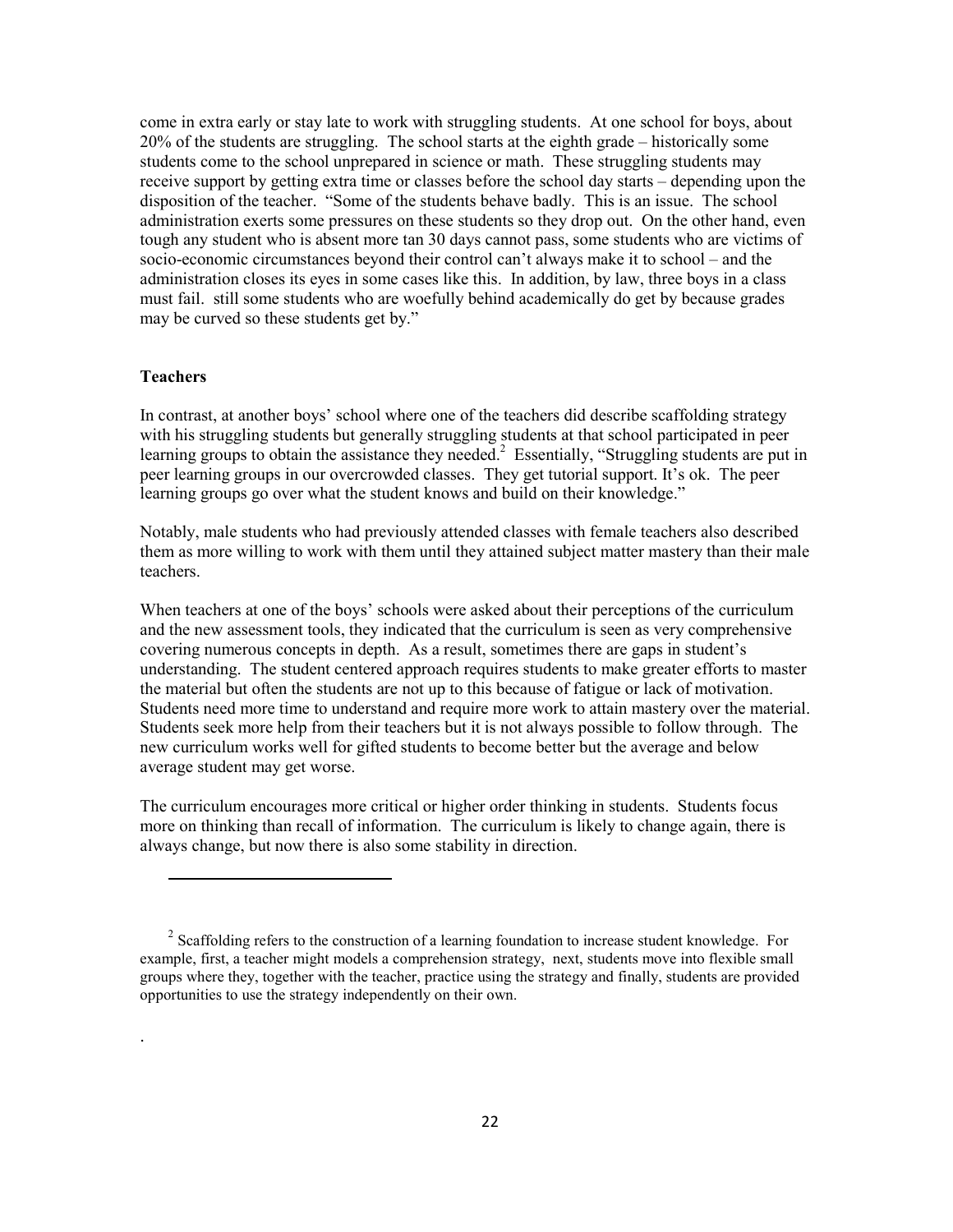As for the Assessment Tools, these were described as great by these teachers. According to the principal, students are assuming 30% of the education and teachers 70%. There is no difference as a function of achievement level – everyone benefits. Students interact in the classroom more. Even below average students participate and interact more. But parents still believe in the paper and pencil measures and resist the performance based assessments. And students don't review and study at home for performance based assessments

Often teachers' impression of the curriculum and assessment are colored by their discipline of practice. For example at one boys' Discovery School, where the average class size is comparatively small (22 to 25), the English teacher is satisfied with the curriculum, texts and workbooks for English. The math teacher described the math curriculum as excellent because of its emphasis on computing. Opportunities to practice life skills in subjects like science were considered advantageous. In addition, the new assessment tools represent a significant improvement over the past because more attention is directed on the student. These teachers approve of the assessment tools and regularly use them finding the performance based assessments as good as paper and pencil measures. They also agreed that the assessment tools are useful across all levels of student: gifted, average and below average. But even at this school where the teachers were favorably disposed toward the new assessments, these teachers observed that for the 1<sup>st</sup> performance based grading period, students don't study, prepare or review for these assessments until the 2<sup>nd</sup> grading period which relies more on paper and pencil measures. Although they expressed a need for additional training they have no complaints.

In one Discovery School for girls the consensus of teachers agreed that the guidelines, texts, and test were helpful even excellent – though the learning outcomes are too numerous, too long, too intensive – too complex at least in science. For nutrition, the learning outcomes are underdeveloped. Assessment in nutrition is easier because of its reliance on old standards. Students even brought their own tools. Also, there are fewer students in this program. These teachers felt the introduction of assessment tools in a knowledge economy context is promising and potentially useful.

In English the new assessment tools work well for English language. For English classes in this high performing Discovery School for girls they use Interactive English Online. This a selflearning program / software is very useful aside from minor obstacles associated with connectivity interruptions or headset problems. These obstacles are relatively minor and typically easily resolved. The software also has some technical problems but overall, works well. Still the challenge is the variety of students or individual differences. This was difficult in the beginning  $$ but later, it got better. Performance Assessment has some benefits for students who are insecure,  $shy - it$  boosts there confidence. The teacher described success using a performance based assessment where scenarios were set up to simulate an English TV program addressing health. This was videotaped. The project got its impetus from CADRE.

For math the new curriculum is regarded as very good. In terms of the curriculum and texts and workbooks, these are generally good. But, the standards and strategies have been described as overwhelming, requiring a lot of teacher preparation, especially for performance based assessments. Math, calculation is facilitated through ICT which is good although students with lower ability still do not recall information as well, but the technology is motivating them. They are more interested and engaged and interact with the teacher more.

For Arabic, performance based assessments are actually easier to design and administer than paper and pencil tests, because it is easier to observe learning in this context. In Arabic, in the beginning after obtaining ICDL training there was a lot of use of PowerPoint pictures and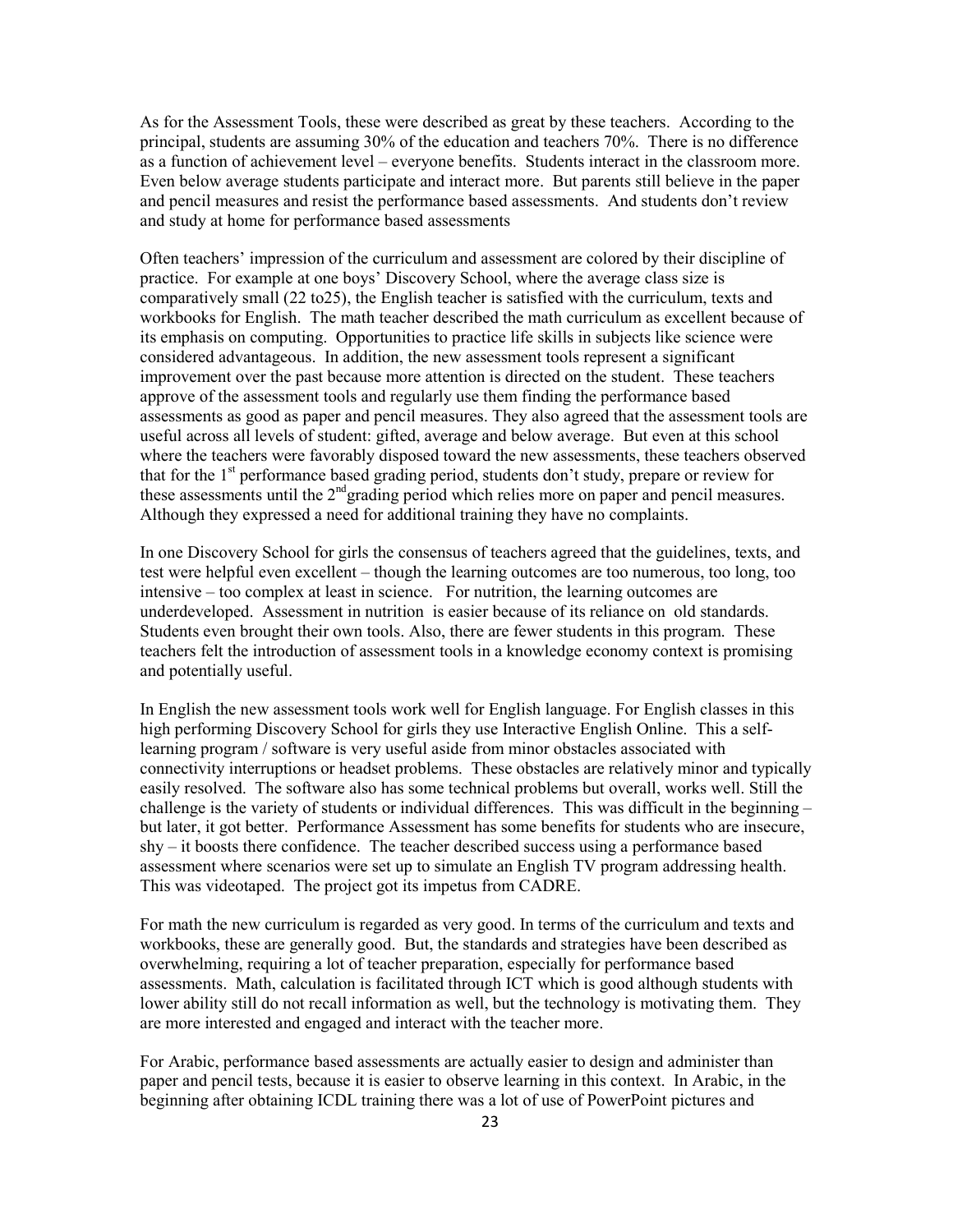multimedia. Later after Word Links, more skills were developed. Students started asking for special assignments. Through EduWave it is possible to post marks and grades and follow-up on grades. Students clamor for feedback. But the performance based assessments are tricky – teachers still don't know how to mark them. Still, although the new approach emphasizing listening, reading, comprehension, writing and speaking is valuable, it does require continuous development. The assessment tools, rubrics, checklists were considered helpful.

Many teachers from a variety of schools noted that the assessment tools work especially well for comparatively weak students. They build confidence. The science teacher at the same school felt that the check list works much better for below average students than gifted counterparts. The teachers also agreed that the curriculum worked for them and for all levels of students (e.g. above average, average and below average).

According to another principal from another high performing girls Discovery school, the assessment tools and strategies were once again considered most effective for weaker students. These tools get around test anxiety issues and are generally responsible for raising student grades. Performance based assessments did encourage students to speak more and appeared to build student confidence. Still weaker students needed a lot more activities. But the teachers from this school strongly maintained that there was not enough traditional paper and pencil testing. Students needed more experience with this modality of testing when they were preparing to go to universities. They also needed more exams and exam preparation to study. As it was, too many students leave everything until the end of the year.

At one of the private schools visited, the principal remarked that although faculty are favorably disposed toward the new curriculum, far fewer approve of the new assessment tools despite the training received. The worksheets are not always accurate.

In terms of the private school perspective, the new curriculum was received with mixed reviews. There is definitely a teacher training gap. Although the teachers have attained mastery over the content they deliver, they do need more work in their delivery if they are to conform to the new delivery methodologies. Difficulties are encountered. For example, when teachers are directed to special materials on websites for English speakers whose content has not yet been translated into Arabic – this is only language some students know. Alternatively, some English speaking students understand these websites better than their teachers. The teachers have not unilaterally embraced the new curriculum which they feel is overly advanced. They still need more time to fully digest this content. A Math teacher from the same school noted "I don't think the ICT provides any value added insight – the students just input data – they just learn data entry but nothing deeper."

In terms of assessment tools, the English teacher described assessment tools as very good for English language learning, while the math teacher maintained that the checklist strategy is not good and that more emphasis should be given to the paper and pencil tests. The consensus of three private school teachers interviewed was that maybe there should be two paper and pencil tests and just one performance based test (and not the reverse) because the paper and pencil tests provide a clearer picture of the students skills and knowledge.

In addition, teachers maintained that some of the information in the tests is old or incorrect. The outcomes are too long, too intensive. The content of the curriculum needs revision. The books are attractive on the outside – but not as good on the inside. Optimally, it'd be better if the technological activity would occur at home, not in the classroom. The text is critical and the computer cannot replace the text.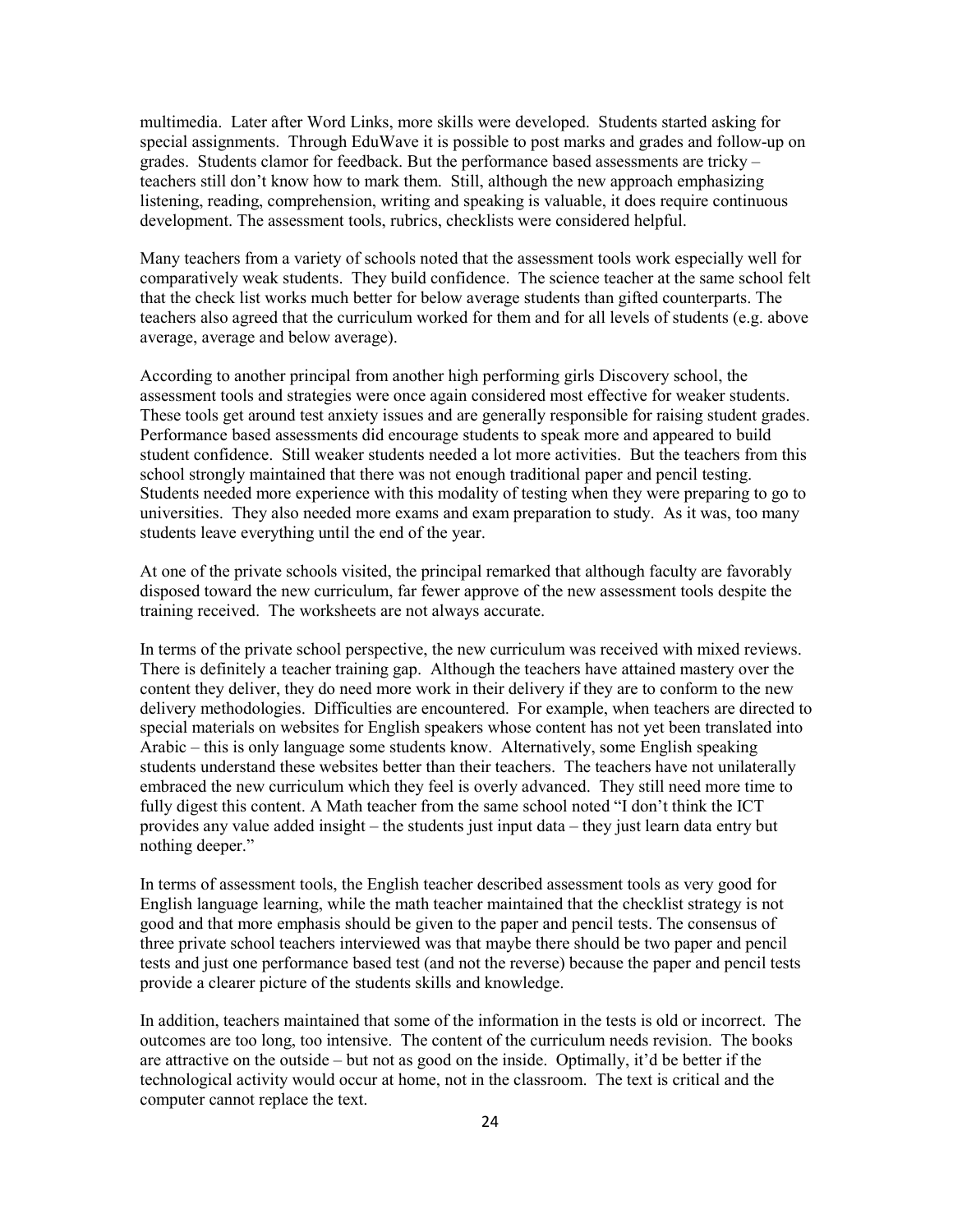The overall consensus of the group was that use of the computer/technological applications results in an abandonment of deeper higher order skills that only makes the student more dependent on the computer. Books are  $ok$  – but the technology is leaving teachers behind. Technological developments are leaving the teacher who is unable to keep pace behind. Teachers are having a hard tine keeping up with the demands of the new curriculum.

At the girls' school with a dual shift, the teachers trust both the performance based assessments and the paper and pencil measures. Some teachers still feel that the paper and pencil measures are more reliable. But performance base assessment helps students who have test anxiety. A lot depends on the subject matter content. For math the paper and pencil test appears to be more reliable. Performance based works with science, geography but not math. The Arabic teacher described the curriculum and assessment tools as good but time consuming for teachers who frequently take work home. There is just too much to do and not enough time in the class day.

Though the assessment tools can be used to distinguish between gifted, average, and struggling students, these tools are minimally useful for differentiation. The picture they provide is not very accurate but conveys some idea of student status. These tools do help students improve their grades. But time is the problem. The tests do reflect an increase in knowledge – and don't just inflate grades. However, there is still a need to decrease the number of papers that have to be compiled with these new assessment tools. In some (if not most) schools, the student report is compiled subject by subject.

The daily copy book also takes up a lot of time. There is not enough time to develop meaningful criteria and go over everything. Teachers feel they must write about everything. As a result, they have to take work home, and they have a lot to do at home. Perhaps it would help if some of this activity could be computerized.

Overall, below average students from a girls Discovery school that has embraced the ERfKE initiative in instructional practice are getting better marks because of the new assessment tools. There are lots of assessment tools for the teacher to use that are appropriate to student age and level – but these require more teacher preparation more experience. The performance based assessments are not very good for diagnostic purposes or identifying student level with any accuracy. With self or peer assessment it is difficult to determine the student's aptitude. ICT focuses on computing – but not learning per se.

For Science, in particular Chemistry, it really takes time to learn how to develop good assessments. The teacher must develop criteria for each grade and level (e.g. gifted or above average, average or grade level, struggling or below grade level) and teachers lack the time and experience to develop such criteria. In addition, the large number of students (35-50) in a class does not permit all students with equivalent opportunities for participation. Criteria like "cooperates with others is not always meaningful." It is better to infuse this task with subject matter criteria and not just methodological criteria. In addition, different supervisors value different things. This further compounds these problems.

Performance based assessment does not work well since many students have technology skills which compensates for their lack of subject matter knowledge. Since the performance based assessments are offered in the first grading report, students rely on their prior knowledge and don't study. Students are not particularly motivated to keep studying so they are likely to forget material learned during this period. It is also very hard to assess student skills for so many different classes which are offered to students in different grades. Also they may be tested at a time when they are not at their best  $-$  for example if they are tired at the time of testing.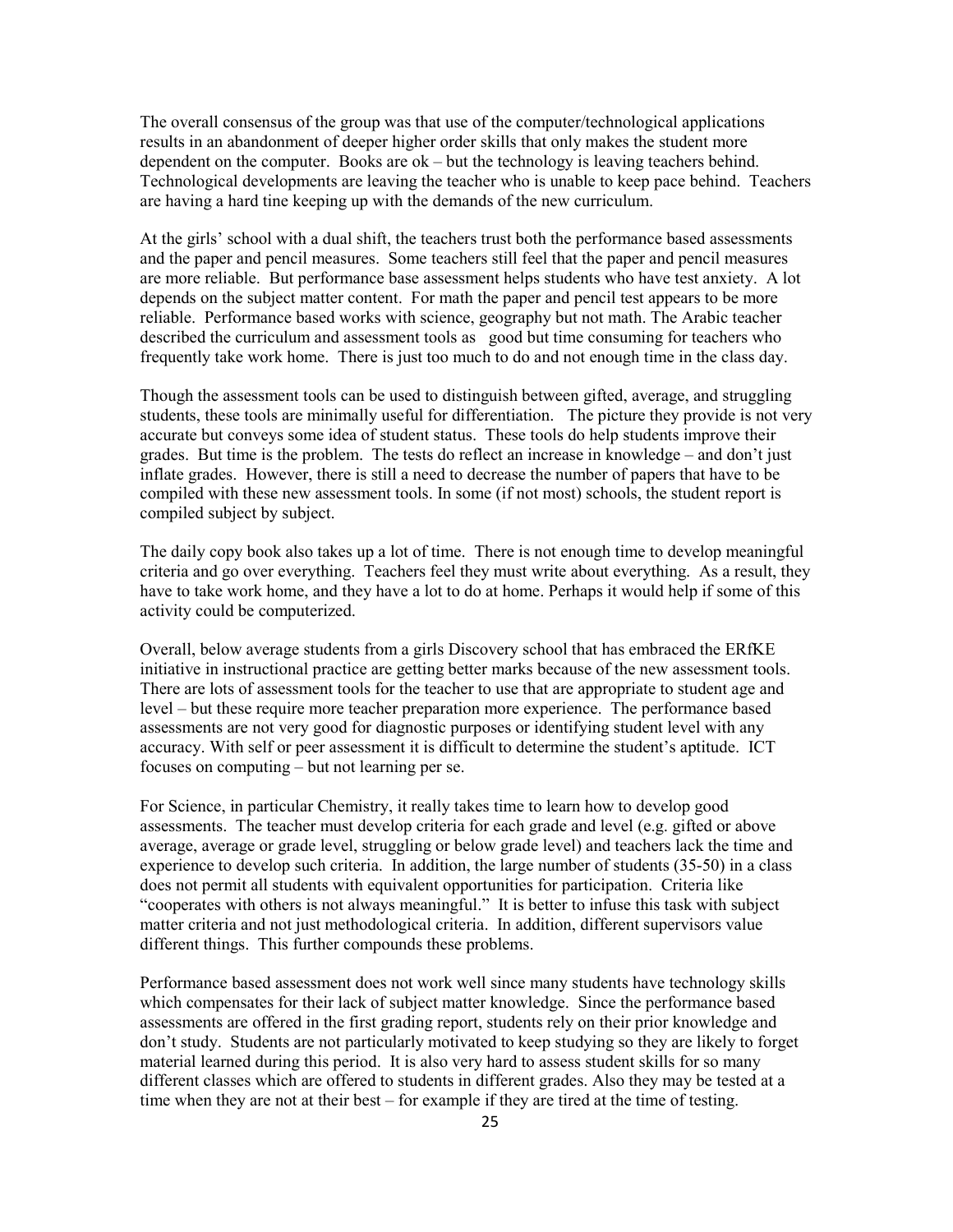The abundance of exercises in the curriculum was considered especially helpful to struggling students. None the less, with 40 students in the average class it is a challenge to provide quality education. To some extent, it is possible to overcome this challenge through small group work. This enables students to help each other.

Teachers at one Boys Discovery school felt curricular development could be enhanced with more input from teachers and students. These teachers maintained that there is a need to consult students and teachers as well as principals in curricular preparation. The performance based assessments were described as confusing to students who did not prepare seriously enough for them. Results obtained gave the teachers some idea of student competency but they were not really very accurate. The consensus of this group agreed that it would be better to have two paper and pencil tests than two performance based assessments. Students lack confidence in their work with computers. The assessment tools do seem to work for all levels of students (above average, average and below average). This group of teachers found the assessment tools to be very time consuming and felt there needed to be more and better training regarding their use.

For one boys' school, the assessment tools had only recently been introduced and implemented (October 2007), and this teacher had very little experience using them although there is time set aside for planning and sharing with other teachers.

At one of the private schools visited, teachers maintained that the ERfKE curriculum is not coherent and well planned. It is written for lower level students and not designed to promote deep thinking.

An English teacher from this school described assessment tools as very good for English language learning, while a math teacher maintained that the checklist strategy is not good for math In Math, the standards elicit a reduced set of skills from the student – particularly ICT activity - which impacts negatively on the student. More emphasis should be given to the paper and pencil tests. The performance based evaluation is problematic.

The consensus of the three teachers interviewed was that maybe there should be 2 paper and pencil tests and just one performance based test because the paper and pencil tests provide a clearer picture of the students skills and knowledge. In addition, these teachers maintained that some of the information in the tests is old or incorrect. The outcomes are too long, too intensive. The content of the curriculum needs revision. The books are attractive on the outside  $-$  but not as good on the inside. Optimally, it'd be better if the technological activity would occur at home, not in the classroom. The text is critical and the computer cannot replace the text.

### **Students**

According to a group of boys attending a Discovery school for Boys, the text books were good, especially in math, physics and science - but the history text was not appreciated as much by these boys.

Assessments reflected true learning and mostly reflected recall of information presented or read. It was the same for Chemistry, Arabic, History or Physics. The same questions were asked across different levels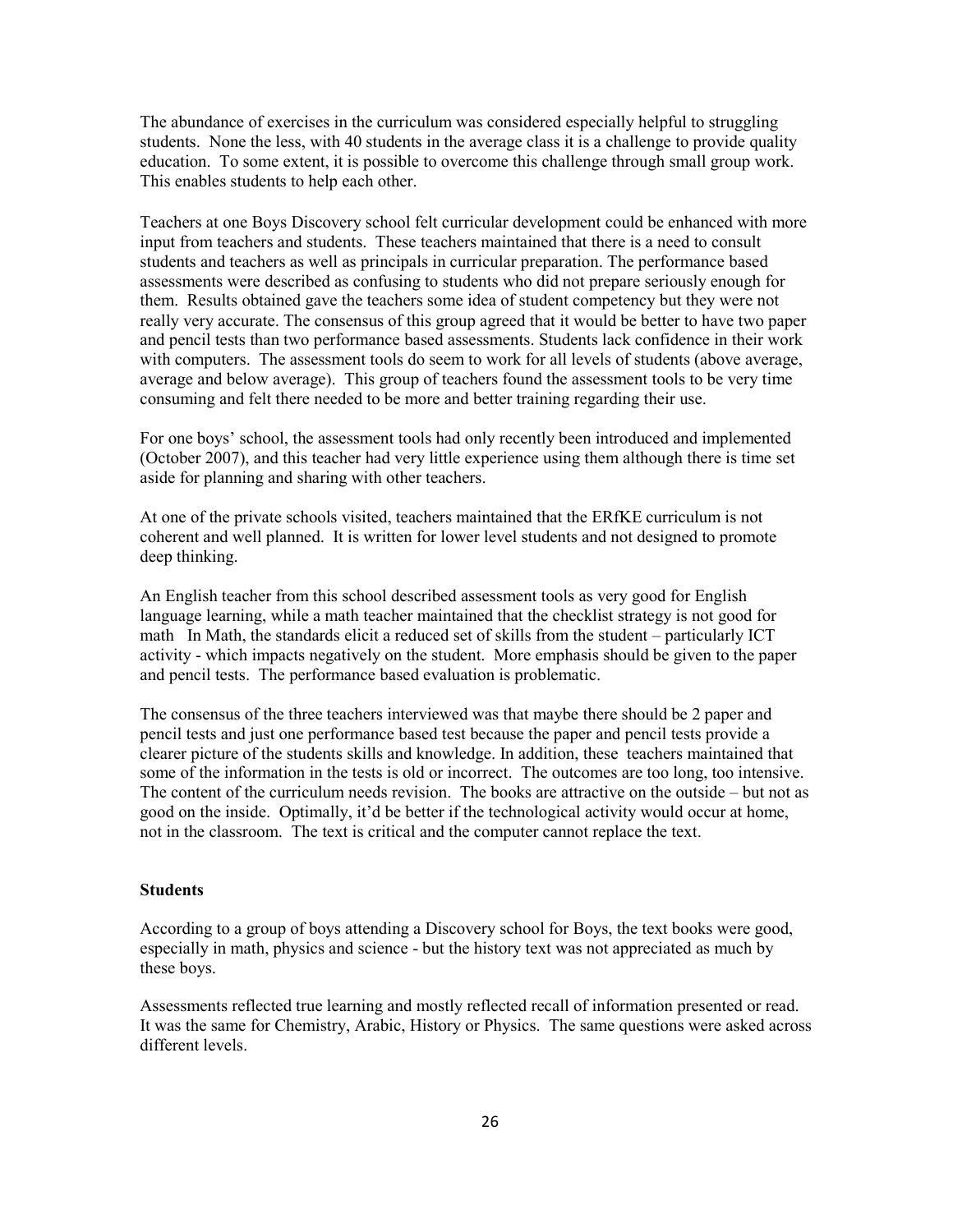Performance based assessments were not always objective  $-$  a lot depended on ones' relationship to the teacher. And teacher turnover was another problem. One student recalled having three different teachers in a row for the same course, and remarked "How can they assess students?" Moreover, only one student recalled a teacher ever using the checklist. There were no well defined criteria, rubrics. Most of the students preferred paper and pencil tests.

The students were also asked about their teachers. They described their teachers as unable to control the class, unprepared or weak in preparation. The students who had previously attended classes with female teachers also described them as more willing to work with them until they attained subject matter mastery than their male teachers. When asked who helps them learn the most, most of these students responded that it was their family.

## **Summary**

Results obtained generally corroborate results obtained in other similar studies designed to address the implementation of the ERfKE curriculum.<sup>3</sup> In a survey of teachers', school principals and parents' perception of the new curricula and textbooks, principals and teachers appeared to be favorably disposed toward the new curricula which they perceived as helping students to participate and compete in a knowledge-based economy. More specifically, teachers most frequently identified learning computer skills, using knowledge in life and developing critical thinking skills as activities that prepare students for participation in the knowledge economy. Factors like communication, team-work, taking initiative, planning and creativity were mentioned less frequently.

Teachers identified use of authentic assessment, using ICT resources and skills, developing teaching thinking skills and differentiation or adapting instruction to individual differences as skills they felt they needed to acquire to effectively teach the new curriculum. Indeed in addition to the lack of school resources, tools and facilities, and inclusion of an abundance of topics, the use of new instructional and assessment methods and adapting instruction to individual differences were identified as barriers to effective implementation. Teachers tended to seek help from colleagues, district supervisors and websites rather than their own principals.

In this study, teachers were also favorably disposed toward the ERfKE curricula in principle. Preparing students for a knowledge economy was generally regarded as a laudable goal. However, the number and complexity of learning outcomes was frequently alluded to as unnecessarily cumbersome. Teachers also repeatedly alluded to overcrowded classrooms and time constraints that made it difficult to adequately assess students with the new assessment tools. Both principals and teachers often expressed a need for more training in assessment.

Although teacher satisfaction with the curricula varied as a function of subject matter, there did appear to be some consensus that the new curricula and associated assessment tools were appropriate to all levels of students (e.g. gifted, average and struggling students). Performance based assessments were frequently described as improving or elevating the grades of struggling or below average students. Similarly, the emphasis on technology was also described as especially engaging to these students who were otherwise often disengaged.

<sup>&</sup>lt;sup>3</sup> A Survey Study of Teachers', School Principals' and Parents' Perceptions of New Curricula and **Textbooks**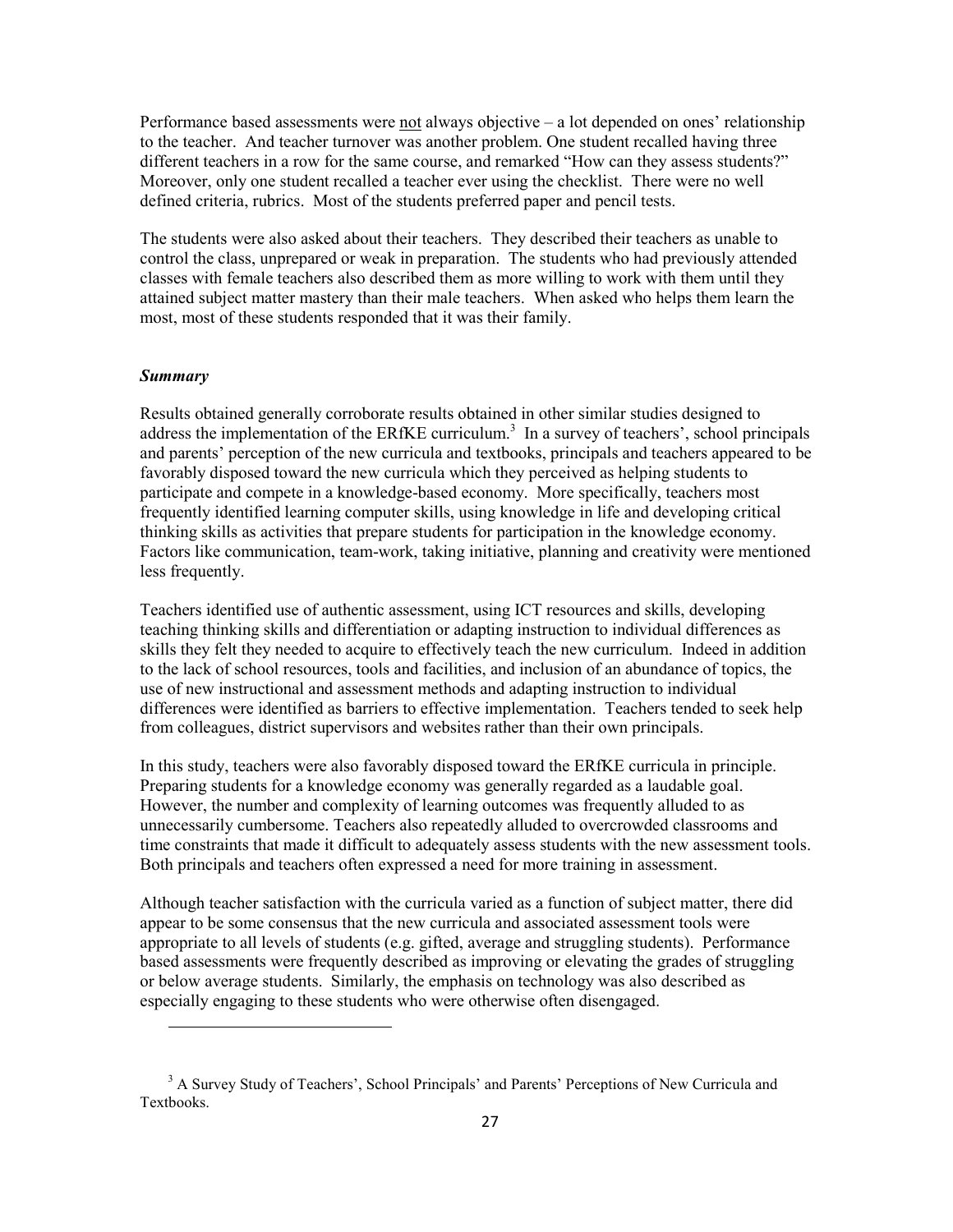As for principals, this study also corroborates the generally favorable disposition toward the new curriculum on the part of principals. However school principals interviewed in this study and surveyed in other studies consistently express the need for additional professional development for their teachers in both instruction and assessment. Unlike other studies, principals interviewed in this study expressed the need for additional resources, and facilities to offset overcrowding. problems with connectivity and the need to improve the professional status of their teachers. The need for additional facilities was most pressing for the principals and teachers of the double shift school. There, additional computers or more professional development for teachers were not considered as especially effective or necessary means of improving instruction as long as classes were overcrowded and shortened (to 35 minutes) because of the double shift. In addition, some principals expressed the need to better organize professional development and support from supervisors.

## b. Professional development of Ministry of Education(MOE) personnel

## **Background**

The ERfKE goals for professional development describe:

- 1. Implementing the role of teacher as the "facilitator" and "guide" for learning from a role of teacher as "provider" of information;
- 2. Recognizing the "professional" nature of teachers through an effective ranking and rewards system as compared to a civil service view of human resource management:
- 3. Investing in quality continuous professional development of education staff (teachers and leaders) rather than accepting pre-service training as sufficient to meet the needs of learners

#### **Background**

The recognition that changing teaching practices in schools and classrooms is considerably more complex and challenging than is typically understood or planned for is critical in this context of sweeping educational reform: "Teachers and principals are at the heart of the change process and their active participation critical to initiative success Sustained partnership involvement is critical to the long-term success of initiatives. It must be carefully managed and should not be taken for granted. Monitoring and evaluation and considerations of scale-up and sustainability are essential to the long-term success of initiatives and have yet to be given the attention required (Cassidy, 2007)."

Increasingly, Jordanian teachers confront the new challenge of becoming a learning guide instead of being a director of instruction (Bengtsson, 2002). But although the desire to move away from a teacher -centered mode of instruction to a student-centered approach is paramount, the diving force of instruction remains the teacher, not the technology.

MoE has provided professional development activities pertaining to the ERfKE initiative overall, on instruction and assessment and training to teachers. In addition, there are a number of professional development activities designed to support Information and Communications Technology (ICT) training for Jordanian teachers.

The International Computer Driving License® (or ICDL) is the International qualification that enables people to demonstrate their competence in computer skills. ICDL provides a performance benchmark for all employers seeking employees with the skills to operate everyday computer applications. ICDL can ensure a consistent and desired level of IT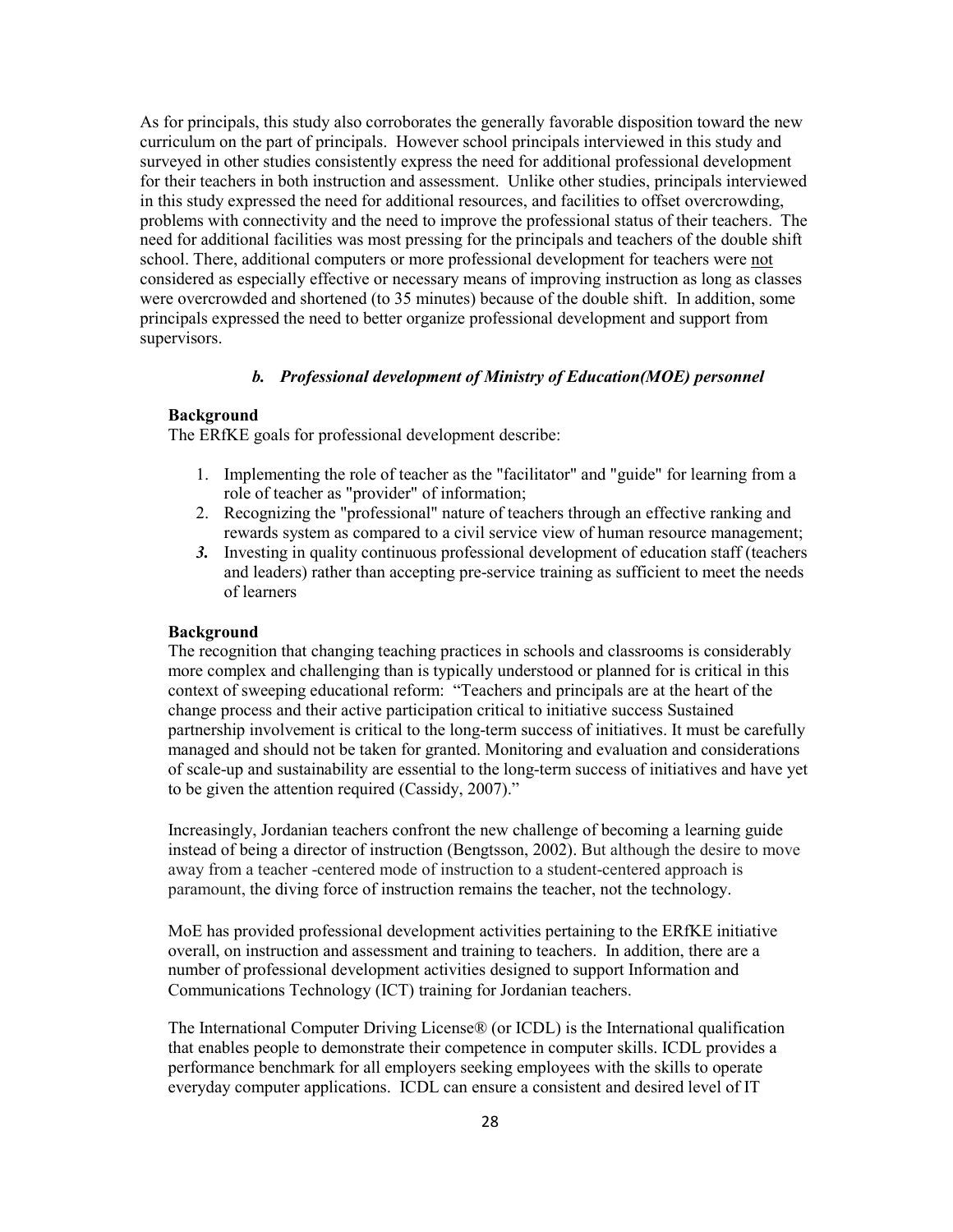knowledge is achieved throughout the organization. Increasingly, many private and public organizations worldwide require employees have an International Computer Driving License.

Any employees with the ICDL credential is expected to understand basic IT concepts relating to the physical makeup of a personal computer, and concepts such as data storage and memory. These employees should be able to use computers, computing operating systems and manage files. They should also be able to create and format a word-processing document, develop, format and use a spreadsheet; using basic formulas and functions to perform standard mathematical and logical operations. They may also be expected to design simple databases using a standard database package and retrieve information from a standard database. They should also be able to create, format and preparing presentations, using graphics and charts and various slide show effects. In addition, they should be able to use a Web browser application and available search engine tools to accomplish Web search task. And finally, they can be expected to know how to use Email software to send, receive and organize messages. None of these competencies guarantee that a teacher who has the IDCL credential will be able to successfully integrate ICT into instructional or core learning activities. As a result, other ICT professional development activities are made available to teachers.

To date,  $33,000$  Jordanian teachers  $-60$  percent of public school teachers  $-$  have been trained through the Intel Teach Essentials program, reaching approximately 700,000 students throughout Jordan. The program was designed to help teachers overcome some of the major challenges to successful integration of ICT into teaching including:

- The lack of curriculum to help teachers effectively integrate technology into classroom instruction
- The need to shift from traditional methods of instruction to more student-centered and outcome-driven approaches
- The imperative to help teachers implement new educational strategies that allow for more  $\bullet$ student-centered approaches and technology integration

Another modality of training that is used for teachers is World Links training. World Links is a global learning network that links thousands of teachers worldwide via the Internet for collaborative projects designed to integrate technology into learning. The training program for this network is designed to help teachers and students learn to use information and communication technologies to improve teaching and learning. Evaluation of the program suggests that it has successfully:

- Encouraged teachers' group work
- Enhanced innovative thinking
- Enhanced self-confidence  $\bullet$
- $\bullet$ Increased teachers' use of ICT in their personal lives
- Increased teachers' use of ICT in research
- Created a capability of designing tele-collaborative learning projects  $\bullet$
- Promoted ICT integration into coursework
- Promoted encouragement of students to use ICT
- $\bullet$ Encouraged students to look for extra knowledge resources
- Changed the role of teacher from dictator to facilitator  $\bullet$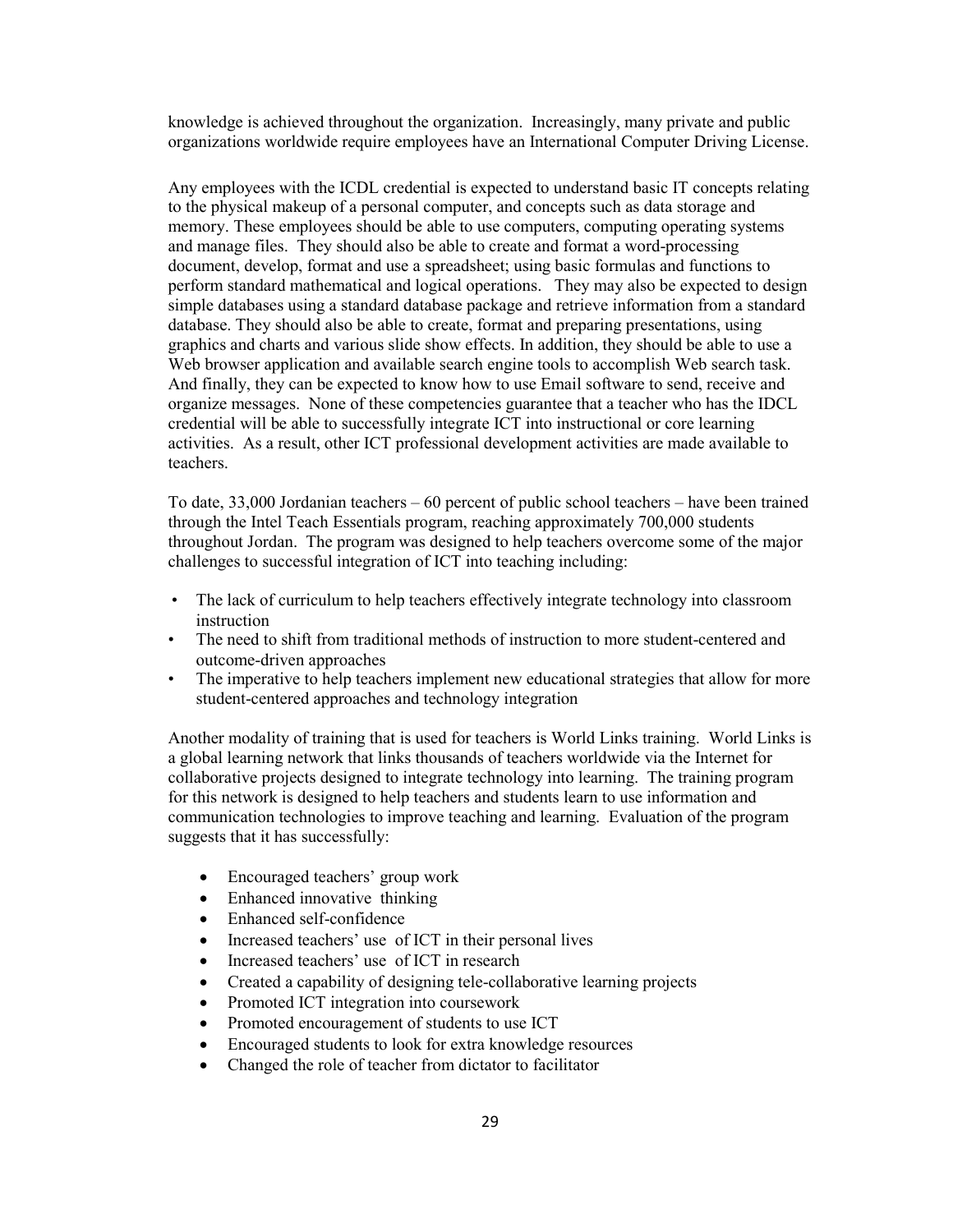However a number of barriers to successful ICT integration into course work were also identified and included:

- Insufficient numbers of computers at the school  $\bullet$
- Lack of necessary software  $\bullet$
- Poor internet service or connectivity  $\bullet$
- Difficulty integrating ICT use into education  $\bullet$

Although the implementation of a national curriculum is the priority of professional development (sustainability) the organization and structure of its contents depend on the countries' overall context. For example, the European Computer Driving License (ECDL) has now been introduced in 22 European countries. In Hong Kong and Taipei, the focus is on technical skill development in the use of multimedia in teaching and learning. In Eastern Europe, it is on basic technical skills. But the realization that the ICT literacy alone is insufficient has mandated supplementary professional activity like the introduction of training for the pedagogical use of ICT (Danish ICT) Pedagogical Driving License). Finland put teacher training as a part of the Information Society Strategy and focused on the new pedagogy to foster collaborative teaching and learning. networking, and team work (Al-Nahar, Chang, and Koda, 2007).

Jordanian officials appear to be on the threshold of a similar realization about the significance of the ICDL credential.

In addition, teachers indicated that their academic load needed to be reduced to improve training outcomes. In addition, many teachers indicated that they lost interest in the training because it extended over so many months and they had limited access to computer labs and the internet. Over half reported that their command of the English language was limited and this impaired the usefulness of the training for them.

In the early stages of ERfKE implementation there were challenges and there was resistance to the proposed changes. MoE provided training helped to get teachers more involved. Now, many teachers as well as students like to work with technology. This has resulted in a much better understanding of the initiative

## **Results of Principal and Teacher Interview**

Most of the teachers interviewed across all schools visited have their ICDL, and most of the principals interviewed indicated that most of their teachers had this credential or were working toward it. At one of the private schools visited, the principal expressed the sentiment that this should suffice. But other principals are more skeptical.

At the school with the most impressive classroom walkthrough, all the teachers have their International Computing Drivers License, and there were two teachers Word Links trainings. Sixteen teachers have had Word Links training and three were trained in Intel. The principal encouraged a cooperative effort with JEI to provide an integrated science course for higher levels  $(9-10)$  for a whole year. The  $2<sup>nd</sup>$  Word Links festival was held under the auspices of the Queen last February when gifts – awards in ICT were distributed. In addition, teachers regularly meet once a month to discuss major problems, issues relating to curriculum and assessment or to develop blueprints comprehensive action plans for at risk students or plans to support the gifted.

According to one principal of a boys Discovery school the training provided to teachers is good but not excellent. It could be substantially improved. The teachers are not satisfied with the training or convinced to use it either. Teachers interviewed from this school, had not taken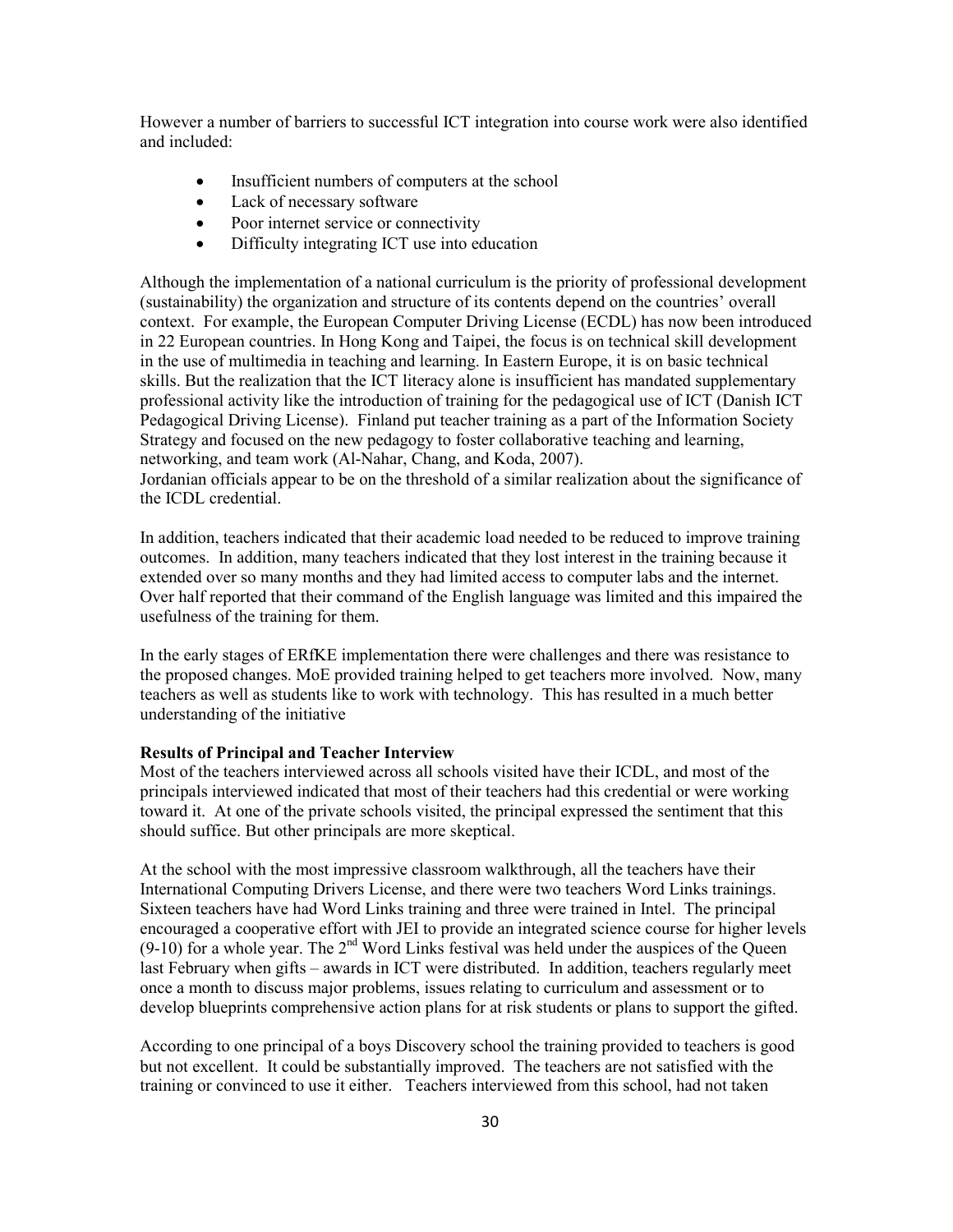ICDL or Intel. The training received was described as insufficient and the need for more training was expressed. But the teacher who expressed these sentiments was unable to articulate what kind of training was wanted or needed. The teacher was asked to elaborate further about his need for training but could only say he wanted more workshops. He felt the internet connections were too slow, available math software was insufficient providing more access to the old curriculum than the new.

As previously discussed the ERfKE mandate transcends simple attainment of computer literacy for its teachers. Teachers are envisioned as sophisticated consumers of technology and contributors to its creative application. Additional training in ICT pedagogy is often requested. At many schools, teachers have been able to share their knowledge and help each other.

This atmosphere prevailed at one girls' Discovery schools, where computer access is widespread at all levels. Students as well as teachers demonstrate new skills and strategies for using computers. Every month or even as often as every week the teachers have one hour of planning time to help each other.

A principal from another small affluent girls' Discovery school described how many of her teachers have also received Intel training or World links training in addition to ICDL. Some have even received special training in authoring. Other forms of training (e.g. Crocodile were also mentioned). The principal also observed that the teachers from this high performance school try to do their best – and sometimes the training has proven useful. As a result, students exhibit ICT mastery – for example they have built a school website.

Even at the dual shift girl's school located in a comparatively impoverished section of East Amman, all teachers have their ICDL - almost all have Intel - one teacher took three Intel courses. As another principal of a girls' Discovery School noted, "it is the teacher, the teacher who constitutes the core of any educational endeavor" and therefore professional development for teachers is essential. Teachers from this school indicated that they had training on computing and computing software. At this time, they felt it would be more useful to obtain laptops so they could better prepare their lessons at home. Scheduling time for training required changing timetables to be able to accommodate the schedule for training.

Another principal noted when describing the curriculum, there is some confusion due to a gap between theory and what can be successfully implemented or practiced. "ERfKE I is a good start to needed Educational Reform, but anticipated student outcomes outpace teacher development and training activity. Teachers need more time, development and training to be able to implement the curriculum and concomitant assessment tools successfully.

Field supervisors don't do much about training. Implementation of training is not efficient or organized - instead it is confused. There is no organization, no coordination. Professional development programs or activities are initiated and then abruptly cut off. There is no scientific foundation for the training that is offered. No cost benefits analysis for ICDL or Intel or Word Links. There is no follow-up from the administration."

While the vast majority of teachers have received ICDL, Intel, World link or some other form of training at girls Discovery schools, comparatively fewer teachers at the boys schools visited had received such training.

In terms of ICT, a boys Discovery school where most students have computer access at home and many own their own laptop, most teachers have ICDL and Intel (1 and 2) or Word Links. The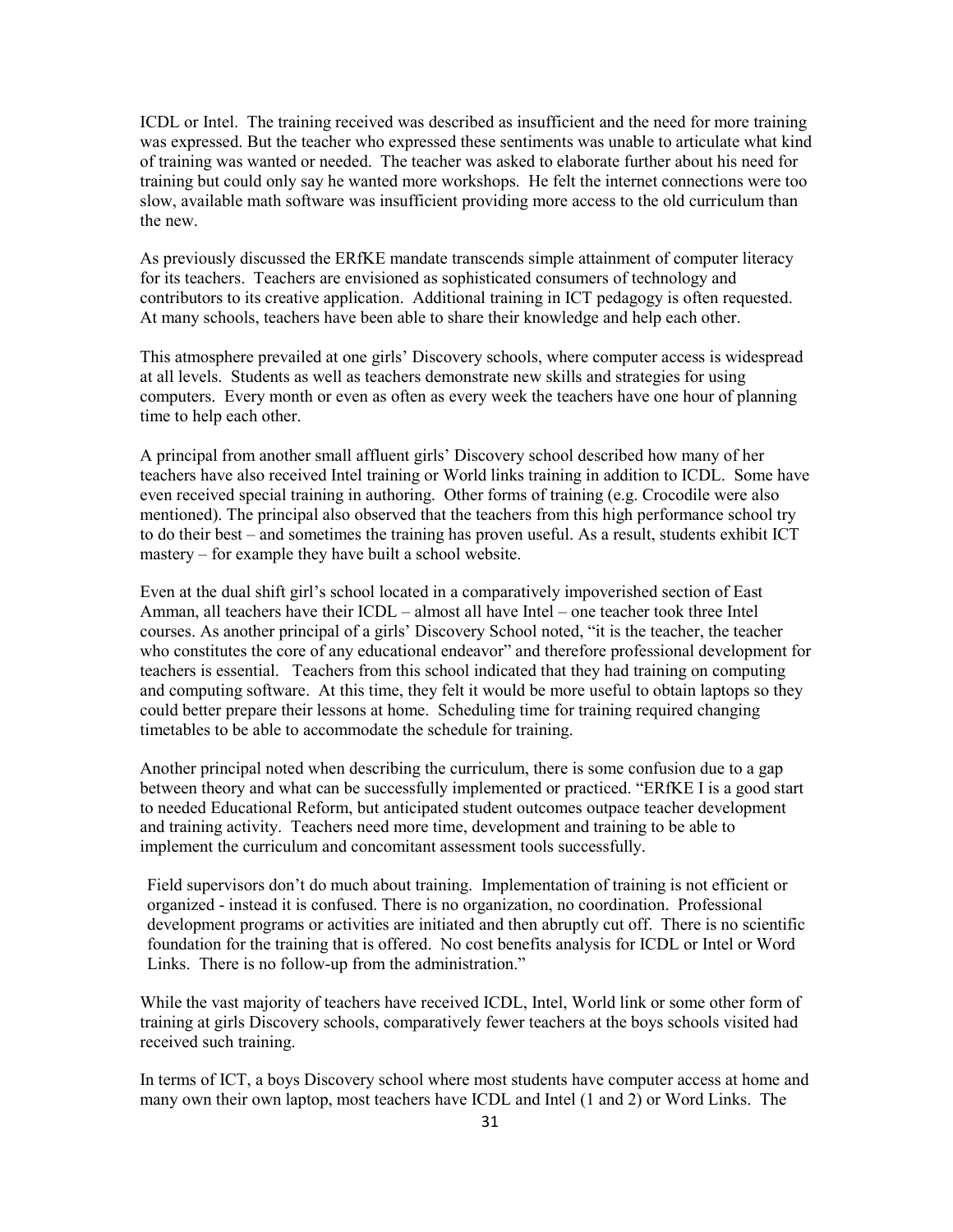choice is at the discretion of the MoE. At one of the boys schools teachers were pleased with the ICT training they received – particularly from the Canadians (New Brunswick) and the British Council. But the lack of computers posed the most significant challenge to successful ERfKE implementation. The teachers agreed that it would be great to go to the US to get more technology training. ICDL was regarded as a must-have. Still, there was a real gap in teaching effectively with technology especially for lower grades.

At the another boys' discovery school where the school is a pilot school for new compute programs, all teachers have their ICDL, and with this are managing to implement ERfKE. Most teachers have Intel or World-Links training. More training in Intel or World Links is needed.

## **Summary**

In the public schools visited, most of the teachers have received requisite training (ICDL) for computing literacy. Still, most principals and teachers, with the possible exception of private schools visited, expressed a need for additional professional development. The need for training appears greatest in assessment and in ICT. Although administrative staff, teachers and students are computer literate teachers still need to learn more about how to effectively teach with computers and internet tools.

Recently in the JEI Overall Impact Assessment Workshop (April 30, 2008) recommendations were advanced to provide more learning opportunities for principals, teachers and supervisors. More specifically, this entailed supporting development of:

- a wide variety of high quality professional development programs for principals and  $\bullet$ teachers
- more robust professional development offerings for teachers about ICT integration  $\bullet$ and new, student centered strategies for teaching and learning
- $\bullet$ informal opportunities for teachers and school principals to learn and share strategies
- a professional development programs for school leadership and for MoE supervisors  $\bullet$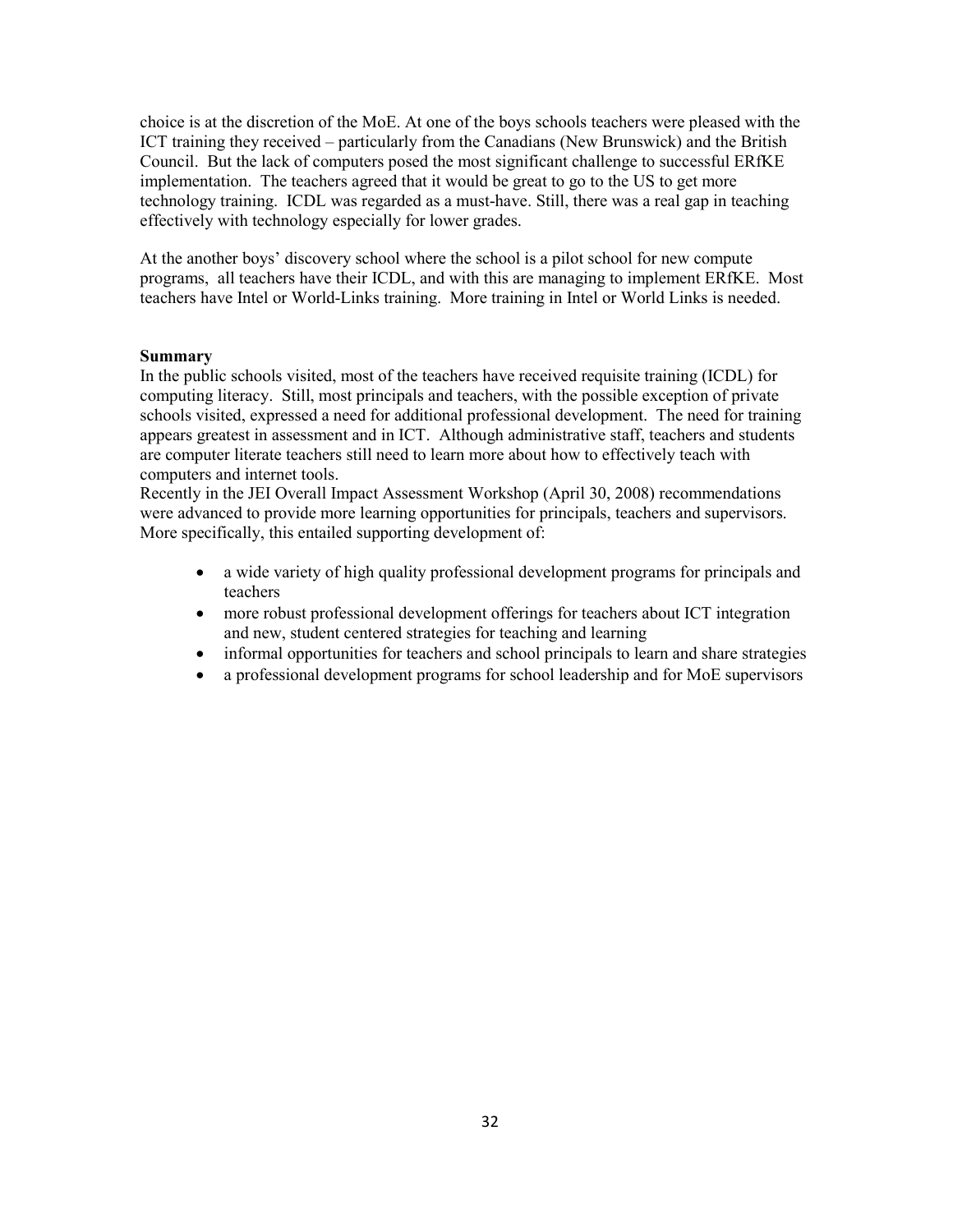## a. Provision of required resources to support effective learning

Recently in the JEI Overall Impact Assessment Workshop (April 30, 2008) recommendations were advanced to continue support for thoughtful innovation and distribution of e-content and infrastructure. More specifically, this entailed:

- Providing additional CT resources to the Discovery Schools
- Developing simple sustainable solutions to critical infrastructure problems
- Continue piloting new technology platforms and tools
- Formalize the process of improving e-content and ICT innovation in public schools 1-12, using the Discovery schools as a test bed for future in grades improvement and innovation
- Share e-content developed by teachers and students
- Create strategies to support off line use of technology
- Leverage infrastructure investments to create community outreach and after school activities to provide students and the community more access to technology.
- Create opportunities for students to acquire technological knowledge and experience in schools y establishing student tech support programs

ICT designed and used to develop specific skills (e.g., problem solving) shows some effect on acquisition of technological and critical thinking skills but this is still very limited. Teachers' use and knowledge of ICT in teaching indicates some positive effect on achievement of learning outcomes.

#### **Results from Principal and Teacher Interviews**

Even with more opportunities for professional development, schools are constrained by a lack of resources. Teachers repeatedly described a need for more computing resources for their students and themselves. More specifically, the need for additional laptops and data show was repeatedly reiterated.

Aside from the private schools, there were only two public schools where students did not share a computer with at least two other students. The lack of computers posed the most significant challenge to successful ERfKE implementation at one boys' school. At another, where the school is a pilot school for new compute programs, there is a pressing need for more training. more laptops and data show software programs are also needed.

The lack of resources and time to optimize effective use of ICT was also evident at quite a few schools... Many of the classes were overcrowded. In classes whereas  $Q & A$  was organized around a laptop that was manned by a teacher or even a student, many students simply did not have the opportunity to respond to the Q&A though their upright, raised hands flaying in the air indicated a very strong desire to be heard. It is quite possible that teachers, at very crowded schools, have been loath to turn over the class to students because they were anxious that the material might not be covered as well.

As one science teacher noted – it was not possible for every student in his class to view slides on a conventional microscope given class size  $-$  if the students had to take turns viewing slides it could easily take the entire class to see one slide. In this context, laptop presentation optimizes exposure of course content. This is especially critical for schools where the school population has only limited access to computers at home. In school after school, teachers and principals alike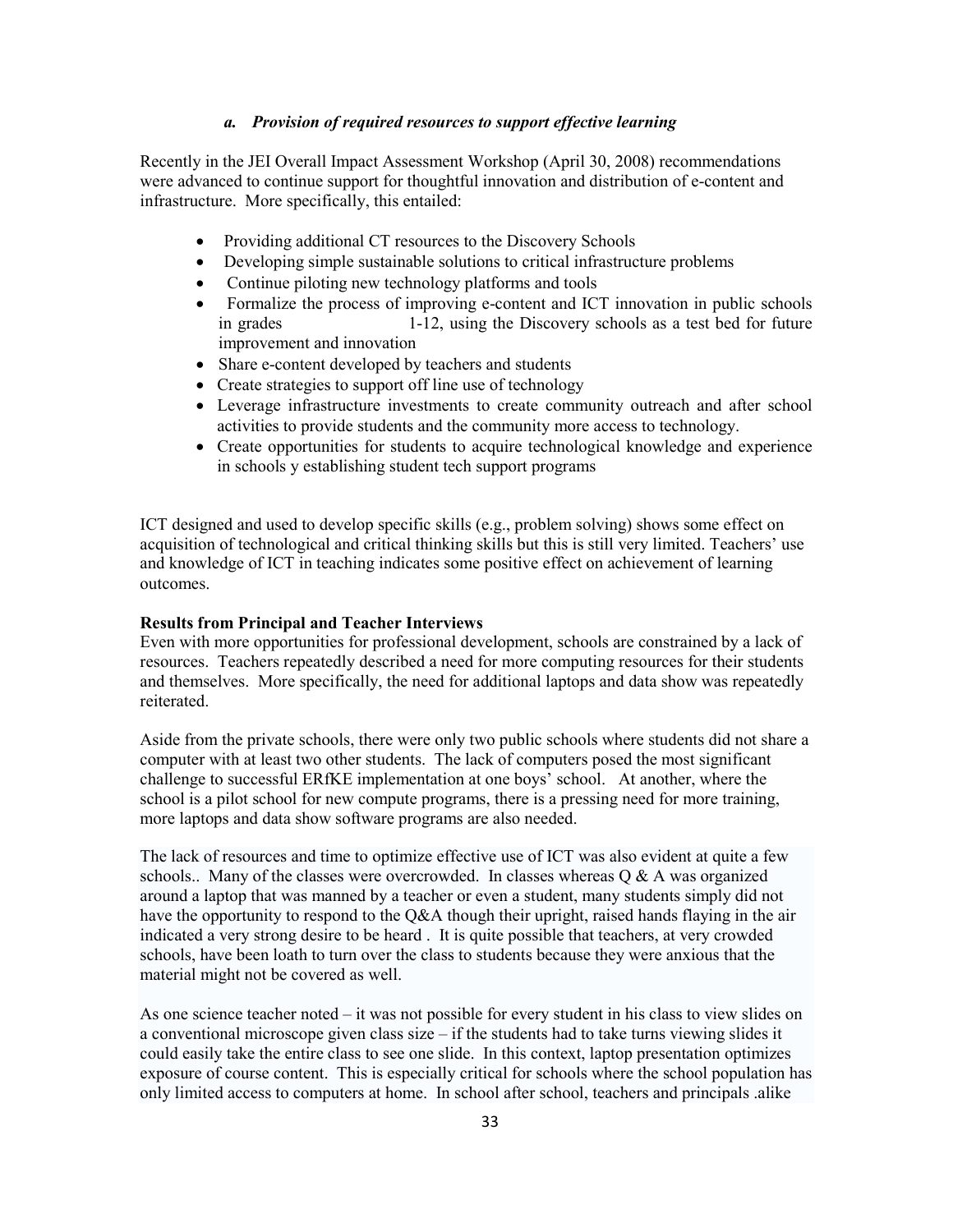bemoaned the paucity of laptops. JEI currently proposes to reduce the number of laptops using EFL technology that will be allocated to Discovery schools.<sup>4</sup>

Currently, teachers are provided with a laptop computer and a data show projector that they carry from classroom to classroom to use with e-Learning content. This teacher-centered approach invariably limits the amount of interaction that students have with the computer technology and e-Learning content. ESP proposes to test and evaluate the use of alternative display technologies that may include the use of standard TVs fixed in different locations that can be connect to the teacher's laptop to create an audio-visual classroom.

Similarly, while computer labs are now the primary venue for student access computer, having very few labs per school limits the time each student spends with the computer. To increase access and time with the computer, ESP is proposing to install up to 6 computers in 12 classrooms in each school. These classroom computers would have connectivity with the teacher's laptop. The teacher would be able to control what is displayed on the monitors of the classroom computers and therefore manage the instructional process. At the same time, the teacher would be able to release control so that clusters of students at each of the computers would be able to engage in group learning activities.

<sup>&</sup>lt;sup>4</sup> Jordan Education Initiative JEI Annual Report 2007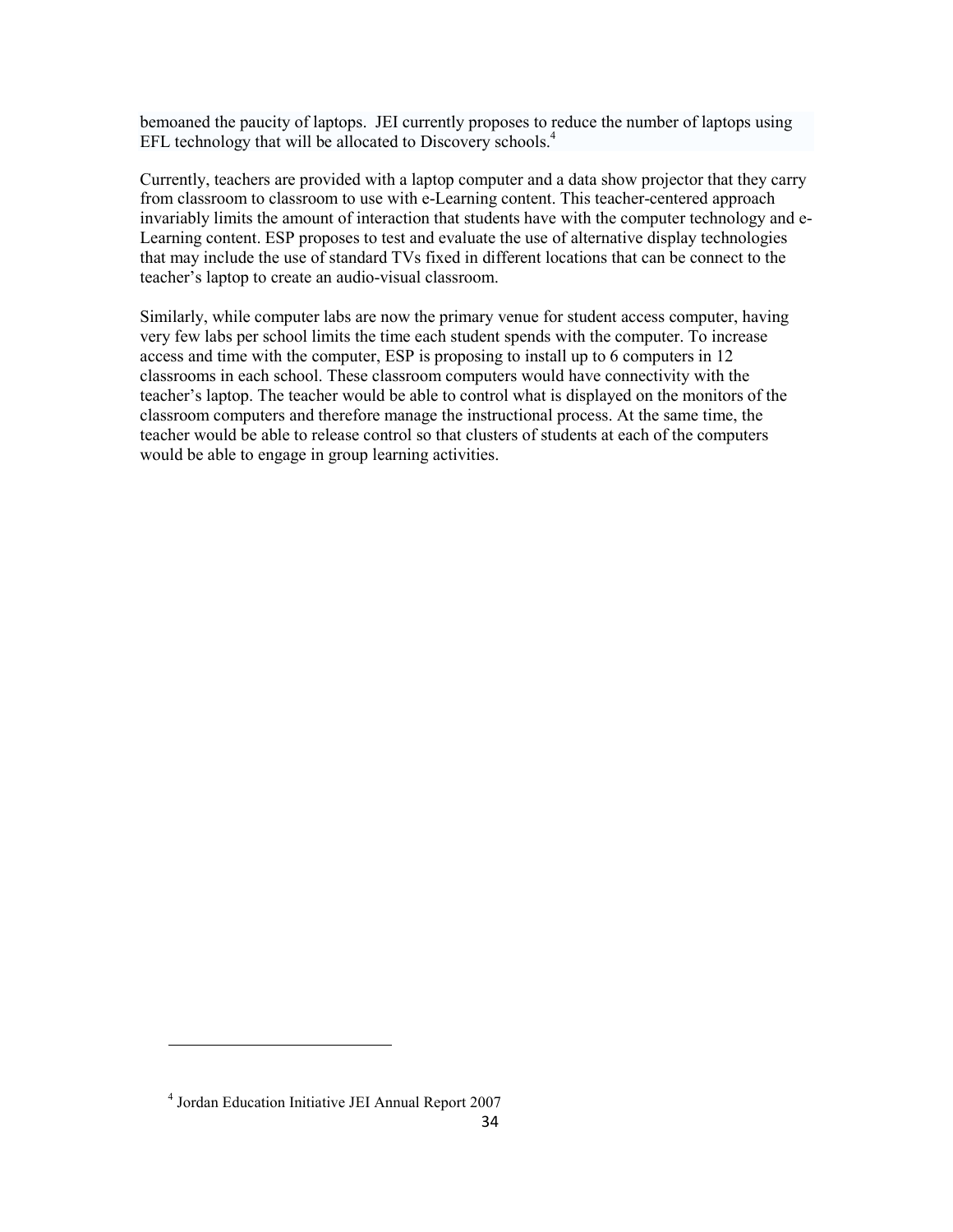## **School Infrastructure**

## **Background**

By the end if 2008, it is anticipated that 190 new school buildings will be completed under ERfKE. This will come in addition to some 650 computer labs and 350 science labs in already existing schools. It is also anticipated that Jordan's 1.6 million public school students and their 70,000 teachers will shortly be able to move into 40 brand-new school buildings.

New school design aiming at enhanced efficiency projects a student enrollment of an average student enrollment of 720 and up to enrollment of 1200 students. Previously, 70% of MOE schools enrolled less than 400 students. If this sample of schools visited is at all representative, the enrollment profile has changed dramatically over the last five years. Most of the schools enrolled over 400 students and only two had enrollments that were less than 400. Overcrowded classes of 30-50 students constituted a concern for most of the principals and teachers interviewed. This condition also exerts a profound impact on student access to computers especially in poorer Districts were comparatively few students had access to computers especially computers with internet access – at home.

Under ERfKE, schools have been networked and connected. Jordan also initiated construction of a national broadband 9 fiber Optic) network aimed at connecting the nation's 3000 schools. The student-computer ratio is improving. Many initiatives have been introduced and are ongoing including networking, curriculum development and teacher training. These activities combined promise to transform teaching and learning to create the knowledge society and economy. Yet, much remains unclear in the implementation of ICT infrastructure and professional development in this developing country's educational system though the early lessons suggest that the investment in ICT in education alone will not improve learning outcomes. The research on ICT in education suggests mixed results on achievement of overall learning outcomes. For example, analyses of International tests suggest that provision of computers alone has no effect on learning (e.g., TIMSS, PISA, Becta).

Although this is a very limited sample of schools, observations of these schools suggests that substantial progress has been made in improving the information technology infrastructure of schools since the baseline study was conducted in 2005. At that time only one in a hundred students had access to computers. Access to computing has substantially increased, though this is still comparatively limited – especially in the poorer districts where fewer students have access to computers and the internet at home. Table --- shows the number of computer labs, estimated number of computers and the number of students in attendance for the schools visited. It also shows the number of science and any additional labs available to students at that school.

According to the Jordan National Census for the year 2004, released on October 1st of the same year, Jordan had a population of 5,100,981.<sup>5</sup> The census also estimated that there were another 190,000 who were not counted (for being out of the country at the time the census was taken, or did not turn in their forms). It was also estimated that most of those who did not turn in their forms were immigrants from neighboring countries, or non Arabic-speaking foreigners.

During the years 2004-2007, Jordan saw a rapid increase in its population due to the heavy immigration of Iraqis. An independent census carried in 2007, estimated that there are 700,000

 $5$  The next census is scheduled to take place in 2014.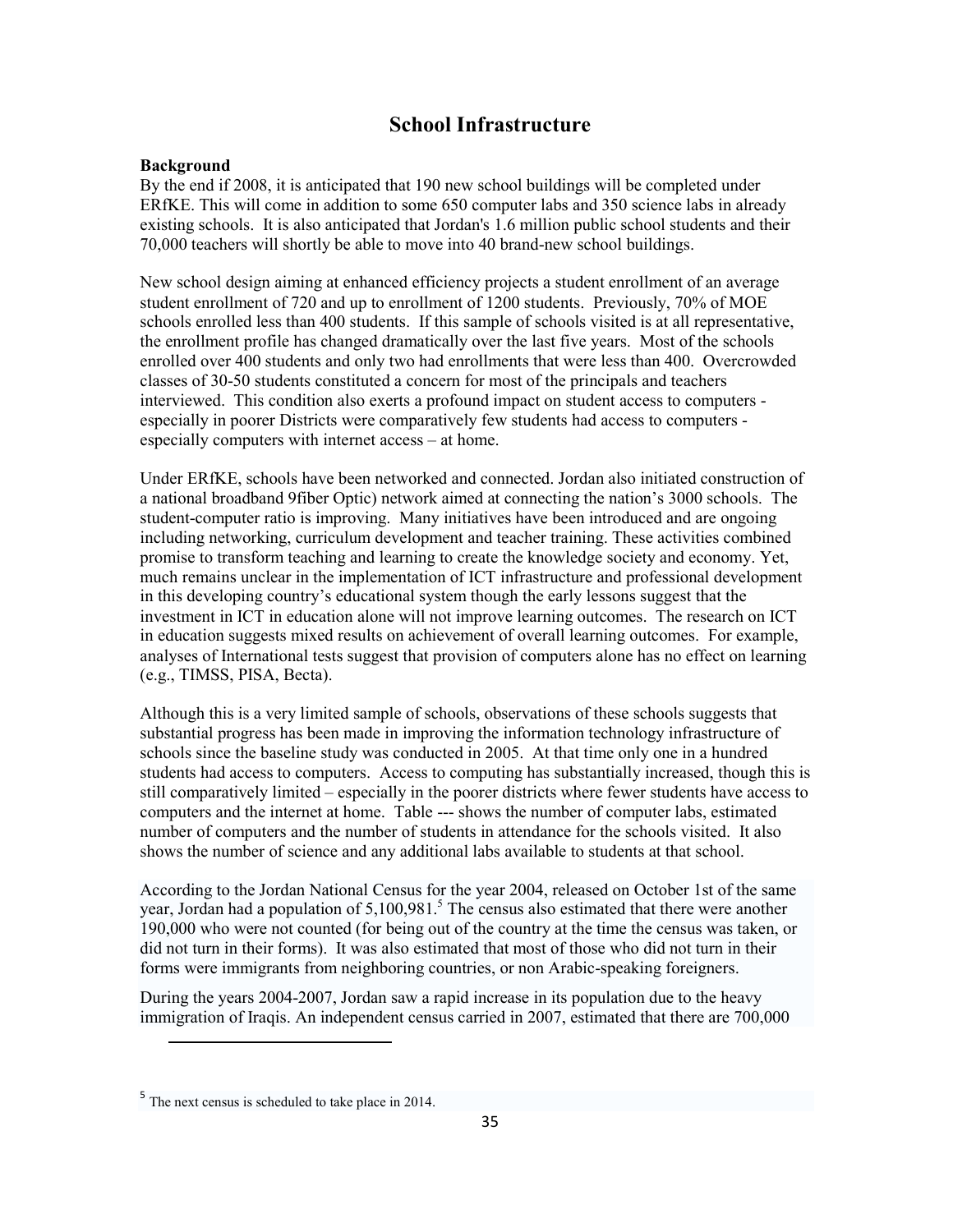Iraqis residing in Jordan. As a result, most estimates put the population of Jordan slightly over  $6,000,000$  as of the year 2007.<sup>6</sup> The latest estimates indicate between 700,000 and 1.7 million Iraqis living in Jordan; mainly in Amman, the capital. This resulted in an increase of Iraqi students in Jordanian schools. In 2007 Jordan allowed all Iraqi refugees, regardless of immigration status, to attend free state-operated schools in Jordan. Khalid Tougan, the Minister of Education at the time, stated that Iraqis will be integrated into the Jordanian school system.

The Jordan Education Initiative (JEI) anticipates over 2000 new computer labs will be needed by the 2008-2009 school year though it is considered unlikely that anywhere near this number of computer labs can be constructed and equipped to keep pace with the increasing enrollment and scaling up of e-content pedagogy. The MoE still lacks the capacity to manage, support or sustain ICT infrastructure. Essentially the security, management, technical support and long range planning infrastructure is not yet in place.

Most computer labs are reconfigured classrooms of about 50  $m<sup>2</sup>$  with about 20 workstations per lab. Desktop computers in Discovery school labs are supposed to be relatively new and well maintained though in at least one boys Discovery school there were about 20 non-functional PCs occupying one of the two (all Discovery Schools have two computer labs) computer labs for that school. It took about a week to repair malfunctioned PCs, if the PC was transported to an appropriate repair facility.

Schools are supposed to have at least 512 kb connectivity through ADSL lines and broadband connections and are connected under the National Broadband Network. Classrooms used for econtent have wireless access points and projectors – yet issues (typically slow speed) with internet connectivity were described by several schools.

Schools have access to e-content through the EduWave e-learning platform. EduWave software includes:

- Learning Management Systems (LMS)
- Content Management System (CMS)
- Instructional Management System (IMS)
- Educational Management System (EMS)
- Decision Support System (DSS) Enterprise Research Planning (ERP) features

The EduWave system also includes authoring and individual student assessment tools. In addition, the system also includes collaborative tools including discussion forums and audiovisual conferencing. But these EduWave tools reportedly are under-utilized. <sup>8</sup> The portal is also somewhat restrictive, limiting the size of media files which in turn limits the use of video and related applications such as video conferencing. Teachers are also able to develop their own materials and lesson plans using internet or other resources.

### **Observations**

### **Environment**

<sup>&</sup>lt;sup>6</sup> Doors closing on fleeing Iraqis The New Iraqi Diaspora, Hii Dunia, January 2007<br><sup>7</sup> Iraqis flooding Jordan get free schooling. (October 11, 2007), CNN World.com

<sup>&</sup>lt;sup>8</sup> Education Development Center, Inc with RTI International, (April 22, 2008) Evaluation of the Jordan Education Initiative, Syntheseis Report.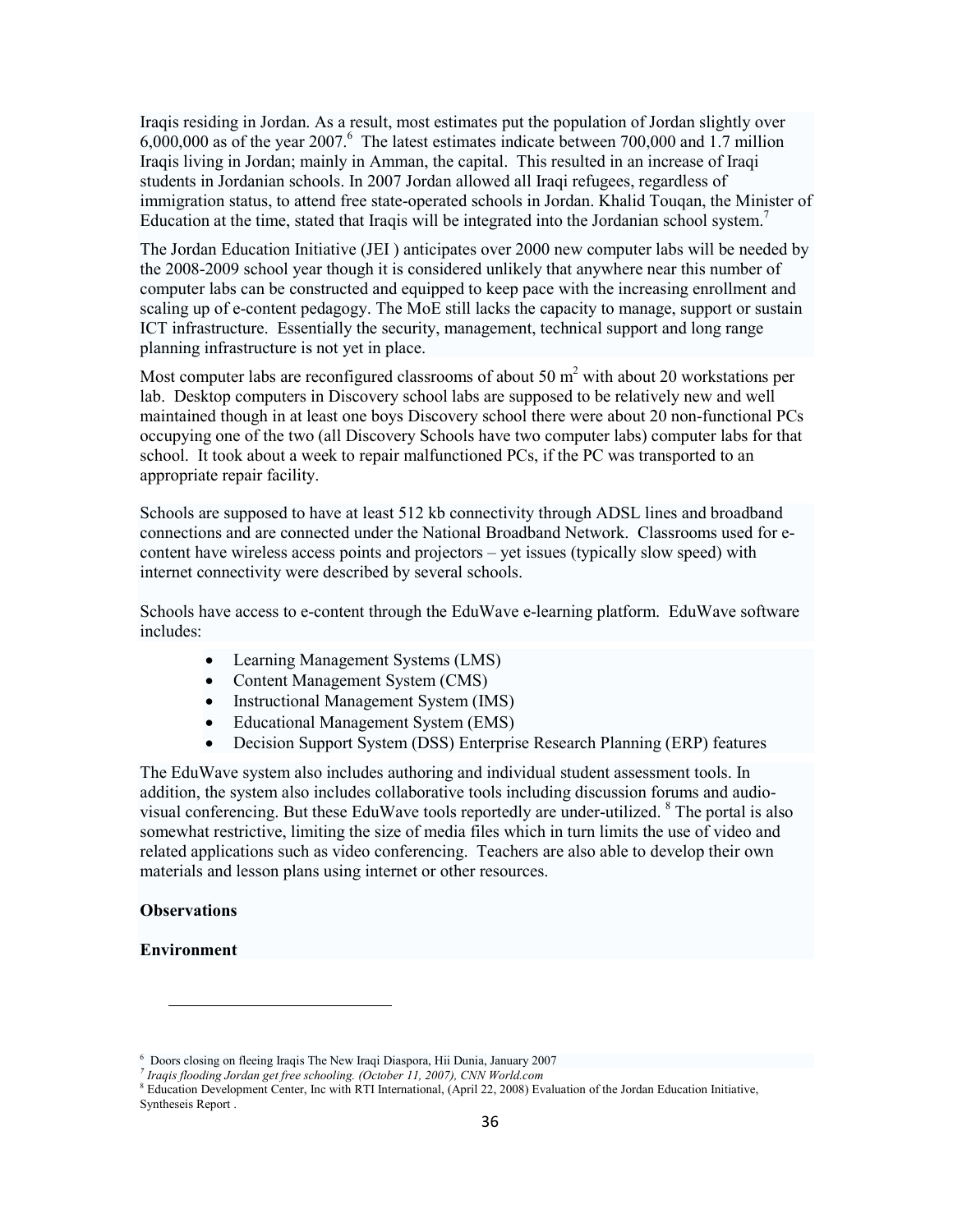The private schools were in the best condition. Aside from the private schools, there were only two schools that were decorated, and only one that displayed student work, rubrics and information relating to academic subjects. Many of the buildings were older, and signs of wear and tear were evident, though none of the buildings visited appeared to be structurally unsound. Several schools appeared to make a concerted effort to clean-up for their visitors. Staff was in the process of washing floors upon arrival of the team.

#### **Lab/Classroom Facilities**

At the private schools visited, there are separate lab facilities for girls and boys. In addition, the government requires private high schools to provide three science (Biology, physics and chemistry) labs for students in grades 9-12. There were three additional science labs (Biology, Physics and Chemistry) for boys and 3 for girls (also Biology, physics and chemistry). In addition, there are also 6 computer labs: Kindergartners had their own computer lab, the boys and girls in grades 1-3 and 4-12 had two computer labs each. Each lab was equipped with 18-25 computers. Essentially the student computer ratio is 1:1. Almost all students have home access and routinely access EduWave or the Web. However, despite the available ICT resources, faculty appear to resist ICT applications. One faculty person was quite adamant that computers can never replace the text.

The public schools targeted for observation rarely approximated the 1:1 computer to student ratio enjoyed by private schools. In this limited sample there was only one public school - a boys' discovery school - that enjoyed this ratio. This school, located in a very affluent section of the capital, has established a reputation for excellence. The two computer labs contain 22 computers each. In addition to a science lab, a vocational and art lab are also housed at this facility. On average there are between 26-27 students in a class, although the teacher student ratio for some classes (e.g. Biology) is substantially higher (37). There are also 6 laptops and Data Shows mostly for English classes. As a Discovery school provided maintenance is good. The school also features wireless connections. In addition, most students who attend this school have computer access at home and many own their own laptop. The ERfKE emphasis on computers fits in with the principal's vision for the school. Students are encouraged to use Internet. The principal wholeheartedly endorses the problem-solving approach and the use of learning centers. All students are encouraged to succeed, though upperclassmen have become much more selfmotivated, and really require minimal encouragement. Still this school fell in the mid or average PISA score category.

In contrast, even among public schools located in the most affluent sections of Amman where most of the students have access to computers at home, as many as 3-4 students may have to share a computer. In more affluent districts, most of the students have access to computers at home.

Some of these schools also faced obstacles like overcrowding and problematic connectivity. Typically, public schools are required by law to have two computer labs and a science lab. Some schools may also have a vocational lab or even an art lab. More students in upper classes share a computer than in lower grades. In addition, students in some specialty classes may be more likely to share a computer with more partners.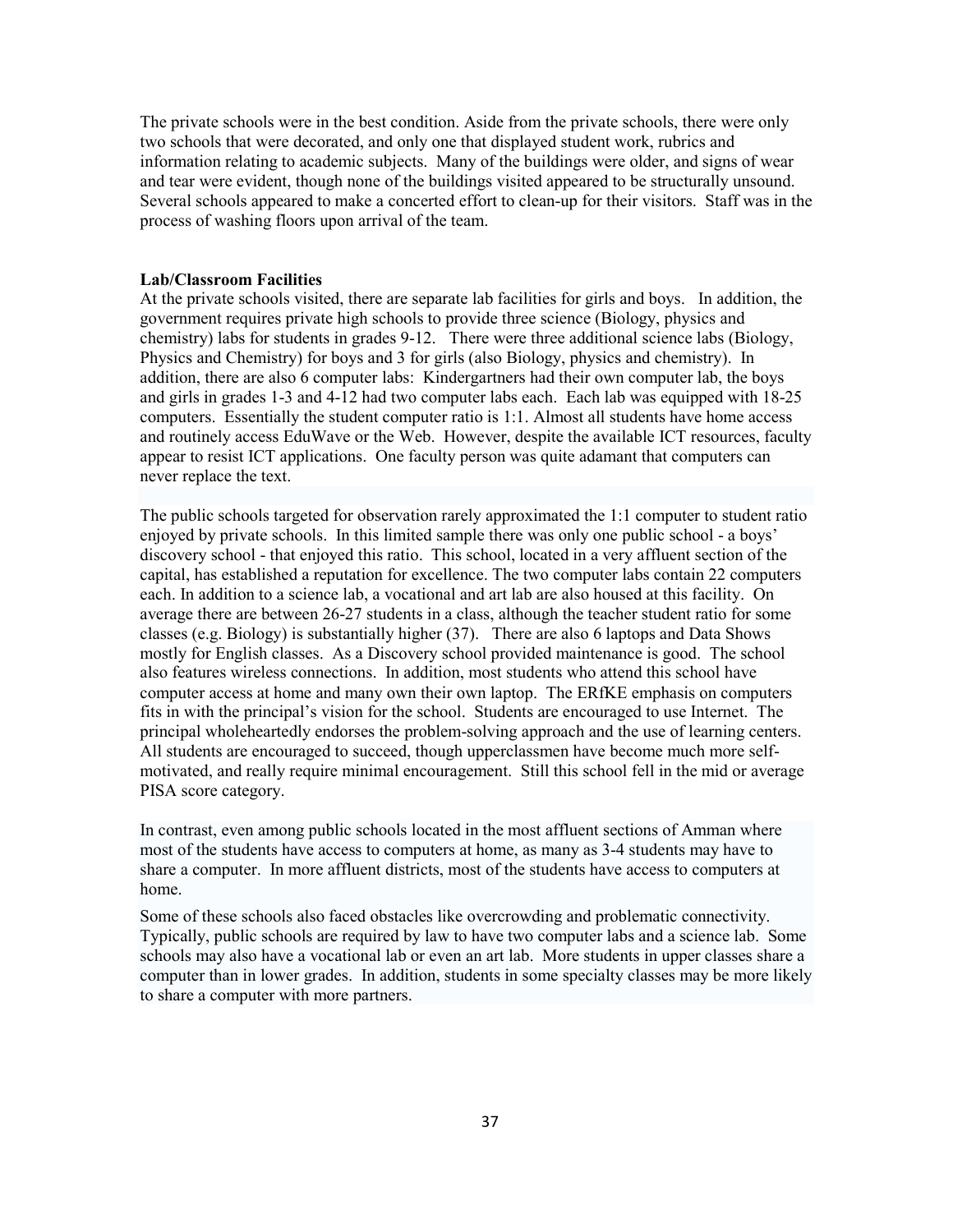As previously mentioned, a number of boys Discovery schools experience problematic access to internet or computers. For example, at one boys' discovery school where there are four computer labs and a total of 67 computers for about 700 students, the Asymmetric Digital Subscriber Line (ADSL) is problematic.<sup>9</sup> The school had lost its internet connectivity for the last two weeks at the time of the visit (May 21) due to road construction. Until this year, there was no internet connectivity. As a result the school could not use EduWave. Last year EduWave was required for administrative use, as well as for Science, Physics and Arabic – but not this year. Six laptops are reserved for English and Math use. About  $20\%$  - maybe less  $-$  of the students have access to a computer at home: out of an average of about 30 students, maybe 5 would have access at home. In keeping with JEI, if there is a breakdown the system will be serviced. Grade 9 activities have priority.

At another boys' school, where there are 2 computer labs, one is inoperative because the 20 computers it houses are either broken or require upgrades to function properly. A malfunctioning computer can be fixed by a week if it is transported to the appropriate facility. Essentially, there are only 20 PCs for the 1020 students who attend this school. Only 20-25% of the students have access to a computer from home, and the parents of those who do frequently object to internet use. This constitutes a significant problem. According to the principal of this school "Using" computers is not a choice but a mandate.... It is too complicated to use this model – and not necessary."

Teachers from this school described the ERfKE emphasis on computing as beneficial because it provided special impetus to struggling students who were not normally motivated to excel academically. However, the lack of computers posed the most significant challenge for teachers at this school. In addition, teachers felt there was a real gap in teaching effectively with technology especially for lower grades.

This school was associated with comparatively low PISA scores.

Another boys' Discovery school located in the 4<sup>th</sup> District of Amman (a comparatively poor district in East Amman) is an internet hub controlling the internet activity for 40-50 schools in District 4. Nonetheless, the school is also a pilot school for new computer programs. The principal is very active in the fourth district and would like his school to be number one in the 4<sup>th</sup> district. The school participates in a variety of activities in the  $4<sup>th</sup>$  district. He would also like to build a 4<sup>th</sup> computer lab.

Better equipment and software is needed. There also needs to be more and better professional development for teachers. The fourth district is economically impoverished. Seventy percent of the students at this school are below average. Sometimes there are  $5$  students to a computer – in classes which often include as many as 40 students if not more. This is especially problematic because less than 5% of these students have access to a computer at home. Also parents complain that when the students go to internet café to use internet, it gets expensive costing 1 JD/hour.

<sup>&</sup>lt;sup>9</sup> A new technology that allows more data to be sent over existing copper telephone lines (POTS). ADSL supports data rates of from 1.5 to 9 Mbps when receiving data (known as the downstream rate) and from 16 to 640 Kbps when sending data (known as the upstream rate). ADSL requires a special ADSL modem.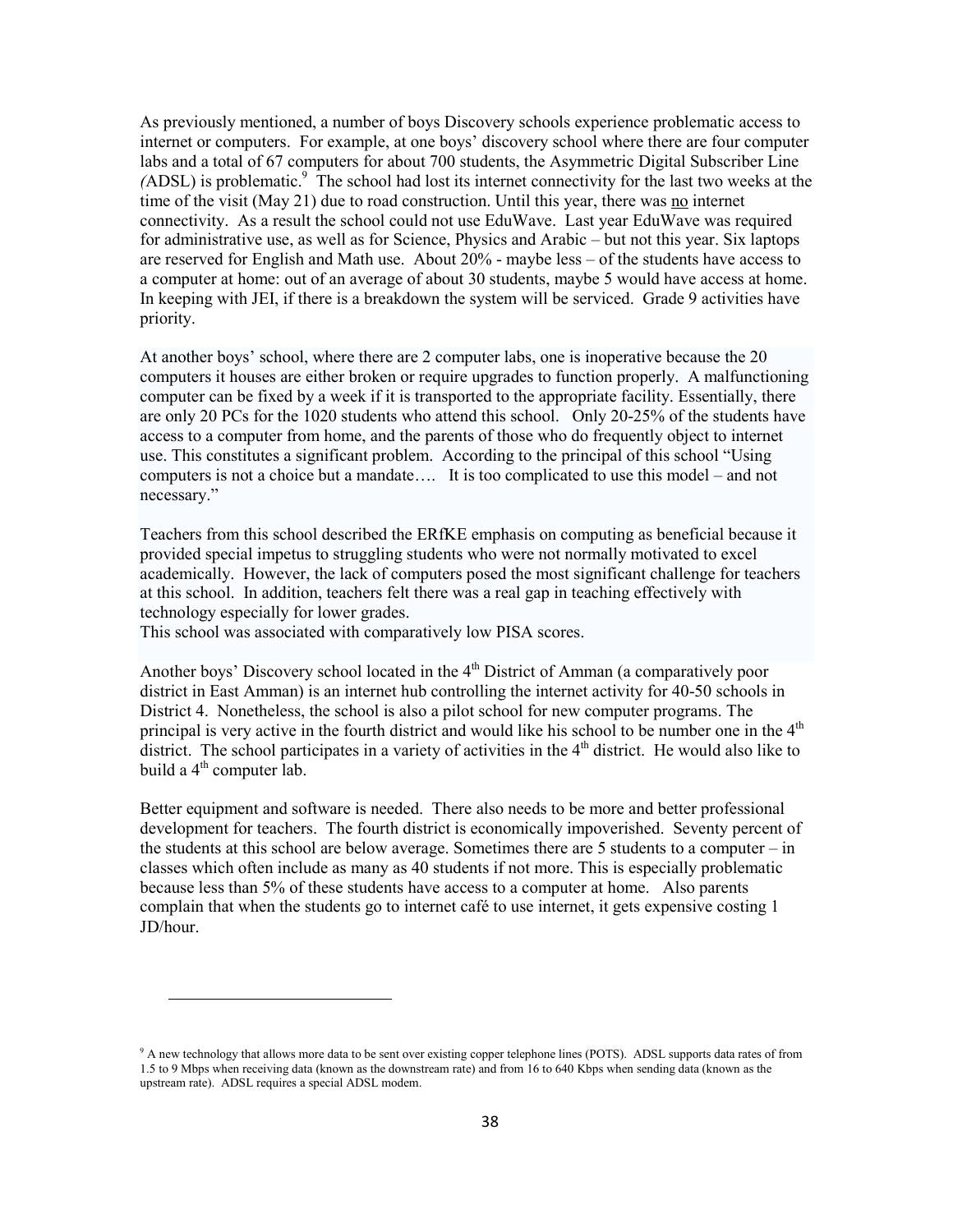At a comparatively high performing boys discovery school where there are three computer labs (with about 15 computers apiece) as well as the required science lab, there are about 26 students in a class in grade 12, 22 in grades 4-5. However, sometimes classes are combined so there may be as many as 45-55 students in a class at this school. Fortunately, About 70% of the students have access to computers at home at this school which obtained Pisa scores in the mid-level range.

Girls' schools are not without their own problems but these are largely due to overcrowding. At one fairly affluent girls Discovery school most students do have computer and internet access at home as well although at this school there are two computer labs with about 18 PCs each for over a thousand students. The school also houses a science lab and a vocational lab. The school also maintains a specialized facility for about 18 special education students and a nursery for the children staff.

As many as 45-50 students can occupy a class, though the ratio is lower for higher grades. The biggest obstacle to success in this school is the number of students. The principal hopes to reduce the number of students and is looking to export students to other schools. Despite its large number, this school was unique in its emphasis on the environment. The principal is dedicated to improving the school environment and making the school a second home to her students. To this end the school was very clean, well maintained, air-conditioned and well decorated. The halls were replete with posters describing Jordan, the King and various academic subjects. The principal has also taken necessary steps to ensure that the water is filtered and clean. In contrast, the walls of most of the other schools were bare, devoid of decoration.

The science lab was full of student work. Elsewhere there were rubrics to help guide students and frame expectations. This was rarely in evidence elsewhere. At one of the private schools, there was a room containing science fair projects which was also impressive – but this room was not readily accessible to any passer by.

As many as 3-4 students share a computer at one girls' Discovery school even though it is located in a comparatively affluent area of town. However, only 10 of 412 students do not have computer access at home. This school maintains two computer labs with about 18 computers in each, and one science lab. The science teacher at this did allude to the lack of ICT for her 9<sup>th</sup> and  $10<sup>th</sup>$  graders. This school scored high on the PISA test.

Some schools overcame substantial obstacles to attain their ranking. Located in poorer districts, many students do not have home access to computers or the Internet. While some of these facilities were allocated more computing labs (three instead of two), classes in these schools are still often overcrowded.

Thus, one of the mid-level scoring PISA schools was a girls' two stage/shift school is located in East Amman – a poorer section of town. About a thousand girls attend each shift – the first, which starts at 7 AM is for grades 7-10; the second which starts at noon is for grades 1-6. Each shift has about 47 teachers. Because it is a shift school, classes last 35 minutes. This school was reorganized and its infra-structure expanded to accommodate ICT demands. The first computer lab was built in 2000. There are now three computer labs with a total of 50 computers. In addition there are 8 laptops for the Arabic faculty – and 6 for the math teachers. There are 7 data shows.

Because this is a Discovery School, good maintenance is provided by JEI. Only between 3-5 (out of 45) girls have home access to a computer – though a lot use the library for free internet access. There was little consensus from teachers on how sufficient this was.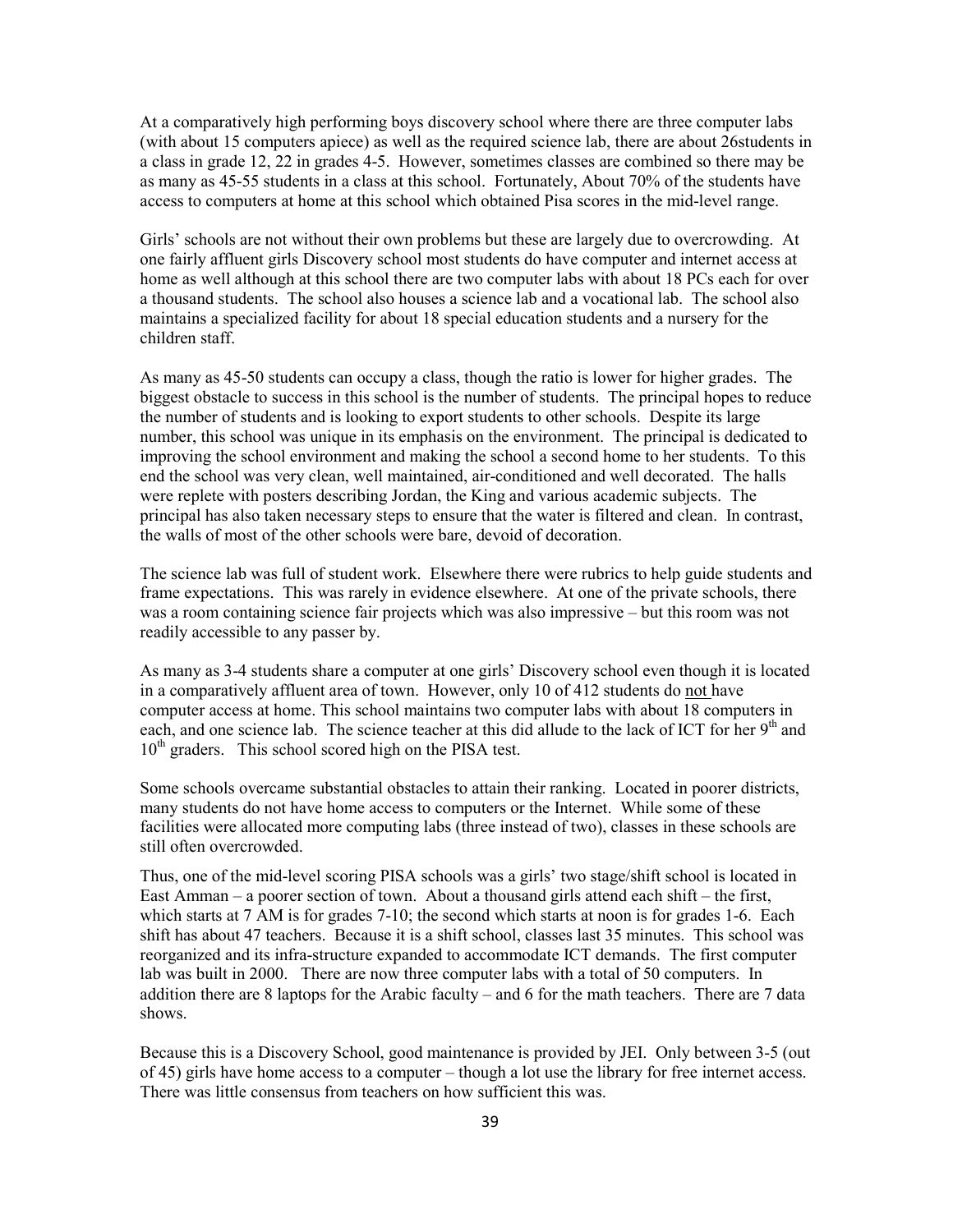Another girls' Discovery school has fully embraced the ERfKE initiative despite infrastructure constraints and students' lack of computer access at home. With two computer labs housing about 16 computers each and about 3-4 students per computer, students from this school scored comparatively low on the PISA test (although this school did approximate Level 2 on PISA). Still the school seemed to be maximizing its limited resources. This school experiences good connectivity through its fiber connection and the maintenance provided to the school was also described as being very good. Recently (February 2008), this school hosted a World Links festival that was attended by the Queen. In addition, the school has received many awards in ICT. The school is also participating in an ICT pilot study involving Harvard University. In addition, the school is involved in a cooperative endeavor with JEI pertaining to ICT integrated science instruction.

### **Summary**

As previously described, research on the relationship between ICT in education and achievement has produced mixed results. For example, analyses of International tests suggest that provision of computers alone has no effect on learning (e.g., TIMSS, PISA, Becta). ICT designed and used to develop specific skills (e.g., problem solving) shows some effect on acquisition of technological and critical thinking skills but this is still very limited. Teachers' use and knowledge of ICT in teaching indicates some positive effect on achievement of learning outcomes.

It is very important to consider the broader context schools must operate in. Some of the schools that enjoy advantages because they are located in an affluent section of town, have students that have access to computers at home, have a low student to computer ratio still do not always obtain high scores. Similarly, schools that are overcrowded, in comparatively poor sections of town where only a paucity of student have access to computers at home may, all things considered, do fairly well on the achievement test – albeit not necessarily as well as counterparts that enjoy more advantages on the playing field.

There is still a pressing need for integrating ICT in other subjects. Improvement in learning outcomes is contingent upon the balance between ICT hardware and other factors. It is imperative that ongoing monitoring and evaluating continue to effect progress so necessary corrections to plans can be made.

Differences between boys and girls school in ICT maintenance were apparent. Many of the schools for girls were overcrowded, but the PCs were well maintained and problems with connectivity were not as salient as they were in schools for boys. Even though some schools had more computer labs, overcrowding was evident. This is especially problematic for schools located in poorer districts where students do not have access to computers or the internet at home.

Aside from the private schools, there were only two schools that were decorated, and only one that displayed student work, rubrics and information relating to academic subjects. Many of the buildings were older, and signs of wear and tear were evident, though none of the buildings visited appeared to be structurally unsound.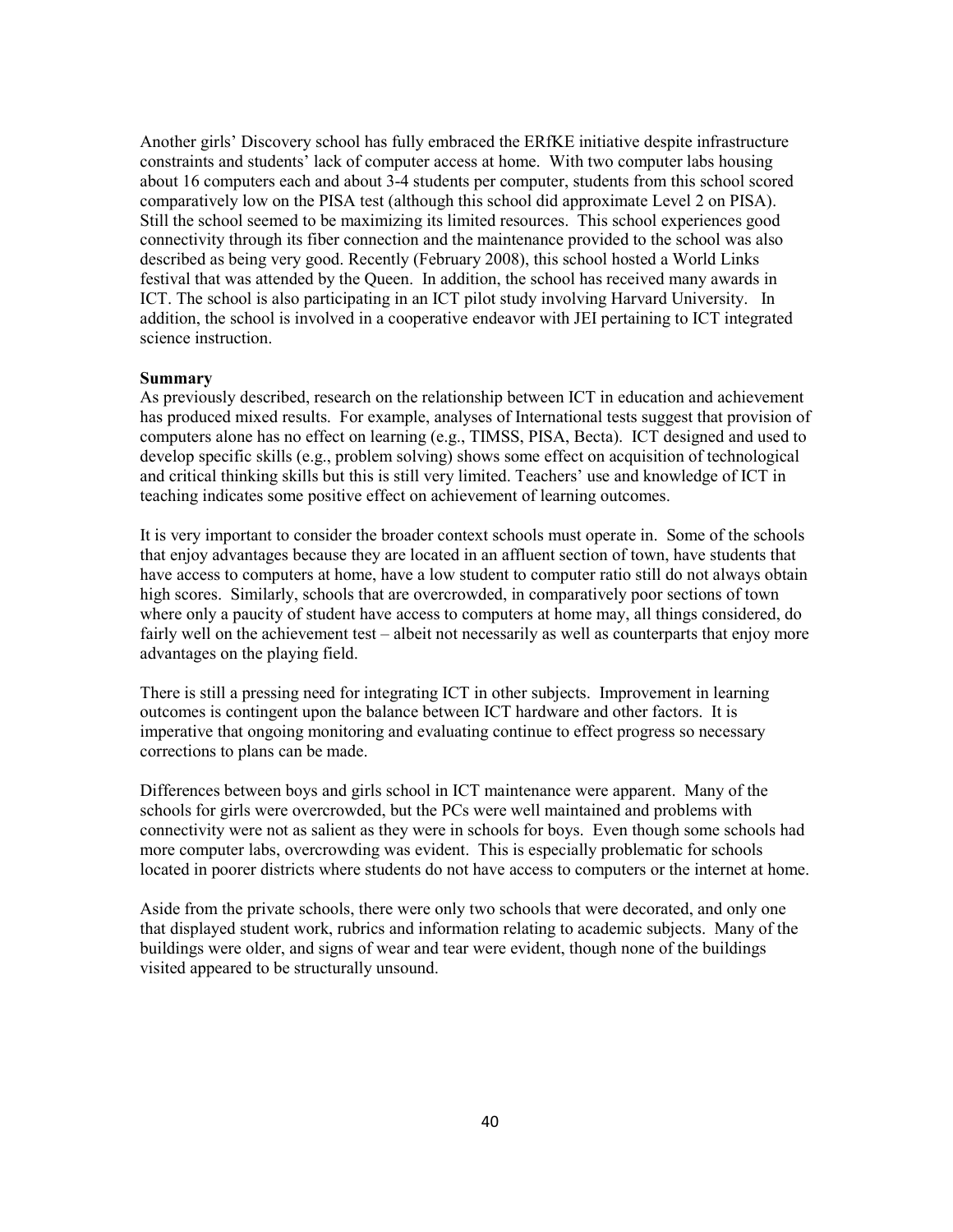## **Classroom Observations**

## **Background**

Optimally, in concert with the ERfKE vision, classroom activity should incorporate ICT use to further enhance active, learner-centered instruction. However, But Jordanian evaluation research on Discovery School teachers, describes ICT as still mostly used to support teacher centered pedagogy. Often teachers rely on ICT solely for planning activity. Although teachers have begun to experiment with ICT use with students – most still do not assign ICT activities to students with great frequency. Ideally, in keeping with a Constructivist approach to learning, teachers should support and assist students who are allowed to explore, experiment, and discover on their own. According instead of memorizing information, students are expected to work with and use information, alone or with peers. Unfortunately, teachers still resist the fundamental assumption that learning is most meaningful to students when they are actively engaged in creating, understanding and connecting to knowledge (McCombs and Whistler, 1997).

Formal and informal observations of classroom activities suggest that most teachers perceive ICT as a tool to support student memorization and practice. About 80% of the observed computer lab sessions were based on a lecture delivered by a teacher on their laptop. Typically this entailed presentation of PowerPoint lecture notes projected on a screen or whiteboard or used e-content used in a similar way – and the teacher was often the only person using a computer.

In most of the classes observed in this study students were seated at computers which were often shared. But, it was not uncommon to observe students passively observing e-content or PowerPoint notes projected on a screen. Only sometimes were presentations presented by students who actively engaged classmates in discussion or in a structured  $\overline{O} \& A$ . More often than not, active student engagement took the form of teachers having students responding to a Q&A come up to the laptop, whiteboard or board and respond to e-content organized in or around assessment like activity (e.g. selection of the correct multiple choice option on EduWave).

Essentially, there was a continuum of classes along a student-centered – teacher centered continuum. In some of the classes student engagement was continually elicited by the teacher while in others, the students were more actively engaged in directing their own learning and the learning of their peers.

For example, at one girls Discovery school, that most closely appeared to realize the ERfKE vision; students explored, discussed and debated the material in groups – and the lesson was created by students (with assistance or guidance from the teacher as needed). Another class observed at the same school involved small student groups actively engaged in exercises, creative role playing scenarios or games designed by the teacher to promote active understanding and expression of English.

Another girls Discovery school approximated this pattern, with students presenting biological information that was projected on a screen at the front of the class and also on the monitors of desktops where small groups or pairs of students could observe the content of the student presentation. Again, the students, especially those presenting, were enthusiastic and eager to engage classmates who were generally attentive.

Other classes at other schools also involved classes where students were actively engaged in problem solving. At quite a few schools students worked on Excel to compute statistical outputs (e.g. means, median and mode). The teacher would assist individual or student pairs working at a computer. Even when classes were organized so students observed content prepared by the teacher on their computer screens, they were, especially at schools for girls, fully engaged in the teacher directed O and A.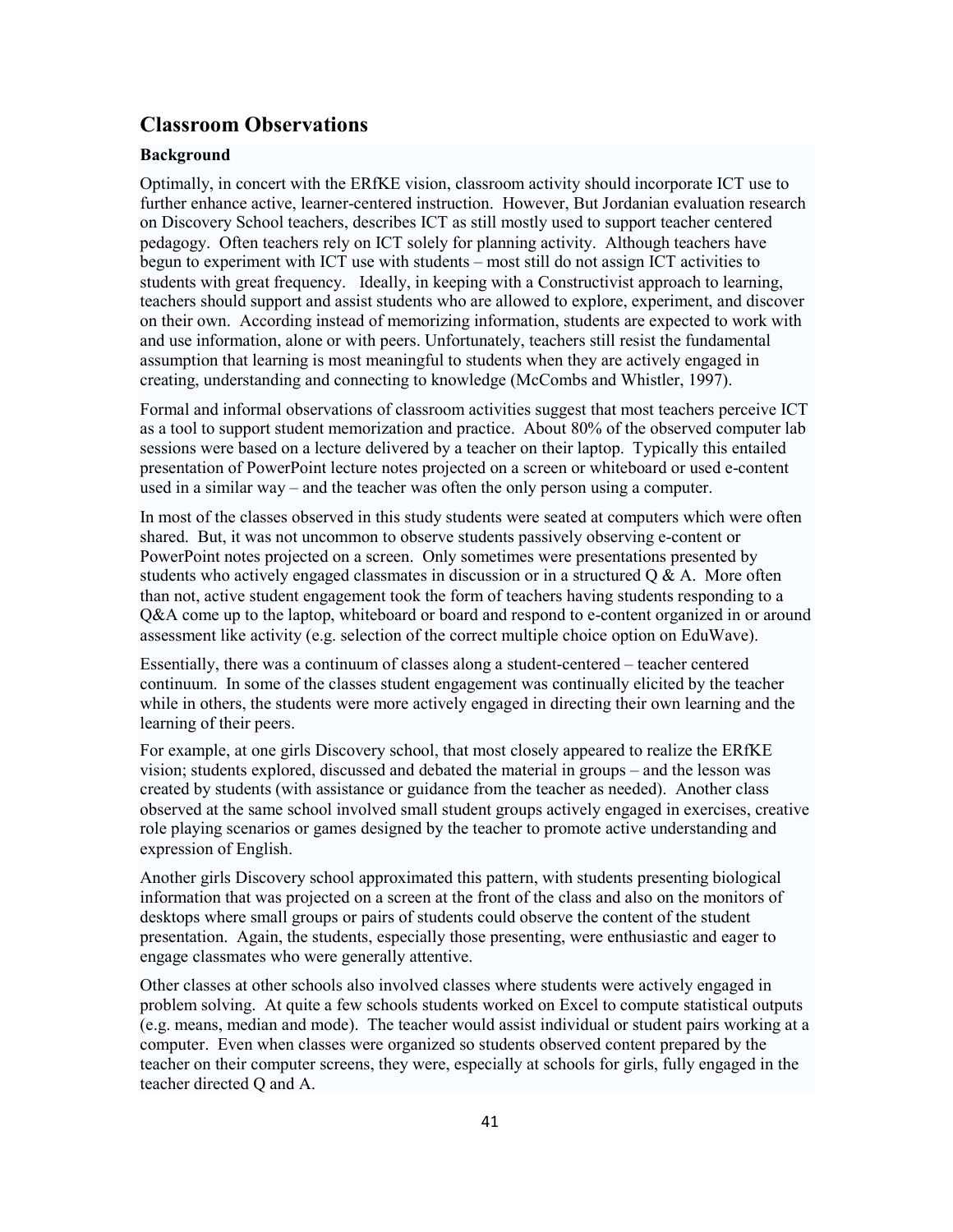Such engagement was generally more subdued at schools for boys. While none of the students in the classrooms were disruptive, sometimes students appeared more restless, focused on other content displayed on their computers or otherwise distracted. This was more likely to be observed at the Discovery schools for boys.

A modified rendition of the Classroom Walkthrough tool developed by Teachscape was used to organize observations on classrooms visited during the course of this study.<sup>10</sup> This tool is used by school leaders (e.g. principals, subject matter coordinators) to obtain a clear objective picture of what is happening in the classroom and to help establish standards for practice, guide professional learning and support reflective practice. The walkthrough tool addresses curricular emphases, instruction, learners, the classroom environment and differentiation to address diverse learning needs.

In terms of the curriculum the Walkthrough addresses learning objectives, whether these are evident to students and whether or not these are on target for grade level standards. In terms of instruction, the classroom walkthrough addresses instructional practices. These include:

- Coaching: The teacher acts as a guide or facilitator to help students work on a task.
- Discussion: An exchange between the teacher and student(s) or between groups of students, in which questions, ideas and concepts are considered, debated and possibly answered. This type of open forum can also be used for brain-storming and problemsolving. It is often NOT teacher-centered.
- Hands on Experience: Students complete a- hands-on-experience such as a project, lab activity or activity using content specific manipulatives. Students may also be trying to solve real world problems.
- **Learning Centers:** Stations enabling small groups of students to explore ideas and  $\bullet$ provide opportunities for extra practice and or provide enrichment activity. One classroom may have multiple learning centers providing different activities and opportunities for students.
- Lecture: A formal usually structured presentation on a particular topic. This is often, though not always, given by the classroom teacher.
- Modeling: Showing and making visible verbally, the invisible processes or steps for completing a process, task or project. This is usually done by the teacher, though it can be done by students as well.
- Presentations: The conveying of ideas to an audience that may be delivered by a teacher or a student. This is typically more informal than a lecture. Direct instruction is included as a form of presentation.
- Providing directions / instructions: The teacher provides directions or instructions to a student so they may complete a task.
- Providing opportunities for practice: Students working in small groups or independently, practice a specific skill. Practice may be guided by the teacher when students work independently. This could include completing worksheets, lists or similar types of problems.

 $10$  See http:/www.teachscapec.com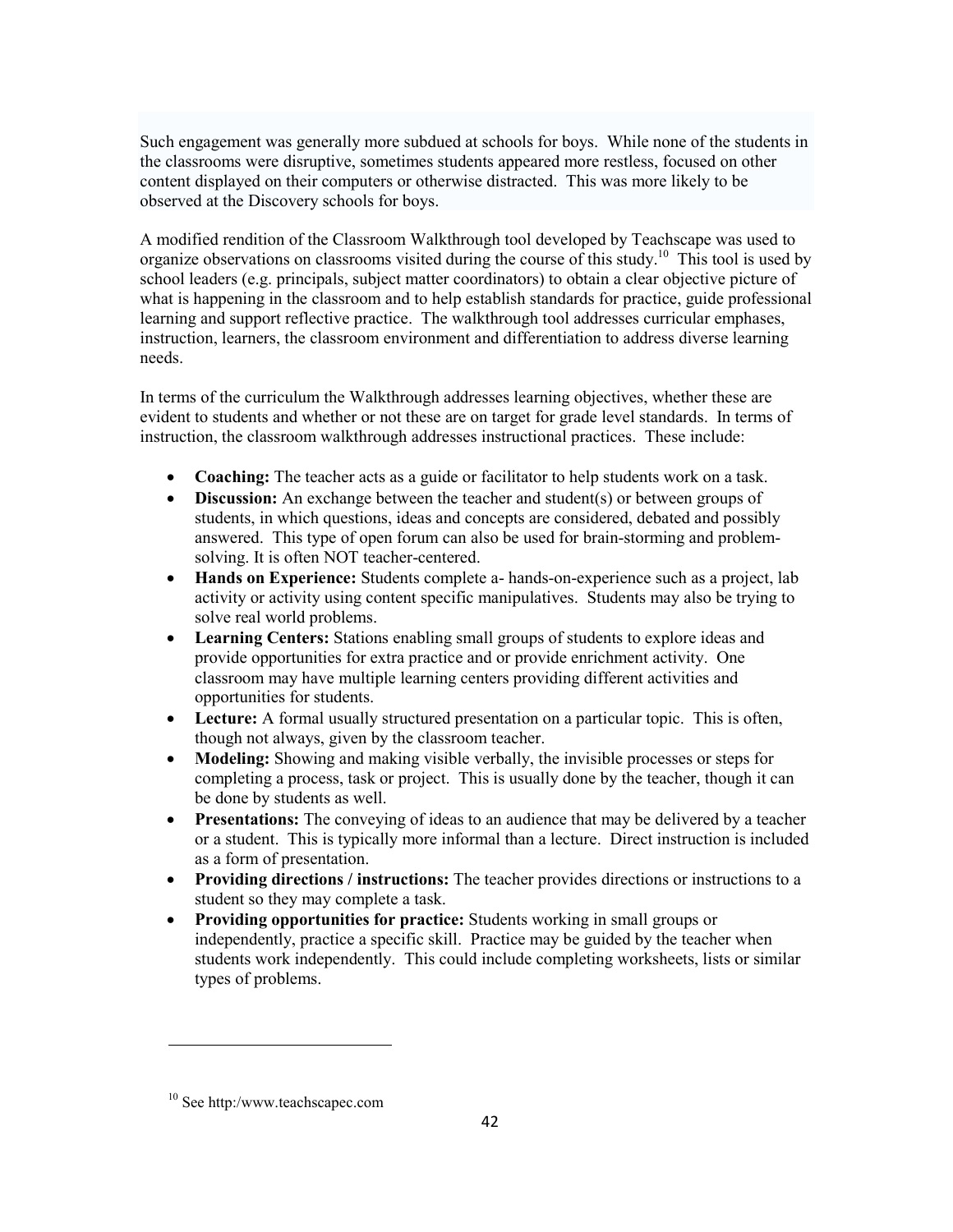• Teacher-directed  $Q \& A$  (Question and answer): The teacher leads a series of questions and answers that generally does NOT lead to broader student -to- student discussion.

Next, the Walkthrough addresses group format defined as either whole group, small group, pairs, individuals or any combination of these. The walkthrough also facilitates identification of research-based instructional strategies (Marzano, Pickering and Pollack,  $2001$ <sup>11</sup>:

- Identifying similarities and differences: The ability to break a concept into its similar and dissimilar characteristics. This enables students to understand complex problems by analyzing them in a simple way; or by comparing new knowledge with prior knowledge.
- Summarizing and note taking: Requires students to analyze a subject to expose what is essential, and then put it in their own words. Entails substituting, deleting while keeping some idea of the basic structure of information presented.
- Reinforcing effort and providing recognition: Reward students for achievement. Symbolic rewards are better than tangible rewards.
- **Homework and practice:** Assign practice homework. Provide opportunities to "shape"  $\bullet$ a practiced skill to make it their own. Students need to practice a skill 24 times to attain mastery.
- Nonlinguistic representation: Represent knowledge in forms other than words. Available research indicates this not only stimulates but increases brain activity.
- Cooperative learning: This occurs when four or less group members articulate the purpose of cooperative work, resolve disputes, and work cooperatively.
- Setting objectives and providing feedback: This entails encouraging students to  $\bullet$ personalize the lesson. Rubrics are provided to help students measure their own growth and get feedback from teachers and peers. Essentially, students personalize learning goals and use rubrics to self-evaluate their own or work of others.
- Generating and testing hypotheses: Deduction use general rule to make prediction.
- Cues, questions and advance organizers: These students use what they already know to advance further learning. This tool also enables observers to look at learners to see what students are doing, what materials they are using, the cognitive level they are working on and the level of engagement for the class.

The instructional strategies listed above have been associated with improvements in academic performance. The order of these strategies listed above is also associated with greater effect sizes (See Appendix B).

Next, the walkthrough described student actions including: Listening, Reading, Speaking, Writing, and Working with hands on materials, Observing demonstration (e.g. Live, PowerPoint, other), and/or Math (e.g. calculations, analysis).

Subsequently, the tool deals with instructional materials including: Computer software, Content specific manipulative. Hand-held technology, Lab / activity sheet, Overhead board / flip chart, Student created materials, Real world objects, Worksheets, Published print chart, Video, Web Sites, Oral interchange and/or Textbook(s).

<sup>&</sup>lt;sup>11</sup> Marzano, R.J., Pickering, D.L. and Pollack, J.E., (2001), Classroom Instruction that works: Research-based strategies for increasing student achievement.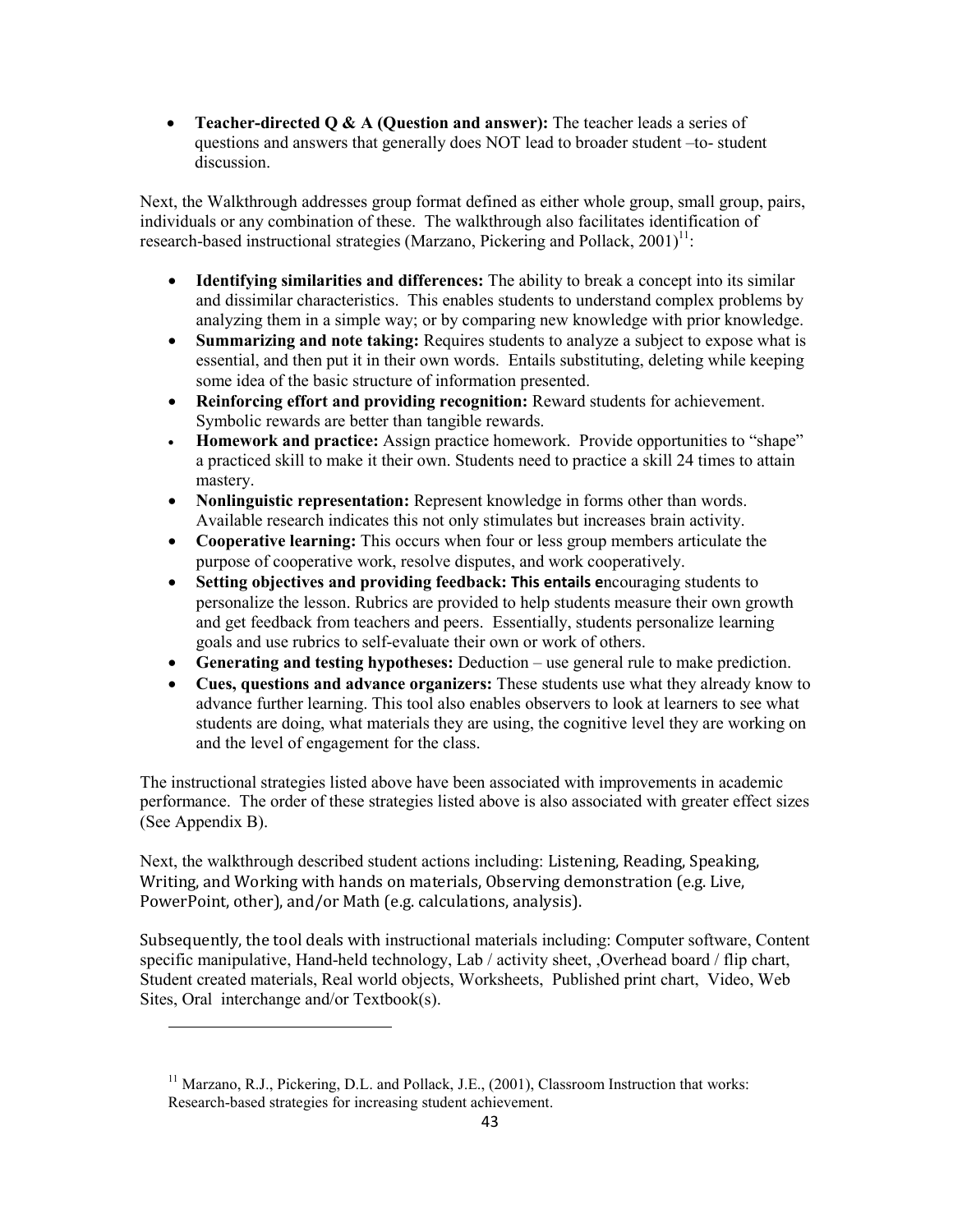Then the walkthrough addresses the level of student work. This entails focus on: Recalling information (knowledge), Understanding information (comprehension), Using information in a new way (Application), Breaking down information into parts (Analysis), Putting information together in new ways (Synthesis), and Making judgments and justifying positions (Evaluation).

In addition, this instrument addresses various level or degrees of student engagement. In this context it is important to distinguish between authentic engagement pertaining to the engagement of students in a task, activity or work that is meaningful and has immediate value to the student. Strategic compliance relates to activity that has little or no inherent value to the student who engages in this activity because he/she associates it with an extrinsic reward like a good grade. Ritual compliance describes student engagement as a consequence of the students desire to avoid negative deleterious consequences. "Retreatism" describes student disengagement that is not disruptive while rebellion describes students' active refusal to work (Schlechty, 2004)...

The walkthrough tool addresses the classroom environment focusing attention on processes and procedures that support student learning, the availability of resources for student use, the extent to which the classroom arrangement supports learning goals, and the presence (absence) of displayed work providing models of quality. Classroom environment generally encompasses routines and procedures, available materials, student work, rubrics, exemplars that support the learning objective. (see Appendix B).

Finally, this instrument addresses differentiation describing whether or not diverse learning needs are addressed and supports are in place to help students meet their individual learning needs (Tomlison, 2000). In this context, the observer looks for evidence that the teacher is responding to the different learning needs in the classroom. It takes about 7 minutes to conduct a brief classroom walkthrough. A classroom walk though should take no more than 4-7 minutes. Ideally data is either collected manually and then submitted to a Web site to generate reports or collected via PDA or Smart Phone. An additional item was added to the list to address technology used – this item was derived from research by Coppala.

#### **Observed Walkthroughs**

Observations of classes have been organized in terms in terms of a continuum of student centered Constructivist instruction to a more traditional teacher centered instruction. In the first three classes learning was student driven even though the teacher, indirectly, may have set the stage for students to do this. The next series of classes describe classes where students are active participants in their own learning, followed by classes where students are actively engaged, though the teacher is actively directing the activity. The last classes described are those where students appear increasingly disengaged either because of technical problems (e.g. Poor connectivity) or the teacher's lack of skill in orchestrating classroom activity so students assume an active role in the learning process.

#### **Student Directed Classes**

1. Accordingly, the school that best realized the mission and vision of the ERfKE initiative was a girls' Discovery in the  $4<sup>th</sup>$  District of Amman that has accumulated many awards for excellent (including a visit from the queen). In this class students assumed the role of presenter(s). The students acted out a scenario about financing a car loan. They developed their own materials to illustrate activities associated with this task and to illustrate conceptual practices relevant to this activity. They also presided over a Q and A session and responded to student queries for clarification. At the end they also passed out prizes and puzzles (questions to solve) in balloons.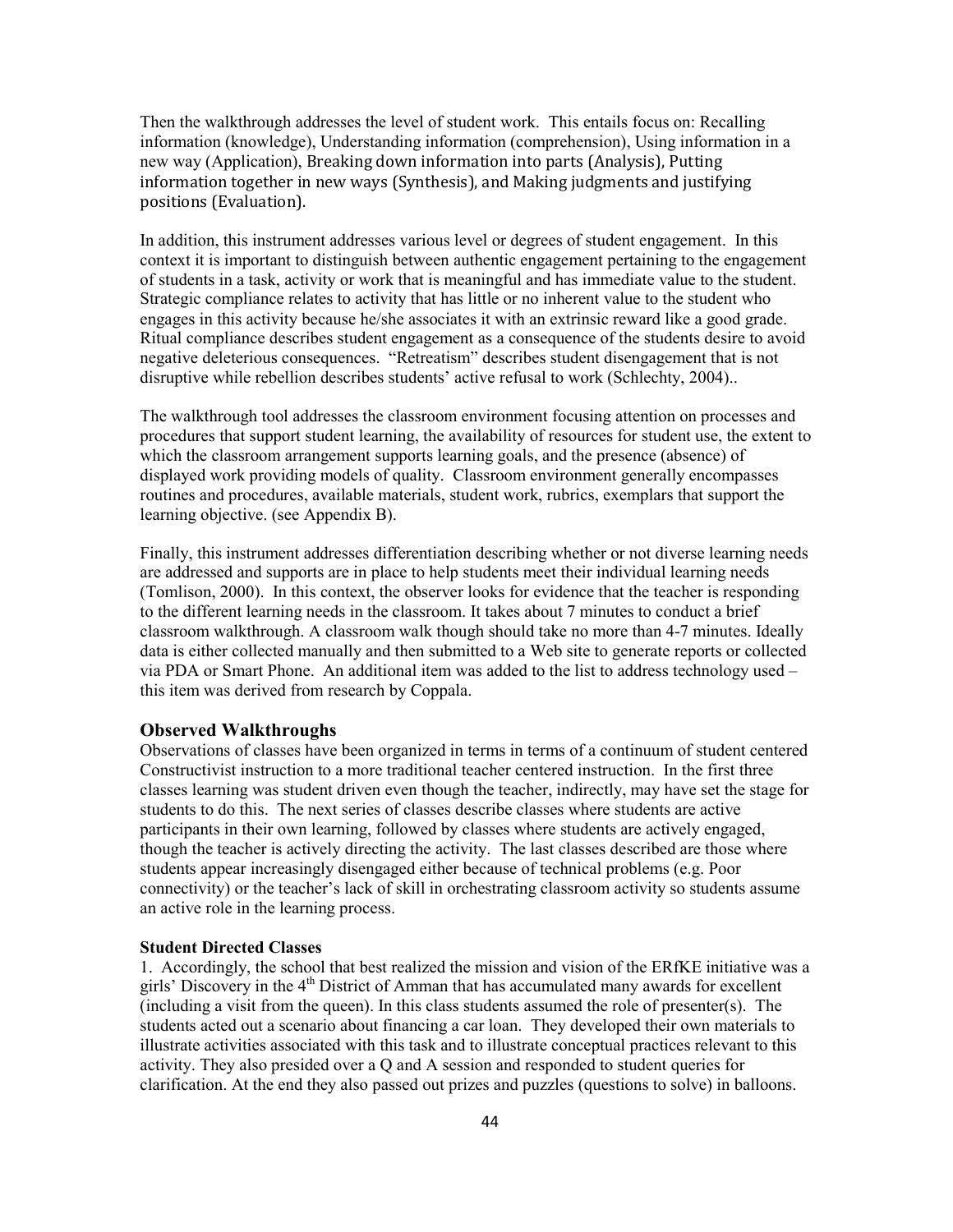The teacher also distributed some of these balloons to the class but her role appeared to be supportive of the presenting students who directed the class...

This  $10<sup>th</sup>$  grade class was studying finance. The objectives of the class visited was to learn about financing a loan, securing a loan  $-\text{act}$  out financing a loan to buy a car. The scenario was provided by the teacher – the students had to research and develop their roles and dialogue.

The student developed lesson was designed to guide classmates through interaction-thematic lessons constructed on the desire and passion for learning through interaction and role play. The problem-solving exhibited here were drawn from real life situations requiring problem-solving in a very dynamic interactive context. Critical thinking and higher order skills were evident. The application of critical thinking and judgment skills were dramatically evident. Advanced learning outcomes and strategies for future career development were also apparent. The presentations were creative, exciting and entertaining – students were highly motivated to learn and teach. The presenting students were confident and energized. There was also some evidence that academically challenged as well as academically gifted students were able to derive benefits from this class. One of the most dynamic and confident presenters had obtained a score of only 70.

It was apparent that the teacher who was taking a backseat to her students was very knowledgeable about her students' aptitudes – she knew her students very well and was able to quietly provide support as needed. After the presentation, students engaged in a competition to solve problems related to this topic on the board. This was followed by a series of very brief presentations by students on internet links they had chosen to explore for the class.

The learning objective was very evident to the students. In terms of instructional practices, the approach students used combined practices of coaching, discussion, hands on experience, learning centers, modeling, presentations and student-directed  $Q \& A$  (Question and answer). This very dynamic class involved a variety of group formats including: whole group, small groups, pairs and individuals. Initially, the student presenters addressed the whole group but activities had been prepared for small groups or pairs of students, and both presenters and the teacher were able to assist individuals as needed.

The second part of the class entailed very brief individual presentations on internet content.

Research-based instructional strategies included identifying similarities and differences and summarization strategies which were used by students as well as teacher who was supporting the student directed instruction but still maintained an active role by providing small groups, student pairs and individuals with assistance as needed. In addition, student presenters incorporated strategies of reinforcing effort/ recognition which again was used by students as well as the teacher when rewards were passed out. The distribution of balloons with puzzles or questions inside seemed to be a very creative way to apply strategies of reinforcing effort/ recognition, getting objective feedback with cues / questions / advance organizers. Cooperative learning was also evident as classmates worked together in learning centers to solve problems that were assigned to them by the presenting students.

Student actions included for the classmates who were not actively presenting included listening, speaking, writing, working with hands on materials, observing the live demonstration that was accompanied by a data show presentation, and to a lesser extent reading of materials prepared by student presenters.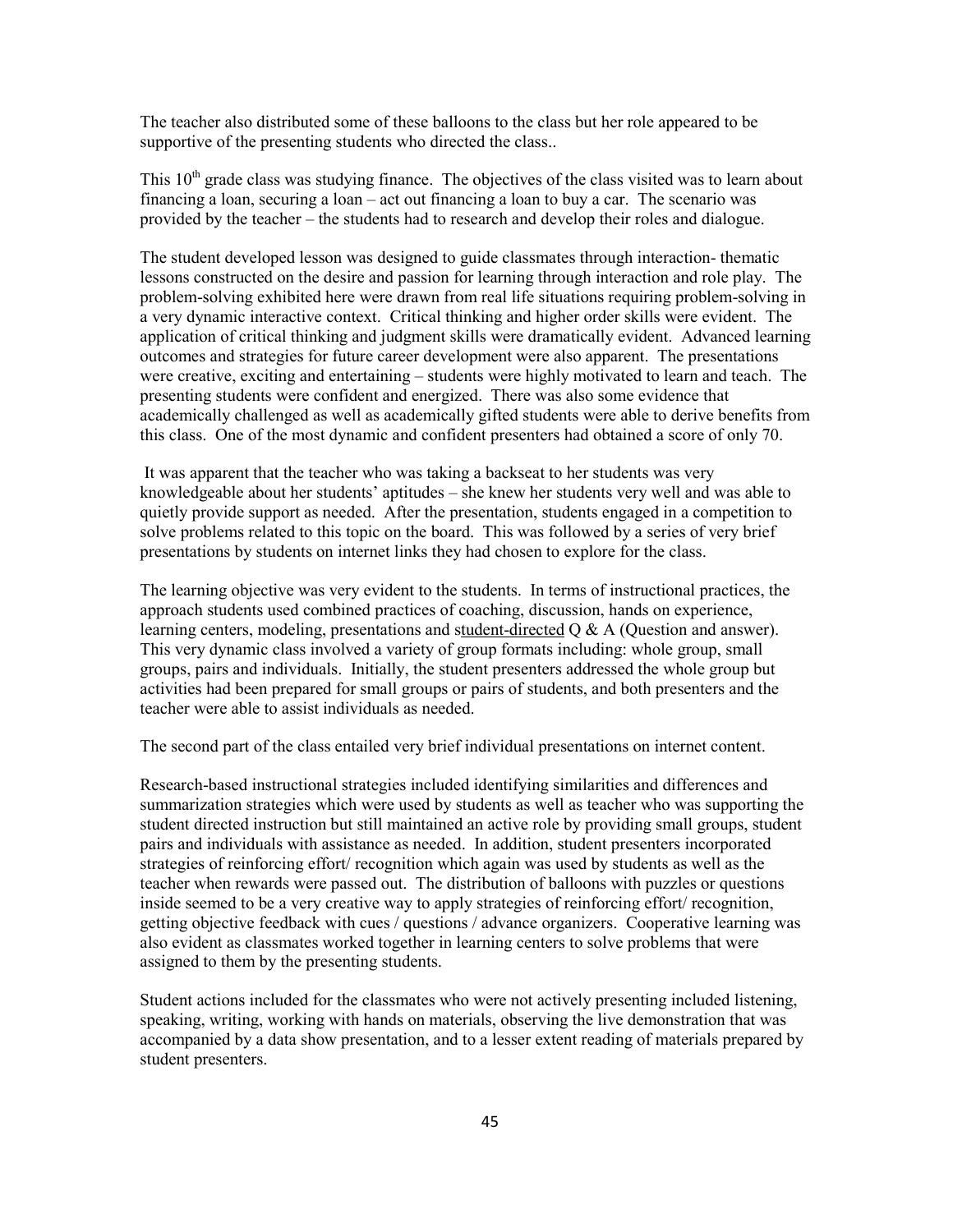Instructional materials included:

- Computer software  $-$  Excel
- Overhead board
- Oral Interactive activity
	- $\circ$  Role playing scenario
	- $\circ$  O&A
	- o Discussion between small groups' and pairs
- Student created materials
- Web Sites

The level of student work could be described by:

- Recalling information (knowledge),
- Understanding information (comprehension),
- Using information in a new way (Application),
- Breaking down information into parts (Analysis)
- Putting information together in new ways (Synthesis)  $\bullet$
- Making judgments and justifying positions (Evaluation)  $\bullet$

Thus, the depth of knowledge associated with student work ranged from basic to complex cognitive processing.

Both presenting students and other student participants were highly and authentically engaged. In terms of the classroom environment, materials were available, routines and procedures were evident, and students fully interacted with the class.

Since it was a student centered class, there was little evidence that the teacher was responsive to the different needs of students in the class, though the teacher did assist the presenters and appeared to be available to respond to student questions. Because it was a student centered class and since there were no technological breakdowns the teachers did not have the occasion to demonstrate her technical expertise. The students directing the class were able to fully engage their peers though their skill in student differentiation. The students did demonstrate some technological expertise.

This class entailed a sophisticated blend of instructional practices and research based instructional strategies. Students were able to demonstrate a multifaceted interplay of knowledge, comprehension, application, analysis and evaluation relating to real life situations. Both presenters and observers had the opportunity to bring together knowledge of subject matter, skill, critical thinking and appreciation of realities that determine how knowledge and skill must be applied.. The students were all fully and authentically engaged. It was easy to envision presenters in the real life situations that they played out in their scenarios. Students were professional and polished in their enactment of processing a car loan.

The class was enjoyable to watch and class participants seemed to be having a great time as well. It was very interesting to see how the elements of classroom instruction evolved in such a highly creative and dynamic manner.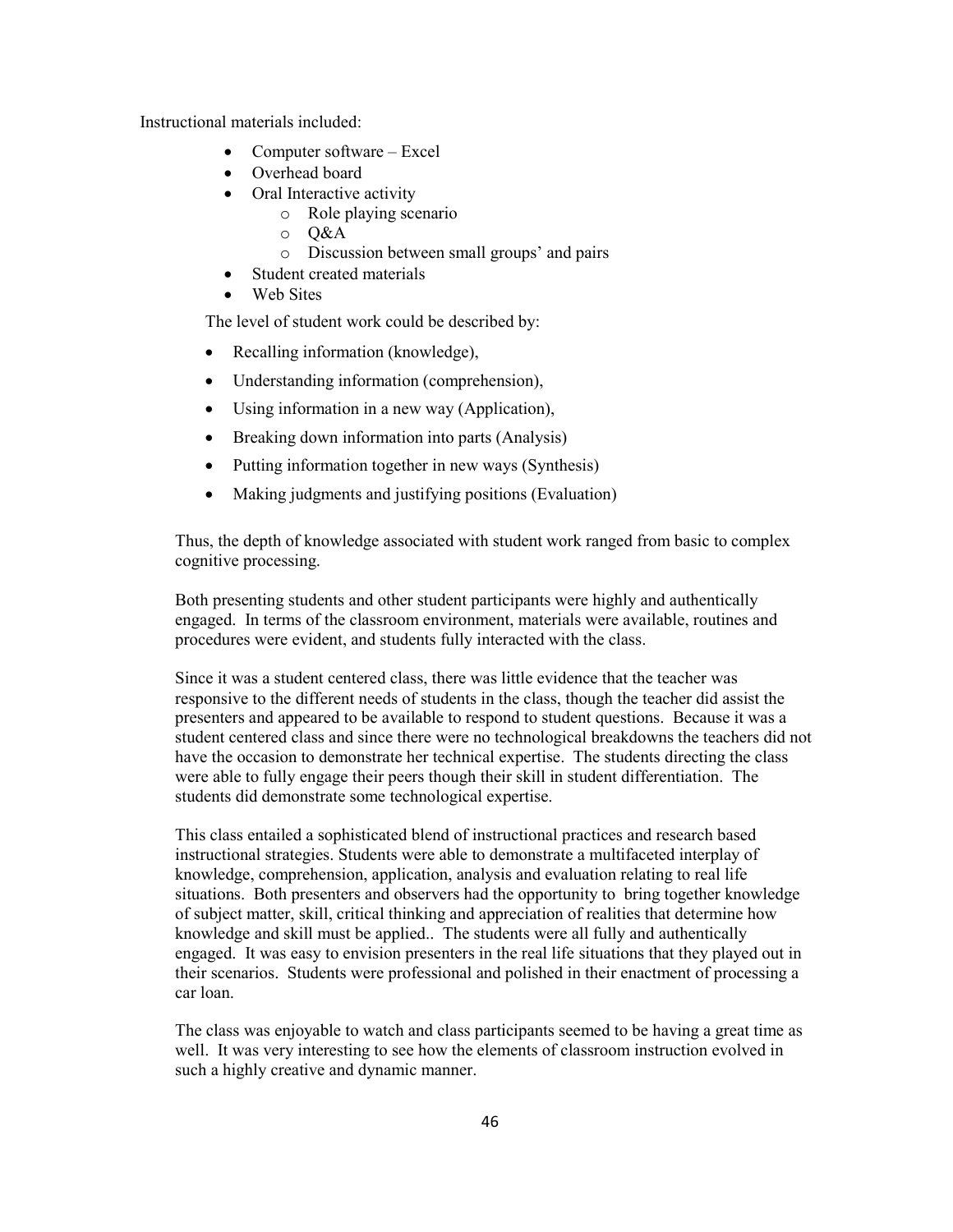There were 20 computers for 36 students in this class. Almost all were shared. The content of presenting students was available to others through the computer. While much - if not most- of the material presented through technology could have been presented some other way, students were actively using the technology and often used it as a problem-solving tool. They were energized by the technology and very enthusiastic. Definitely a Constructivist approach to teaching and learning was evident. Not surprisingly, the school has received numerous awards and even recognition from the queen.

2. A second class at this school was also observed at the insistence of the English teachers whose students had heard about the visit and were anxious to show off. The teacher had the students go through a series of exercises – interactive games with some role playing. In the first game/exercise students gather in a circle to throw a basketball to each other – whoever catches the ball has to come up with an English word or phrase describing an association to the "smart house." (e.g. computer, cell phone, radio, TV). Later, students brook out into small groups to act out their scenarios of a "smart" house including family robot....

The lessons developed by this teacher were designed to maximize interaction and learning through interaction and role play. The problem-solving exhibited here was both dynamic and interactive. Critical thinking, creativity and higher order skills were evident. The presentations were creative and entertaining – students were highly motivated to learn. The students were confident and energized. The teacher was directive but the activity was predominantly student centered.

The students were very eager to perform for us and extremely disappointed that we were unable to see all the small group presentations. Students were very engaged and enthusiastic about their learning.

The learning objective(s) is evident to the students and the learning objective was on target for the  $7<sup>th</sup>$  grade level student. The most appropriate strand/standard/benchmark was communication. Instructional Practices entailed: learning centers, role play and presentations, as well as the providing opportunities for practice. Both whole and small group formats were used.

Research-based instructional strategies included:

- Identifying Similarities and Differences/ Summarizing
- Reinforcing effort/ recognition by the teacher for students.
- Practice cooperative learning
- Getting objective feedback

Student Actions included listening and speaking in English. None of the standard instructional materials listed on the Teachscape instrument were applicable to the instruction observed. The level of student work entailed:

- Recalling information (knowledge),
- Understanding information (comprehension),
- Using information in a new way (Application),
- Breaking down information into parts (Analysis
- Putting information together in new ways (Synthesis)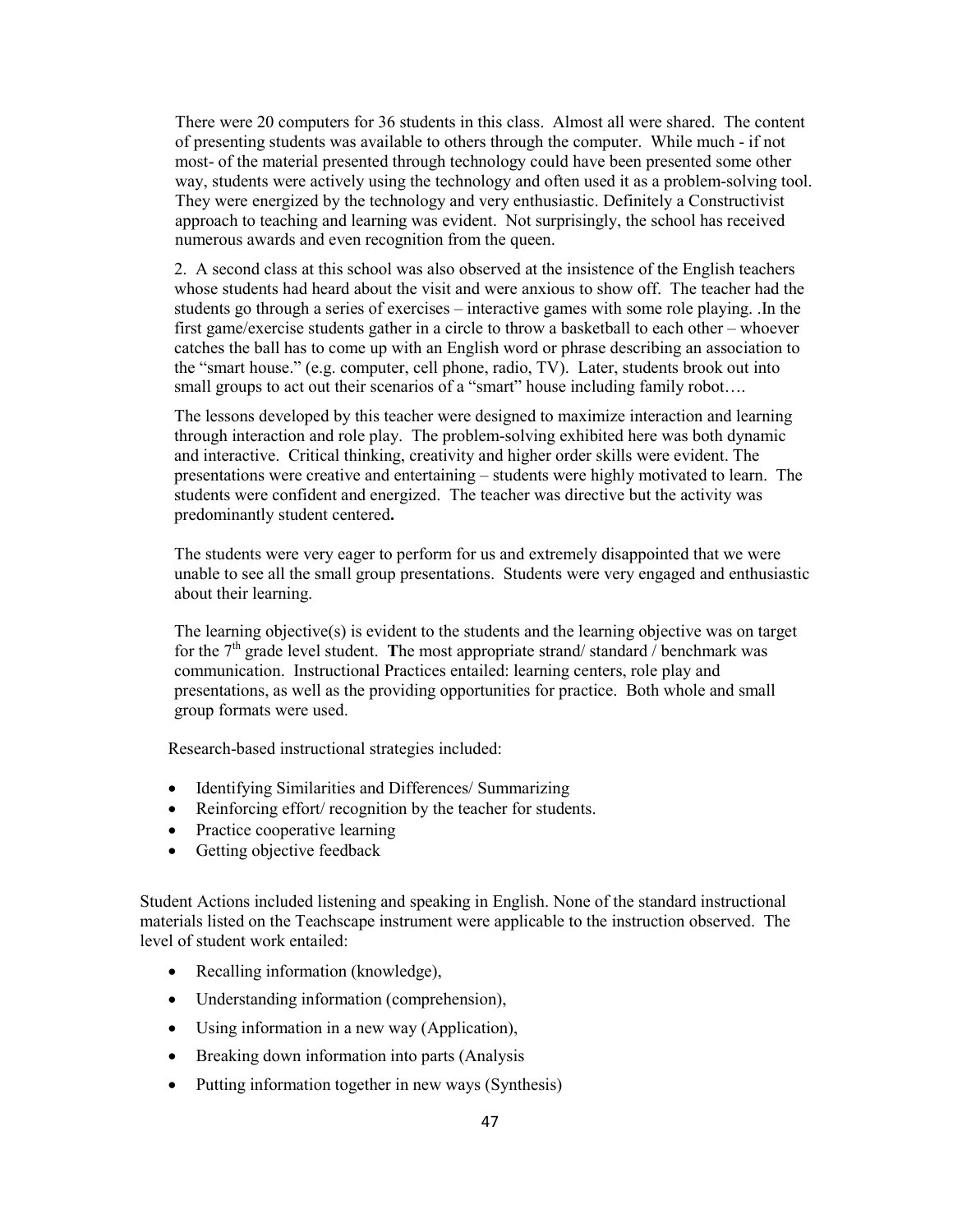Making judgments and justifying positions (Evaluation)  $\bullet$ 

Thus, the depth of knowledge students were engaged in ranged from the full gamut of basic to complex cognitive processing.

As previously mentioned the students were both highly and authentically engaged. As for instructional environment: there were no materials available in the classroom, no models or examples of quality student work posted, no student work on display, no routines and procedures were available except those printed in the workbook/text, and scoring rubrics were not prominently displayed or evident. There were some props  $-$  a curtain in the front of the room that students used in their role playing scenarios.

Since the class was so student-centered, it was difficult to see evidence that the teacher is responding to the different learning needs in the classroom, and since no technology was used, it was no possible to determine the teachers' level of technological expertise.

3. At one of the more affluent, high performing academically girls' school, the class targeted for observation was a Biology class. During this class, the District supervisor was in attendance to give the teacher feedback. Typically, the supervisor provides feedback to this teacher every two to three weeks.

The teacher previously prepared work sheets for the students to be sure students were properly addressing relevant learning outcomes. Teachers at this school typically facilitate computer work even in this student-centered context. Students formally described and discussed biological slides that were presented via the computer - these slides were excerpted from the Internet. Typically, students search the internet, visiting subject-matter websites to find these slides which are reproduced using LDC projectors to a screen at the front of the room and on every computer in the room. Some of the slides were also in the text. Questions posed by the teacher and presenting students are designed to elicit higher order thinking on the part of students observing the presentation. As the students present the other student observers comment. Students also made use of rating/observation cards – specialized evaluation forms which were designed by the teacher based on the model adapted by the ministry

The learning objective appeared to be evident to the students who were observing the class as well as the students who were presenting to the class. Observers appeared eager to respond to both the teacher and presenting students. Similarly, learning objectives appeared to be on target for grade level student

Relevant strands/standards/benchmarks included: The Nature of Matter – DNA/RNA, and Processes of life. Instructional Practices included coaching, discussion, presentations and studentdirected Q & A (Question and answer). There was also some minimal teacher-directed Q & A.

In terms of group format, the student presenters directed their presentation to the whole group, although students sharing the computer did interact with each other, and the teacher did move about the room as well. In terms of research-based instructional strategies, the teacher, presenting students and students observing the presentation were all involved in identifying similarities and differences and in getting objective feedback. Presenting students also exhibited summarizing strategies.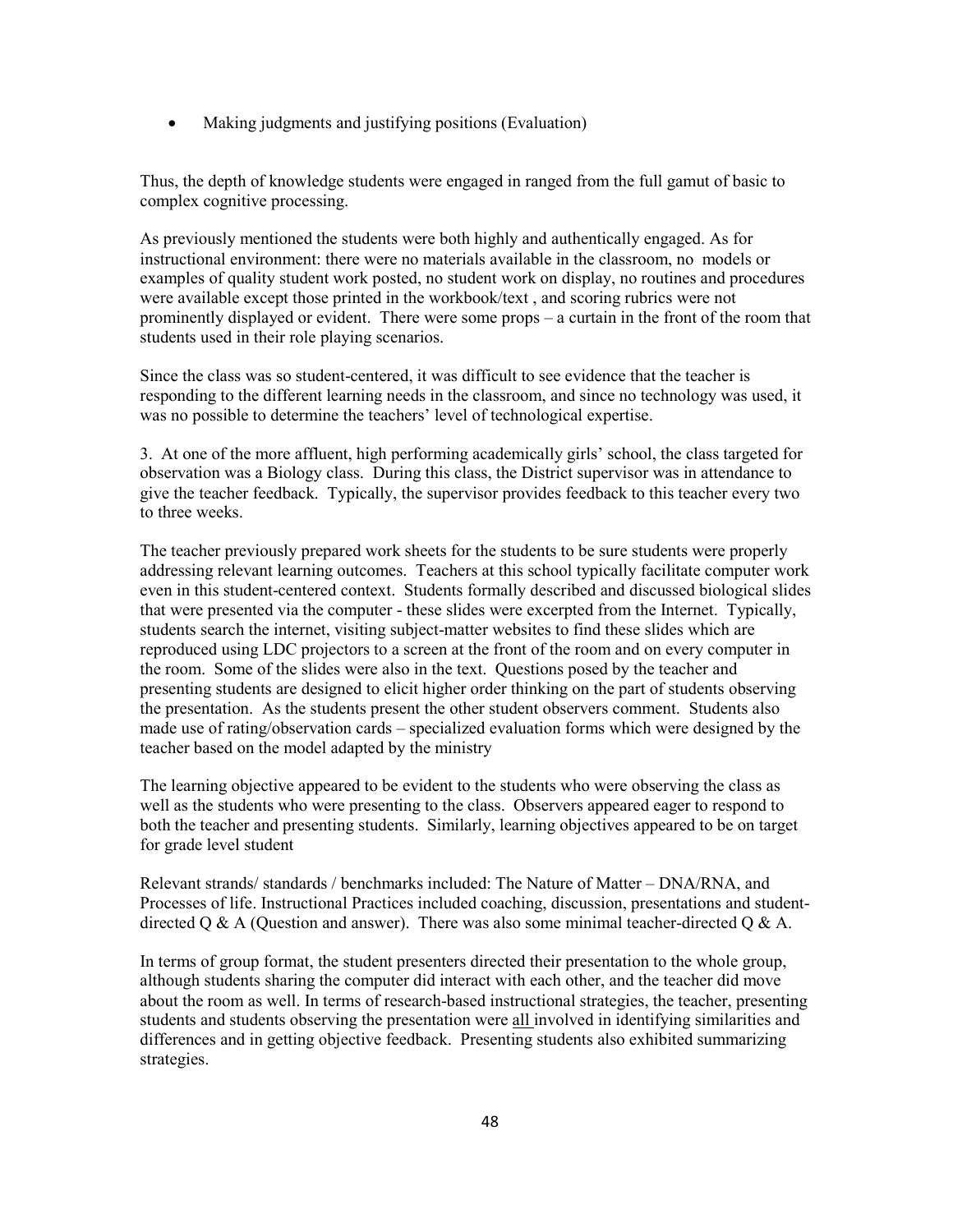Student actions included: listening, speaking, and observing demonstration (e.g. Live, PowerPoint, other). Instructional materials included overhead board / flip chart, worksheets, and worksheets

As for the level of student work, activity included recall of information (knowledge), understanding information (comprehension), breaking down information into parts (analysis), and possibly putting information together in new ways (synthesis) and making judgments and justifying positions (evaluation). Thus, the depth of knowledge students were engaged in ranged from basic to complex cognitive processing. The students appeared highly engaged in their learning activities..

The classroom environment was comparatively impoverished although materials were available to students in the classroom – most appeared to be using some sort of text or workbook, But there were no models or examples of quality student work posted, no student work on display, no routines and procedures were available except those printed in the workbook/text and scoring rubrics were not prominently displayed or evident. This was especially notable, since this was the school that had the best instructional environment. Although halls were covered by examples of student work and informative excerpts covering the wall, this particular room was relatively hare

Because this was a student-centered class, it only possible for the teacher to show minimal evidence of differentiation (responsiveness to the different learning needs in the classroom) – she did assist the presenters and she did respond to some questions from students in the rest of the class. Similarly, it was not really possible for the teacher to exhibit her technological expertise. The level of technological activity could be described as Constructivist, innovative  $\&$  engaging.

4. In another girls average performing Discovery school a  $9<sup>th</sup>$  grade Math class was observed that entailed the computation of averages using EXCEL. This activity was observed in a in a computer lab where desktop computers were arrayed in a conventional classroom format – all PCs faced the front of the classroom, though the teachers mainly stayed in the back of the room assisting students as needed. The teacher also directed a Q&A session, the girls would calculate the means of various distributions and attempt to respond to her other questions and inquiries relating to this topic. Girls were paired – sometimes in groups of three to one computer. There were a few unmanned workstations that appeared functional but were just not used.

The class was clearly responsive to the curriculum with students that had texts and worksheets to use in this class. The learning objectives appeared to on target for this grade level. Data Analysis and Probability characterize the focus of this math class. The class was characterized by oral interchange between students in small groups and occasionally with the teacher, and the open textbooks that were referred to from time to time.

In terms of the level of student work, activity included recall of information (knowledge), understanding information (comprehension), and using information in a new way (application), breaking down information into parts (Analysis), and possibly putting information together in new ways (synthesis).

Instructional practices included coaching, discussion, hands on experience, providing directions / instructions, providing opportunities for practice as well as teacher-directed  $Q\&A$ . The group format was pairs – and the occasional small group of three students.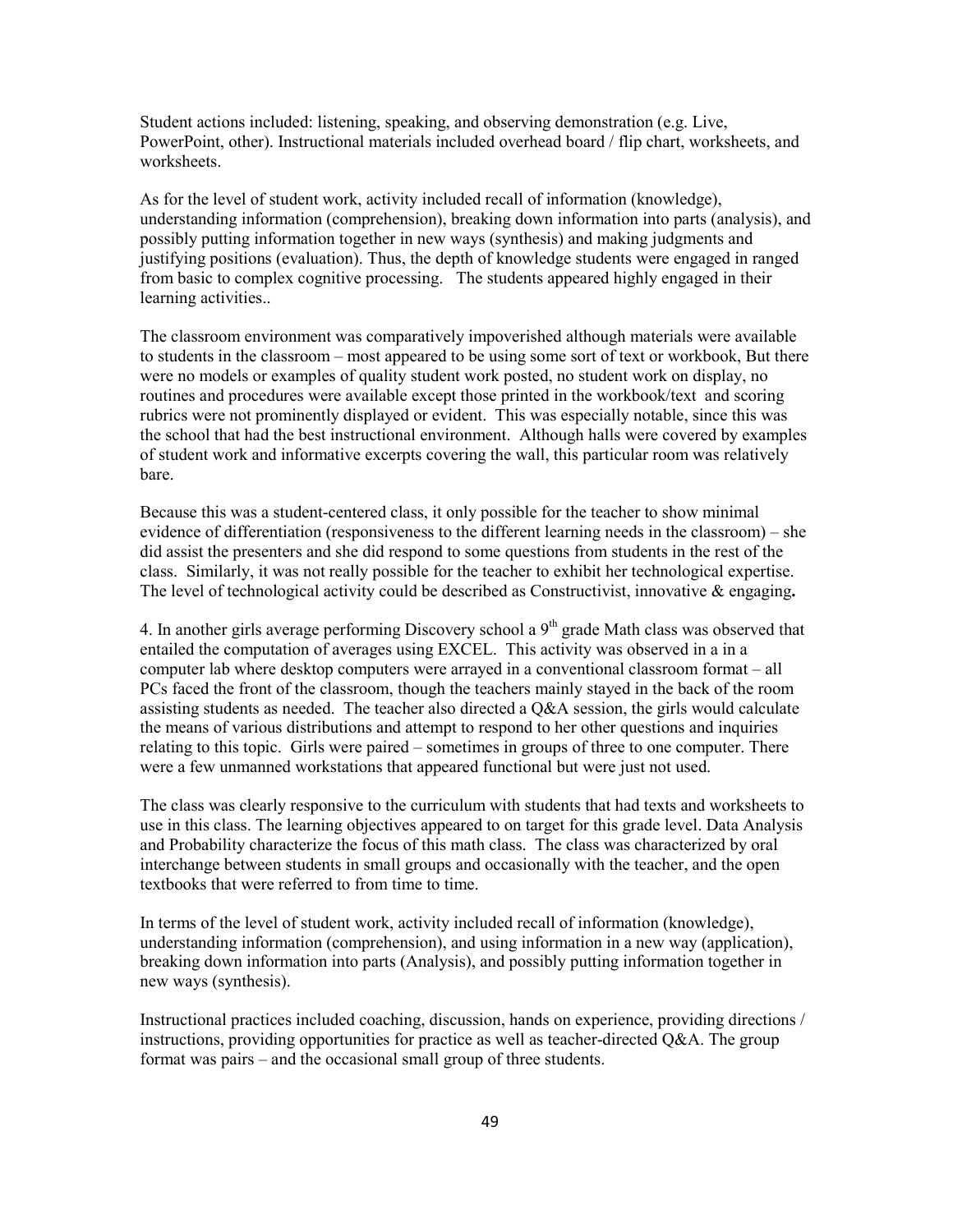Research based instructional strategies in evidence included the teacher 's reinforcing/ recognition efforts as well as her provision of objective feedback, and use of cues / questions / advance organizers, while students exhibited practice, non-linguistic representations, Cooperative learning, getting objective feedback.

As for focus on the learner, student actions included: working with hands on materials and of course math (e.g. calculations, analysis). The class also seemed well-managed. Instructional materials included: Excel computer software, Lab / activity sheet or Worksheets, Oral activity both among student pairs or trios and with the teacher, and possibly the Textbook. Student work entailed: recalling information (knowledge), Understanding information (comprehension), using information in a new way (application), breaking down information into parts (analysis), and possibly putting information together in new ways (synthesis).

In terms of levels of class engagement, students were highly engaged and most students appeared authentically engaged and very enthusiastic and the class was also well managed.

In terms of the classroom environment, some materials were available to students in the classroom – most appeared to be using some sort of text or workbook, But there were no models or examples of quality student work posted, no student work on display, no routines and procedures were available except those printed in the workbook/text, and scoring rubrics were not prominently displayed or evident.

The teacher appeared to be very responsive to the students going up to work stations to answer specific questions that the students were asking of her. The teacher's technological expertise was evident, she clearly knew how Excel worked and appeared to be able to answer all her students questions.

To some extent the class could be characterized by Coppola's Technological imperative category where computer use driven by technology instead of curriculum. This was basically a lesson in using Excel, though the students were very engaged and inquisitive. Since they were using workbooks it is likely that the class did relate to material that was in the curriculum for these students

5. At a Private School in Amman, the class observed at this school was a  $6<sup>th</sup>$  grade girl's class in Arabic grammar. Students responded to the teacher's  $Q\& A$ . Students often would stand up after being called on and respond  $-$  if they were correct they would have the opportunity to go up to the board and write out a response to the question and additional follow-up questions on the board (in Arabic). The teacher made a concerted effort to provide students with positive – very enthusiastic – feedback. The class was a very dynamic fast paced class, where students were straining their raised hands to arrest the teacher's attention so they could receive her praise. The students in this class were extremely competitive. Students were eager to respond and when a classmate who was called upon hesitated in responding or failed to obtain the correct answer there were many volunteers ready and willing to supply the correct answer. There were no computers in this classroom.

The learning objective appeared evident to the students and also appeared to be on target for the student grade level. None of the language arts strands/standards/benchmarks listed appeared appropriate descriptors for this class which addressed verbs and derivatives in Arabic Language. The class was characterized by oral interchange though students did have texts or workbooks to refer to. Instructional Practices included coaching, discussion, modeling, and teacher directed Q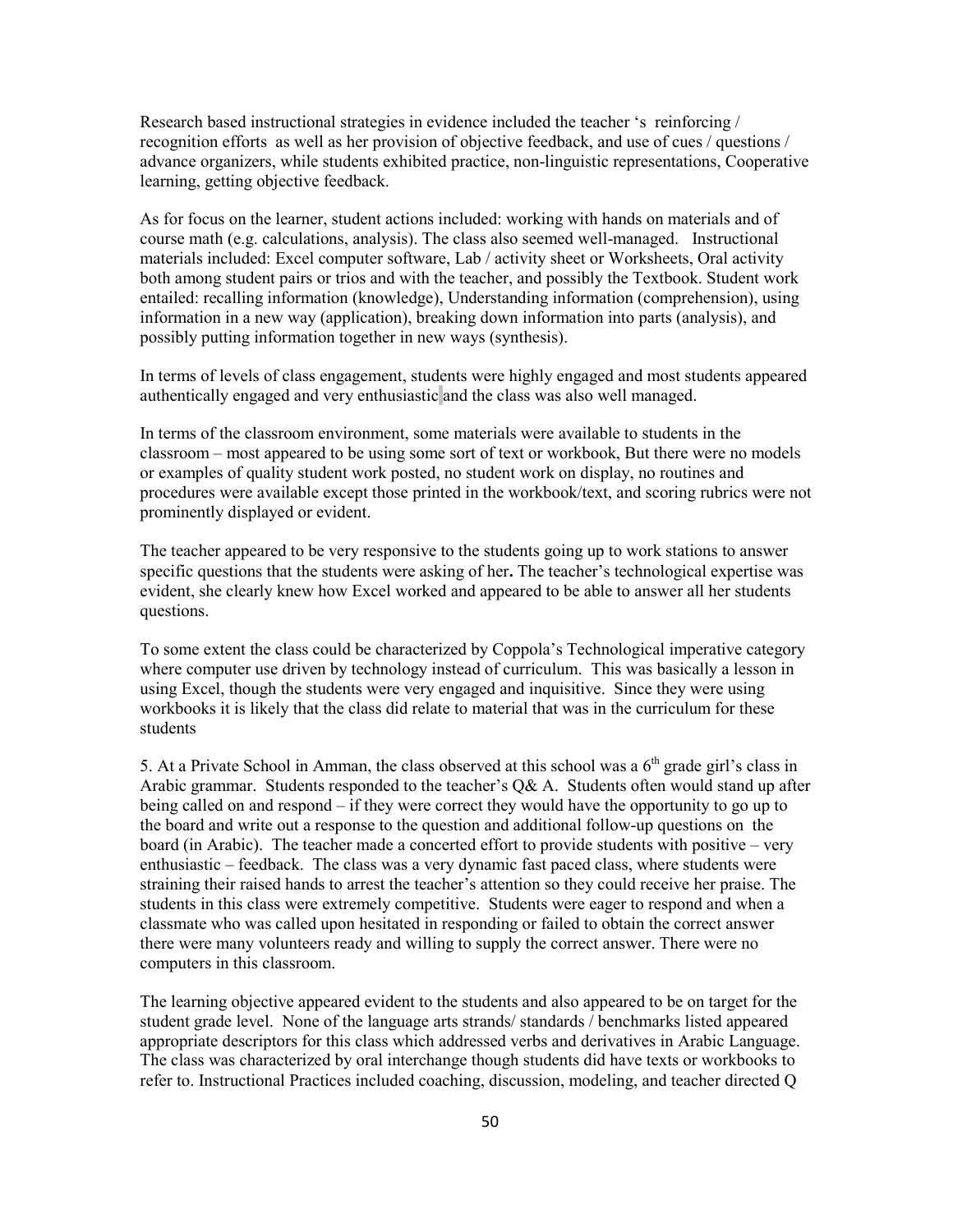$\&$  A. The group format was whole group although a great deal of attention focused on individual responses to the teacher's Q&A.

Research-based instructional strategies for both the teacher and the student included similarities and differences/ summarization, reinforced or recognized effort and provision of objective feedback. The teacher was both very enthusiastic and diligent in reinforcing correct student responses. The students also engaged in a lot of summarizing or note-taking behavior as well. Student actions included listening, reading, speaking and writing in their notebooks and on the board after successfully called on. In terms of instructional materials, most of the class revolved around oral communications or interchanges between teacher and students.

As for the level of student work, activity included recall of information (knowledge), understanding information (comprehension), breaking down information into parts (analysis) and making judgments and justifying positions (evaluation). All students were authentically and very enthusiastically engaged. The class also seemed very well managed. Because the teacher consistently reinforced and clarified student responses different learning needs in the classroom were met. Since technology was not used in this class, it was not possible to gage the teacher's expertise in using technology from observation, though the teacher did, during interview sessions appear knowledgeable about technology... Although the class was teacher directed, students were fully engaged, active and highly responsive.

The teacher did an excellent job and the students appeared to be learning. Although it would be difficult to quantify the amount of learning that actually occurred, it very well could have exceed the amount of learning that occurred in the last two classes described however, the class most definitely was not student centered or student directed. The amount of student to student interaction was minimal. The class revolved around the teacher though students were fully engaged in the learning process. Nonetheless, it was relatively easy to see why the students from this school had done so well on the PISA.

6. At the dual shift girls' school, ninth graders attending this class were learning about handling the plural case in Arabic. There were 32 students in this classroom. Although there were computers in the classroom, all of them were covered-up. The students, seated in a U-shaped configuration, were watching the laptop projection of an EduWave module designed to address or illustrate examples of the Arabic plural. The teacher directed the  $\overline{O}$  & A activity to the whole group or class of students attending the class. Students who answered the teachers' questions correctly would come up to the teachers desktop to respond to pre-developed multiple choice test items. The teacher would then elaborate upon student responses.

Seven students also had workbooks that they referred to.

Learning objective appeared to be evident to the students who were eager to respond. The teacher appeared to try to give the students an opportunity to respond, though it seemed inevitable that some of the students would not be called on because there were simply too many to be called on in the time allocated for the class.

In terms of research-based instructional strategies, both teacher and student were involved in identifying similarities and differences. The teacher reinforced students learning efforts through recognition of correct responses. The students received objective feedback on their responses.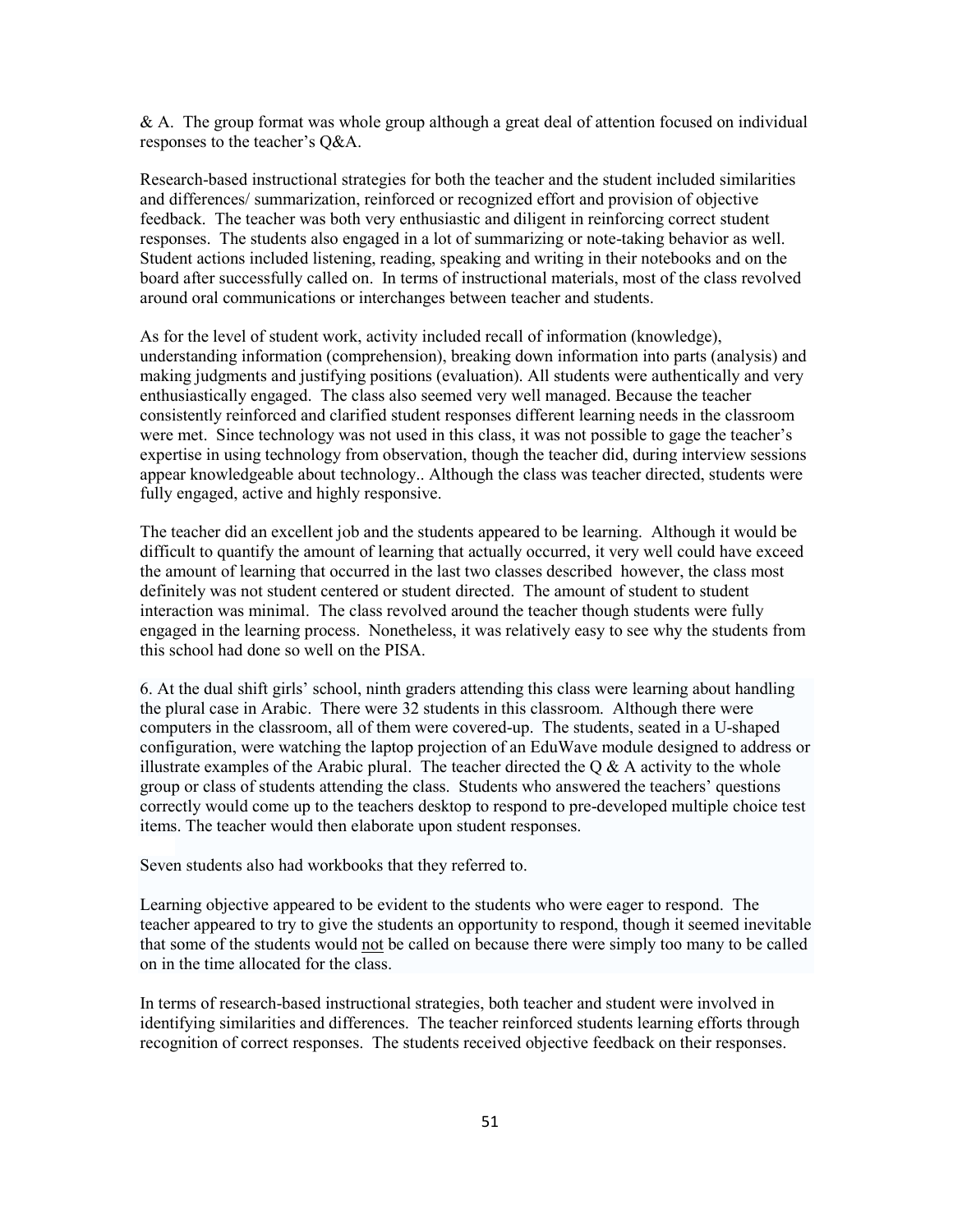Student actions took the form of listening to the teacher, observing the EduWave Assessment and speaking when called upon by the teacher. In terms of instructional materials, computer software, the LCD, the EduWave website, possibly answer sheets and worksheets, as well as the oral back and forth dialogue were used to engage students. The level of work entailed recalling information, understanding information and possibly breaking down information into parts (analysis). The teacher elaborates upon student response with her notes on a whiteboard.

It was not readily apparent whether or not the teacher was able to respond to different learning needs of her students. There were so many students straining to be called upon. The teacher appeared to be responding to the different learning needs in the classroom. In this classroom context, still students" use" of computers *per se* entailed little or no instructional value. Still most students did appear to be authentically engaged.

In terms of the classroom environment, except for the 7 students who had a text or workbook, no materials were available to students in the classroom, and there were no models or examples of quality student work posted, no student work on display, no routines and procedures were available except those printed in the workbook/text, and scoring rubrics were not prominently displayed or evident.

Although a computer was used in instruction, its use actually had little or no instructional value. The same information could be delivered through a series of overhead slides. Although the students were actively engaged in the class, it was still predominantly teacher directed. Given the overcrowding, and the shortened time period, it may not have been possible to do otherwise – still the class does not appear to exemplify the ERfKE vision or mission, though it was well delivered under very difficult circumstances.

7. In contrast,  $5<sup>th</sup>$  grade boys attending a math class in another private school were comparatively more subdued. The class was organized as a traditional classroom with the desks of the boys facing the front of the room and the board that the teacher used to illustrate math – geometrical concepts. The teacher drew figures on the board to illustrate different types of obtuse, acute or right angles. As he drew he explained concepts and wrote them on the board. The boys moved around quite a lot. Most, but not all were attentive. Some of the boys chatted a little, packed up their things in preparation for departure and turned around to stare at the visitors. Still there was a lot of response to the teachers'  $O & A$ . Even some of the boys seated off to the side, seemingly distracted still participated. One of the boys who got up to hang up a jacket, later also voluntarily and successfully responded to the teacher. There was a lot of fidgeting, still, it seemed that the boys were paying attention. Some of the boys seemed quite eager to be called upon, though they did not exhibit quite as much fervor as female counterparts previously described. Overall, the boys were comparatively more restrained. Some were non-participants. Others seemed to move around and fidget more – though they did participate successfully.

It was difficult to determine the extent to which the learning objective was evident to the students. Their success in responding to the teacher's  $O&A$  suggested that the learning objective was probably on target for the student grade level.

The Geometry and Spatial and the Sense Number sense, concepts, and operations characterized the strands/standards/benchmarks associated with this class. The class was also characterized by oral interchange and instructional practices consisting primarily of teacher directed  $Q \& A$ . The group format was whole group.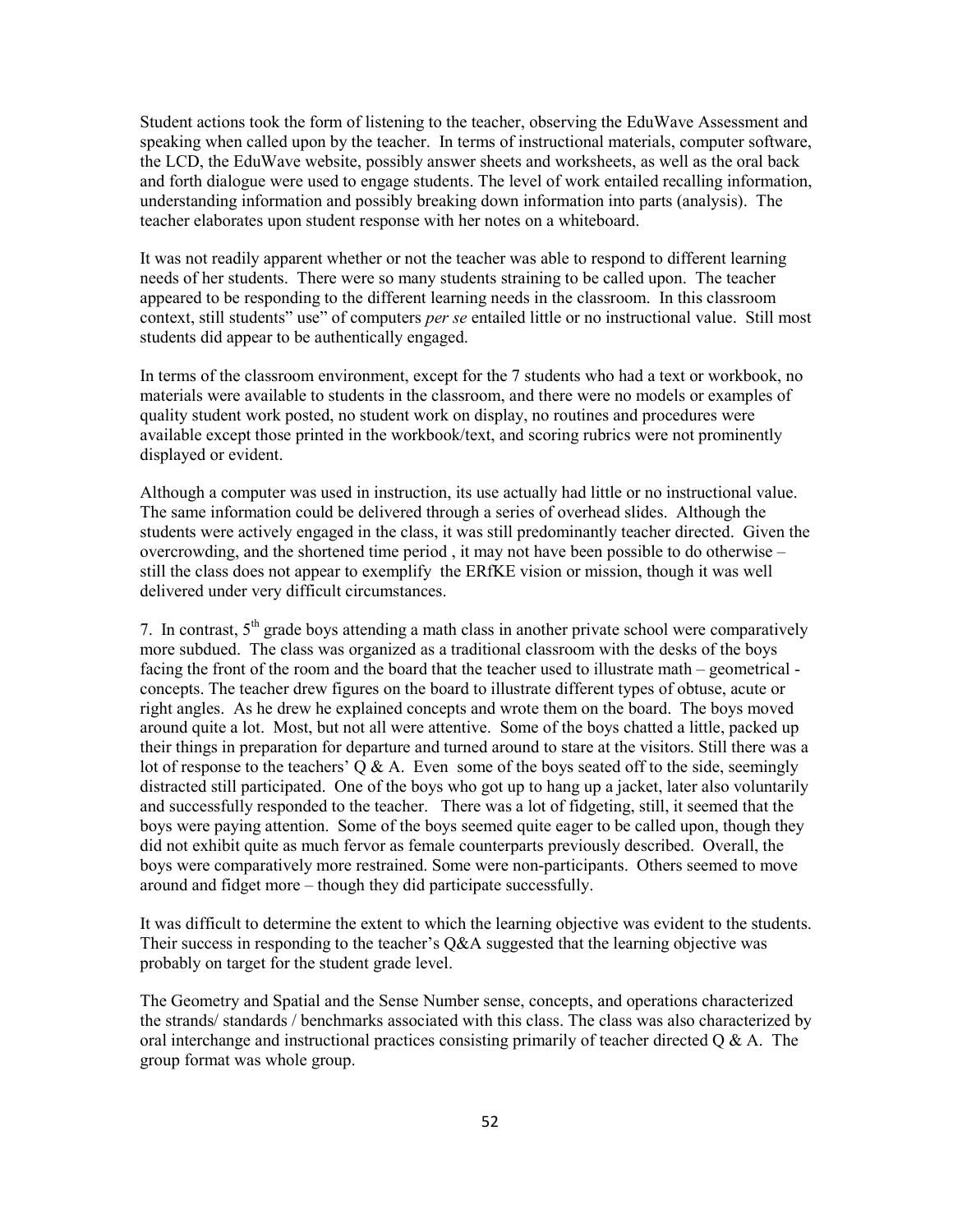Research-based instructional strategies for both the teacher and the student included similarities and differences, and reinforced or recognized effort. There was also some limited evidence for cooperative learning, getting objective feedback and, questions. Student actions included listening, speaking and some math calculations. Aside from the oral interchange and board used to illustrate mathematical or geometric concepts no other instructional materials were evident.

As for the level of student work, activity included recall of information (knowledge), understanding information (comprehension), breaking down information into parts (analysis) and making judgments and justifying positions (evaluation). Some students were very engaged, others minimally engaged. Students were generally compliant, ritually engaged. It was not possible to assess the extent of differentiated instruction. Since technology was not used in this class, it was not possible to gage the teacher's expertise in using technology. These were fairly young students and their distractedness" may have been a function of their age.

8. At another high scoring boys school located in a comparatively affluent section, two classes were observed. In the second class observed at this academically high performing school, thirty students were learning to apply technology (Excel) to calculate the average and median of a randomly generated distribution. Four computer workstations were unused. The team was told that some of the students come to the school unprepared to do simple calculations. The team was also informed that only about five of the students had internet access at home.

The lab was organized with desktops facing three walls but not the white/board. The students' attention was on desktops and on the teacher using the whiteboard. The teacher also moved around from desktop to desktop to assist students. There was plenty of room in the center of the class. The teacher and assistants provided individual assistance and support. Many, but by no means all, of the students had workbooks designed to accompany this class presentation. Students calculated the average from a range of numbers. The formulas were discussed and pointed out on the whiteboard and in workbooks to the students.

The learning objective appeared evident to the students and seemed to be on target for their grade level Data Analysis and Probability was the most appropriate strand//standard/benchmark listed. As for instructional practice, the teacher engaged in coaching, providing opportunities for practice and teacher-directed  $Q \& A$ . The group format was whole group and individual. Identifying Similarities and Differences, Summarization, Practice, Non-linguistic representations, getting objective feedback, cues / questions / advance organizers – were the most salient researchbased instructional strategies in evidence. Listening, Working with hands on materials and Math (e.g. calculations, analysis) were the most significant student actions observed. Computer software (Excel), and Lab / activity sheets, published print charts or Worksheets as well as the oral input from the teacher and text were the most important instructional materials.

The level of student work could best be characterized as using information in a new way (application) and putting information together in new ways (synthesis). In terms of class engagement, the class appeared to be well managed and students seemed to be willingly compliant, ritually engaged. As for the classroom environment focus, materials were available in the classroom - but not with every student. The teacher did attempt to accommodate different student needs as they went to each work station to provide assistance as needed. The teacher's technological expertise was also evident from the adjustments made to non-functioning workstations.

As for Coppola's characterization of the level of technology, the technological: computer use driven by technology instead of curriculum; appeared to characterize the activity observed the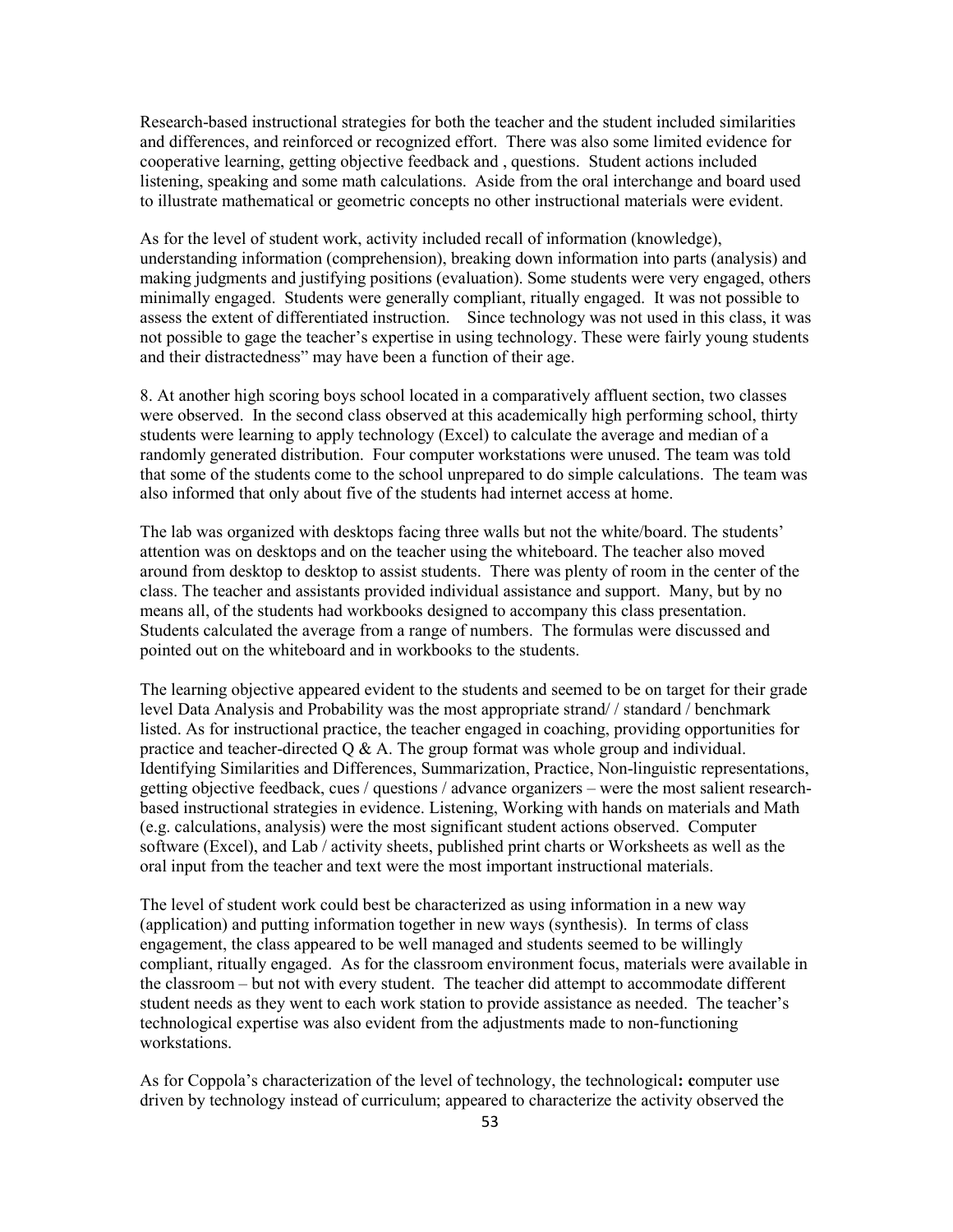best. Students seemed to be participating in this activity solely to learn the technology for the technology's sake – there seemed to be no inherent advantage to learning this activity except to obtain exposure to the technology per se.

9. At this boy's secondary level discovery school. A class was observed where  $7<sup>th</sup>$  grade boys were learning how to compute the average using Excel. The learning objective seemed evident to the students and on target for their grade level. The strand/standard benchmark concerned Data Analysis and Probability.

Hands on experience, lecture and teacher-directed  $\overline{O} \& A$  constituted the observable classroom instructional practices.. Instruction was directed toward the whole group. The teacher used a combination of research base instruction strategies, including identifying similarities and differences, summarizing, and reinforcing effort/ recognition. The students received objective feedback. Essentially, the class was teacher centered.

Student actions included listening, speaking, Observing what the teacher wrote on the board, as well as math calculations using EXCEL Instructional materials included: EXCEL computer software and the board. Student work entailed breaking down information into parts (analysis), and putting information together in new ways (synthesis). However students were not particularly engaged by the class activity. The level of technological activity appeared to be cosmetic. Students could have learned this material observing a slide show.

There are twenty functioning computer and another twenty malfunction or outdated computers in a room that is never used at this school. The lack of computers posed the most significant challenge for the teachers at this school. The team was informed that malfunctioning computers were repaired within a week if they are transported to a repair facility.

10. A high scoring boy's school that was described previously (see 8 above) there were 35 desktops set up in a conventional classroom manner – all facing the board in the class. There was a mirror in the back of the room. Most of the screens were dark when we entered the classroom. The final exam that was going to be administered was not part of the tri-semester series of ERfKE exams. This was not one of the MoE practical online exams but a school based online test administered to 8th, 9<sup>th</sup> and 10<sup>th</sup> graders. The room had been setup for an 8<sup>th</sup> grade Arabic class that incorporated enrichment content from EduWave. More specifically, the focus of this class was based on Arabic enrichment modules from EduWave that focused on grammar.

Unfortunately, there seemed to be a lot of connectivity problems – the access to internet was very slow. The visiting team was informed that for some reason, the ADSL for Arabic is especially slow – it is much faster for English and math. Lots of students appeared to be waiting because they were not connected to internet, or because they lost their connection. Perhaps given the fact that this was design to prepare students for an exam, there was not very much interaction at all. The presentation was very didactic. The teacher discussed information from EduWave that was displayed on a screen at the front of the classroom. Students, one by one, came the desktop used to display the information. The teacher asked a question, made a comment or embellished upon content in response to students who came up one by one to the computer at the front of the room as the rest of the class listened. There was some  $Q \& A$ , some limited one on one focus as students took their turn at computer. Each student reacted to displayed content the teacher evaluated their response advancing corrections as needed.

It was not possible to determine, on the basis of observation alone, whether or not the learning objective was evident to the students or on target for their grade level. Relevant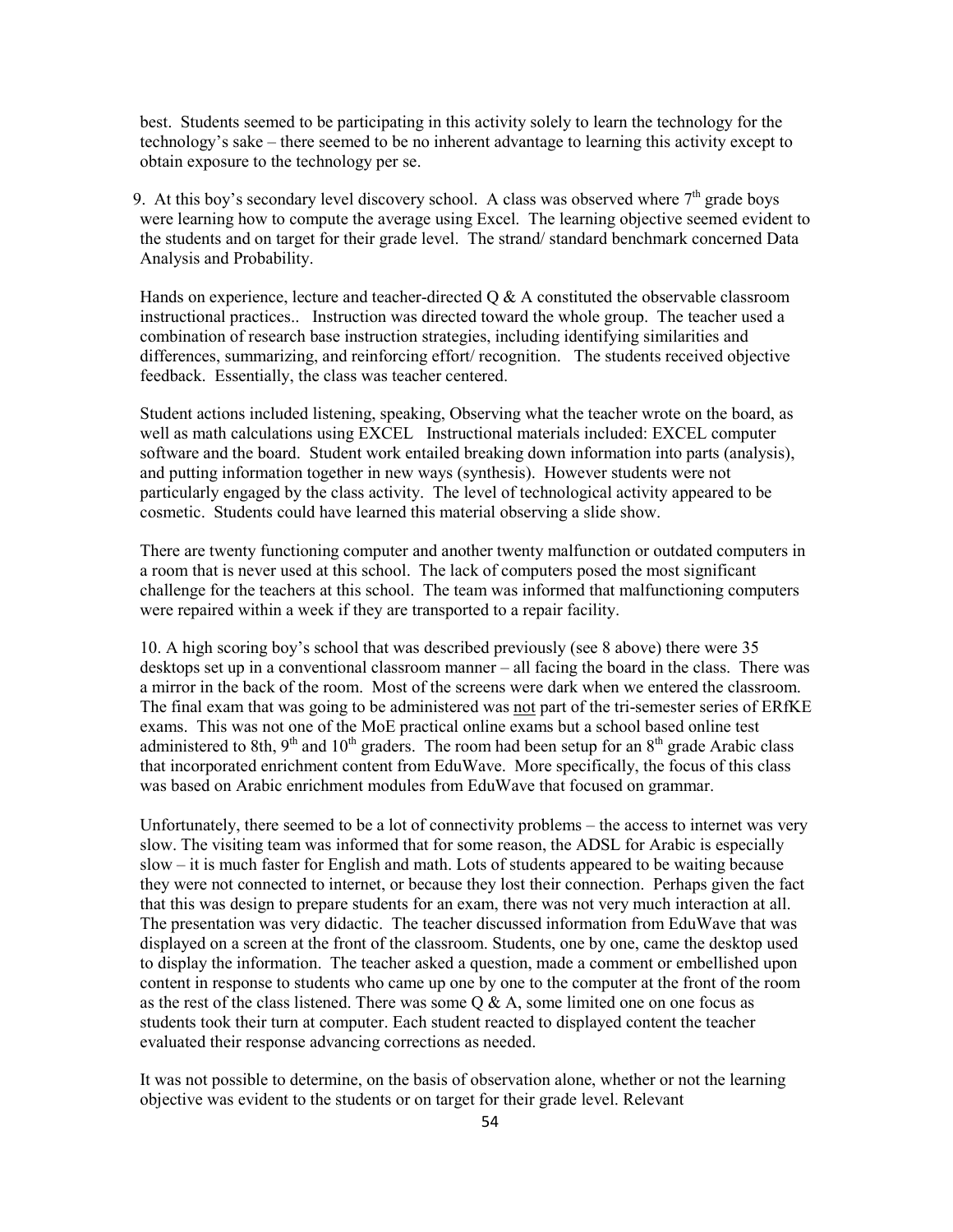strands/standards/benchmarks included: reading process, communication and specific grammar issues. As for instructional practice, the teacher appeared to be engaged in coaching, presentation of EduWave content and teacher-directed  $Q & A$  (Question and answer). In terms of group format, the teacher focused on individual students and on the group as a whole.

In terms of research-based instructional strategies, the teacher identified similarities and differences/ summarization, reinforced or recognized effort and provided objective feedback to individual students. As one might expect from students taking an exam, students identified similarities and differences and summarized content. They also appeared to be receiving objective feedback from the teacher. Student actions entailed reading, speaking, writing and observing the Data Show demonstration of Arabic on EduWave.

Instructional materials included overhead screen used to project EduWave web site content. As for the level of student work, activity included recall of information (knowledge), understanding information (comprehension) and making judgments and justifying positions (Evaluation). The students were minimally engaged except when it was their turn to respond. There was little if any evidence that the teacher responded to the different learning needs in the classroom and it was not possible to determine the teacher's technical level of expertise. Although students used computers for this online exam, the advantages over conventional paper and pencil test measure were not evident. This also did not appear to qualify as a performance based test either. Rather, this exam seemed to be an electronic version of a paper and pencil test administered individually. Even as a test-review session, this class would have to be considered problematic since it afforded minimal opportunities for students to interact and discuss course content.

11. Another class that was observed focused on probability at a school for boys. The teacher was trying to access the last topic on a list of mathematical topics. This module pertained to probability. A series of pictures were displayed using an LDC projector. The teacher set everything up on one computer using Data Show to save time due to poor connectivity. As the class progressed, the class content appeared on more and more computers. One or two boys sat at a computer though there were some students who were somewhat removed from the computer. The display appeared on only some computers – it seemed difficult to establish access on the computers so different content appeared on different screens. Gradually over time the targeted content appeared on more computers but there where some computers that never accessed the targeted content. The class had to respond to the teachers questions about the graphical/pictorial displays. Although students did respond to the questions, attention was no uniformly focused on the lesson. Some students were looking at other content while the teacher and assistant were trying to set up access. The boys chatted among themselves. While the chatter was not particularly disruptive, the attention of many students did not appear to be consistently focused on the lesson per se. The materials presented appeared to be akin to enrichment modules.

Ten of the 30 or so students in the room had home access. There appeared to be about 30 computers. The computers were arraved in a traditional classroom manner all facing the board. The class may have been thrown together at the last minute. Apparently, no computer classes were offered at all this academic year due to poor connectivity.

Learning objective appeared evident to the students, the lesson focused on Data Analysis and Probability.

Instructional practices used took the form of a Data show with teacher directed Q&A session. A whole group format was used. Student actions included listening, speaking, writing (some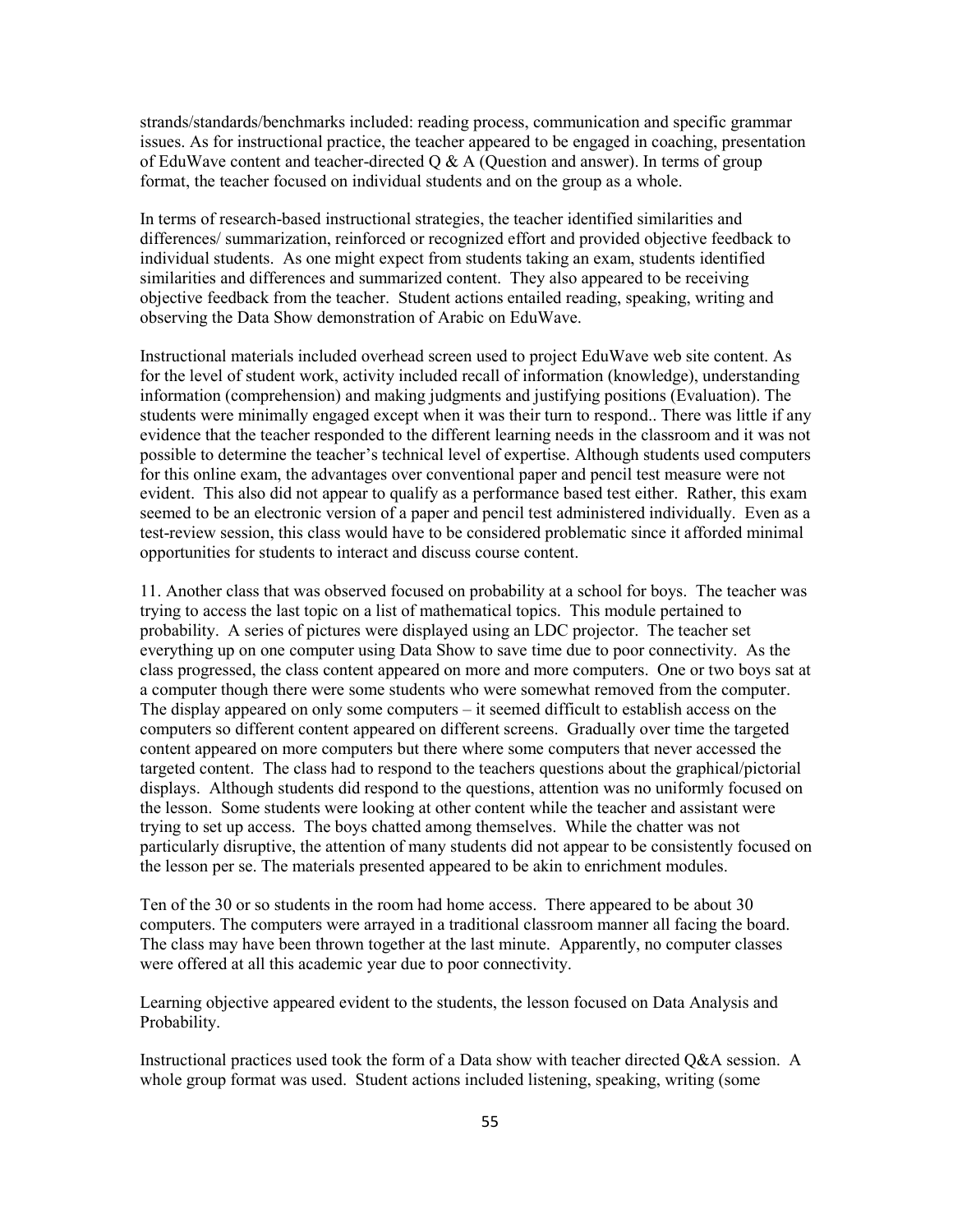limited writing on the board after successfully answering a question to elaborate upon a correct response to the teacher) as well as observing demonstration (e.g. Live, PowerPoint, other)

Instructional Materials included a Data Show presentation of EduWave content.

The level of student work concerned understanding information (comprehension), and the levels of class engagement could best be described as approximating Dysfunctional – some compliant, moderately engaged – no really disruptive students – but then again the students were aware that they were being observed.

As for the classroom environment, it seemed like the room was not in active use that much: there were no materials were available in the classroom, no models or examples of quality student work posted, no student work on display, no routines and procedures were available except those printed in the workbook/text, and scoring rubrics were not prominently displayed or evident.

The teacher was very preoccupied with setting up the computers to correspond to the Data Show and only minimally could respond to the different learning needs in the classroom. However, the teachers' technological expertise was evident as they attempted to resolve all the technical difficulties with connectivity, Data Show and individual PCs.

The level of technological activity could best be described as little or no instructional value because of the disorganization and disarray of the class.

Another girls Discovery school was visited though it was not possible to observe a class there due to time constraints. Similarly, there was a power outage at another boys discovery school and at another boys discovery school students were out studying for their final exams (May 27).

### **Summary**

Ironically, the school which has embraced the mission and vision of ERfKE and has come the closest to realizing best practices envisioned by its architects is a comparatively poor school with limited computing resources and a comparatively high student to computer and high student to teacher ratio. Students there have limited or no access to computing resources at home. Not surprisingly, the next best school in this regard, is a much more affluent school, although that school is also overcrowded now. Other schools visited may be well on their way, but still have some distance to travel.

Private schools that have much better computing resources simply have not made the shift to become student-centered or student-directed school culture. Boys' schools generally lag behind girls' schools in both technological and pedagogical application. Teachers at these institutions appear unable or unwilling to relinquish control to their students.

Female students appear consistently more engaged in their classes. Moreover, more of the classes in girls schools used a greater variety of group formats, including the small group or pairing as well as the whole group or individual.

If technology is used as part of instruction, it must be in good working order. This was somewhat less often the case at boys' schools. But even when the technology was in good working order, it was rarely used to promote the critical thinking of student groups or teams. More often than not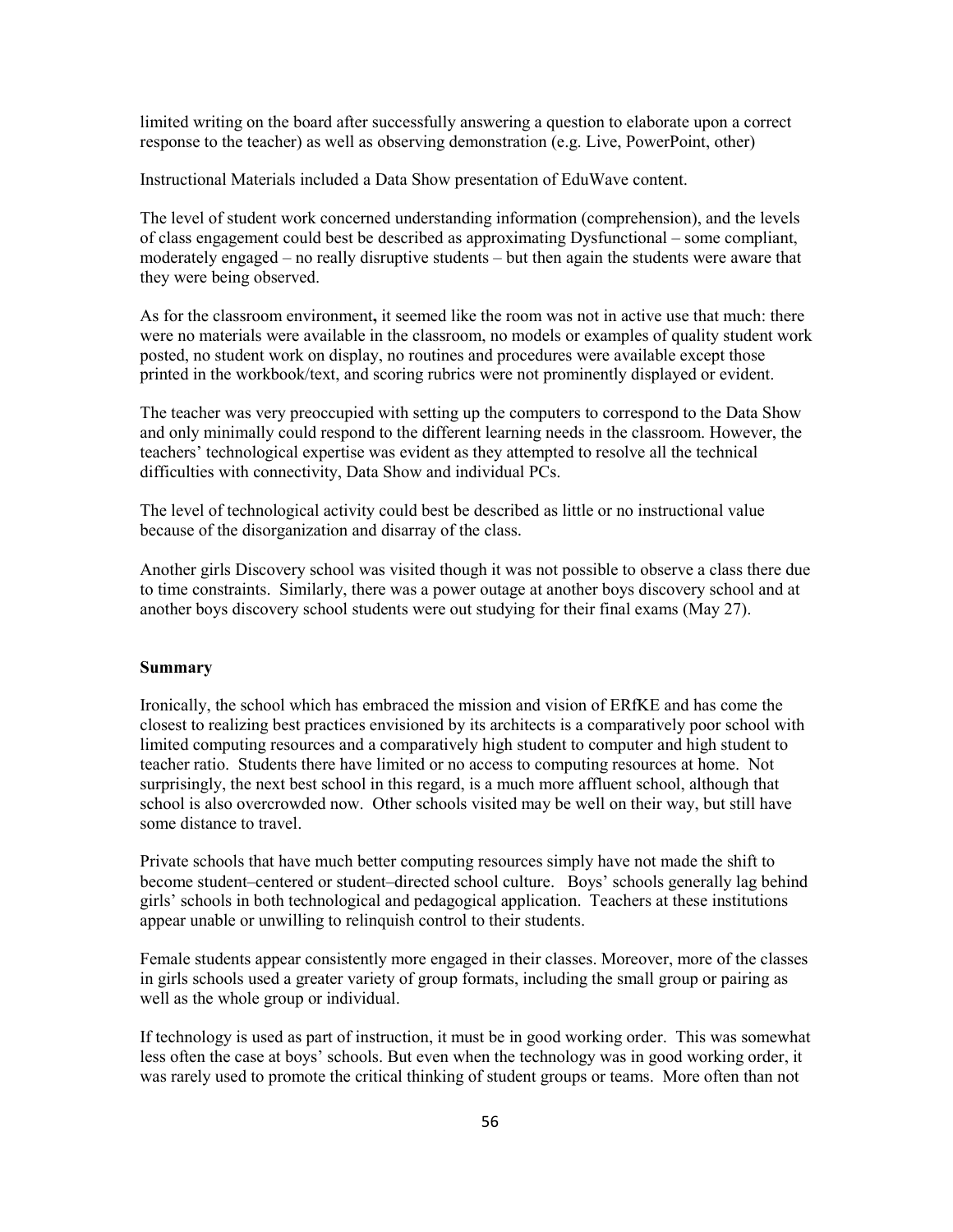teachers and administrative staff viewed the sharing of a computer as an impediment or problem<br>to be worked around. There is some evidence that this can be used to advantage.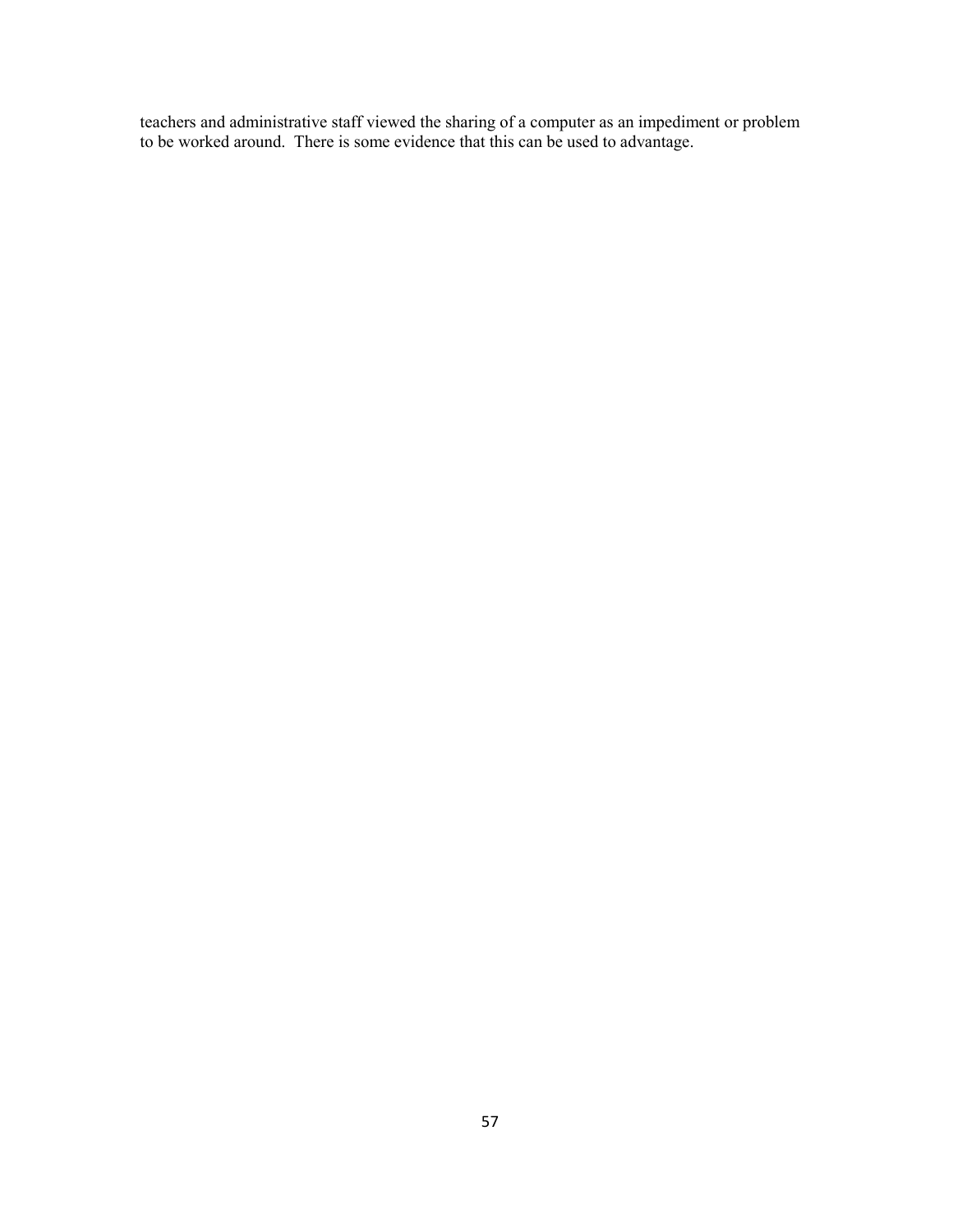### **Conclusions**

Although technology is readily available at the private schools, it does not constitute the instructional delivery preference of choice. At two academically high performing girls Discovery schools, the ICT student centered instructional approach consonant with the vision of ERfKE is evident but this was not the case at the many of the schools for boys where the use of ICT appears more incidental and supplementary to a teacher centered mode of instruction.

The dual shift school for girls did remarkably well for a school that is so constrained by overcrowding, shortened class periods, a lack of ready access to computers and the internet at home, and the comparatively low socio economic background of most of the students in that area. It is a tribute to the dedication of its hard working teachers that the school enjoys the success that it was able to demonstrate in light of these very difficult circumstances. Although, successful implementation of the ERfKE initiative seems unlikely given these constraints, success achieved by another girls' discovery school in the area provides some measure of hope.

Notably, the school which has embraced the mission and vision of ERfKE and has come the closest to realizing best practices envisioned by the architects of this initiative is a poor school. Students lack ready access to computers and the internet at home. Its classrooms are also overcrowded. Its walls are comparatively barren. Although PISA scores were lackluster, considering the broader context of this school, this is not altogether surprising. The principal at this school, like almost all of the other schools as well, has not been in residence there very long. The school has in many other ways established a reputation for excellence.

Small project driven groups like those observed at the girls' discovery school that so completely embraced the ERfKE spirit show how groups can be used to their advantage. Although it was not possible to replicate the same degree of creativity and innovation, the same Constructivist approach was evident at a more affluent girls' discovery school-and possibly because students there did have access to computers at home, those students may have been able to do achieve more. But in general, even when the technology was in good working order, it was rarely used to promote the critical thinking of student groups or teams. More often than not teachers and administrative staff viewed the sharing of a computer as an impediment or problem to be worked around.

The unanticipated and unprecedented growth of student enrollments due to the influx of about one million refugees from Iraq, has put an enormous strain on the Jordanian educational system. Classes are often overcrowded, and despite the procurement of technological resources, students often have limited access to the required technology. Teachers still lack experience, training and understanding regarding new teaching methodology that incorporates technology and also lack of experience, training and understanding regarding new modalities of assessment. Not surprisingly, there is a lot of frustration among teachers who can barely keep pace with the imperative to master technology, develop expertise in new emergent pedagogies but still remain underappreciated and underpaid.

Hopefully, this can be changed in phase II.

#### **Some Recommendations for Change**

Although the educational school system has made huge advances in providing technological access, the implementation of technology in the classroom is - more often than not - cosmetic. Occasionally, the introduction of technology for technologies sake was also evident (i.e. learning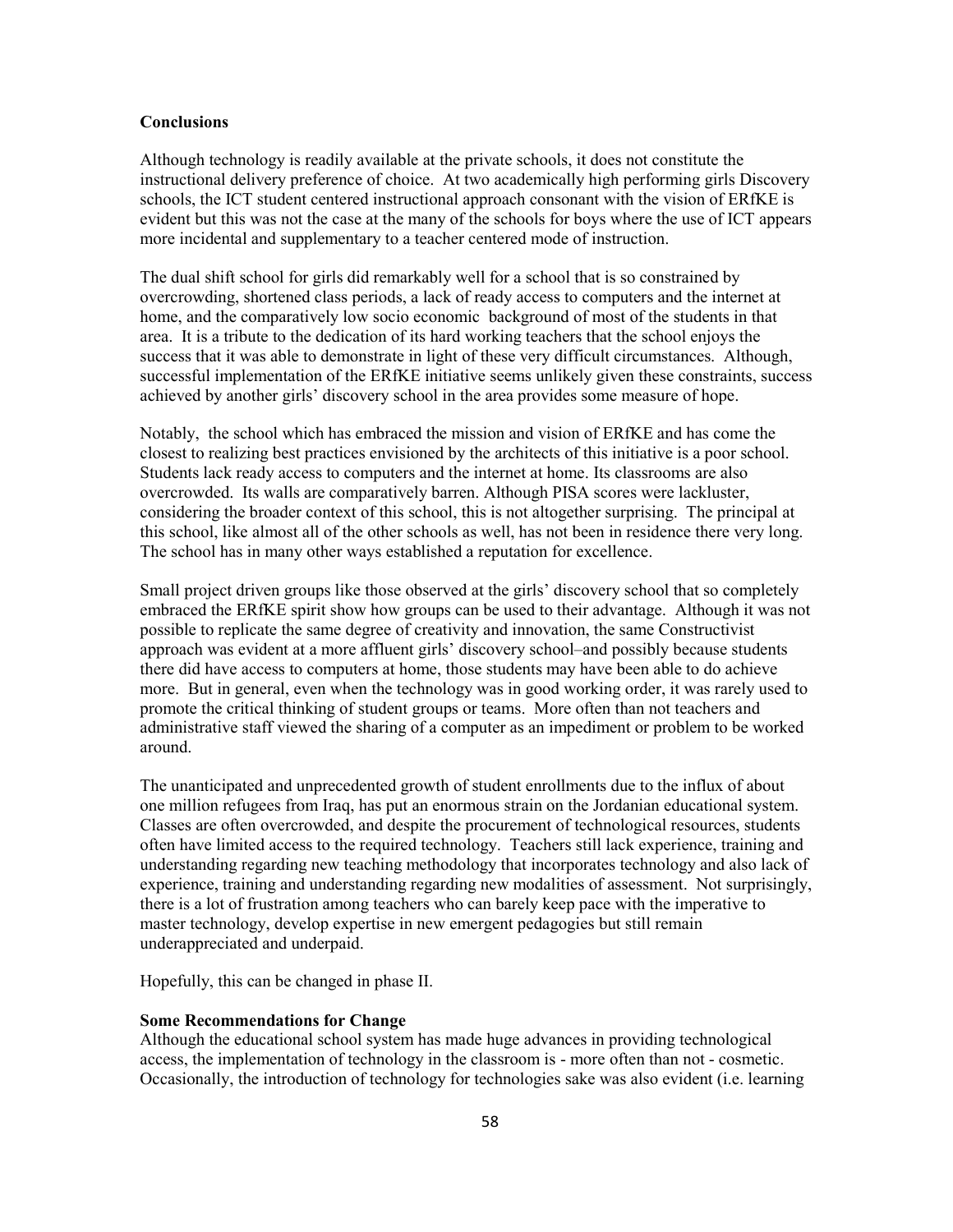how to use EXCEL to generate statistics or mathematical functions without enhancing genuine understanding of these statistics or functions).

Technological tools have been developed to promote instruction. This constituted the focus of attention for major projects like MIT's project Athena. The older Interactive Videodisk technology developed instructional materials that more optimally integrated subject-matter integration. For example, students learning Spanish could participate in a re-enactment of the adventures of Don Ouixote as they honed in on their Spanish and literary skills and knowledge. Similarly, students learning French could assist an eighty year old woman search through French / Parisian newspapers for an apartment. Many of these tools have been successfully ported to the internet, and new applications like these are continuously being developed. Computer Adaptive technologies are also available to address authentic performance assessment. Some of these applications are readily available on internet and warrant serious consideration in the promotion of the ERfKE initiative.

In Jordan as in the United States although the emphasis of pedagogy is radically different, the teaching profession warrants renewed "professionalism." Especially in Jordan where teachers play a major role as models of knowledge economy workers, it is imperative that the profession warrants transformation. If teachers are to succeed in reshaping Jordan's educational systems and developing successful cohorts of knowledge workers, the profession cannot continue to enjoy second class status. Accordingly, teachers cannot continue to be overworked, underappreciated and underpaid. At the very least, the burgeoning workload cannot sustain duplicative activity that deflects teachers from their primary instructional role. Additional professional development is warranted to help teachers meaningfully incorporate technology in instruction. Teachers also need more help with authentic performance assessment in subjects like math and science. Creative solutions for coping with overcrowded classrooms and limited technological resources need to be addressed.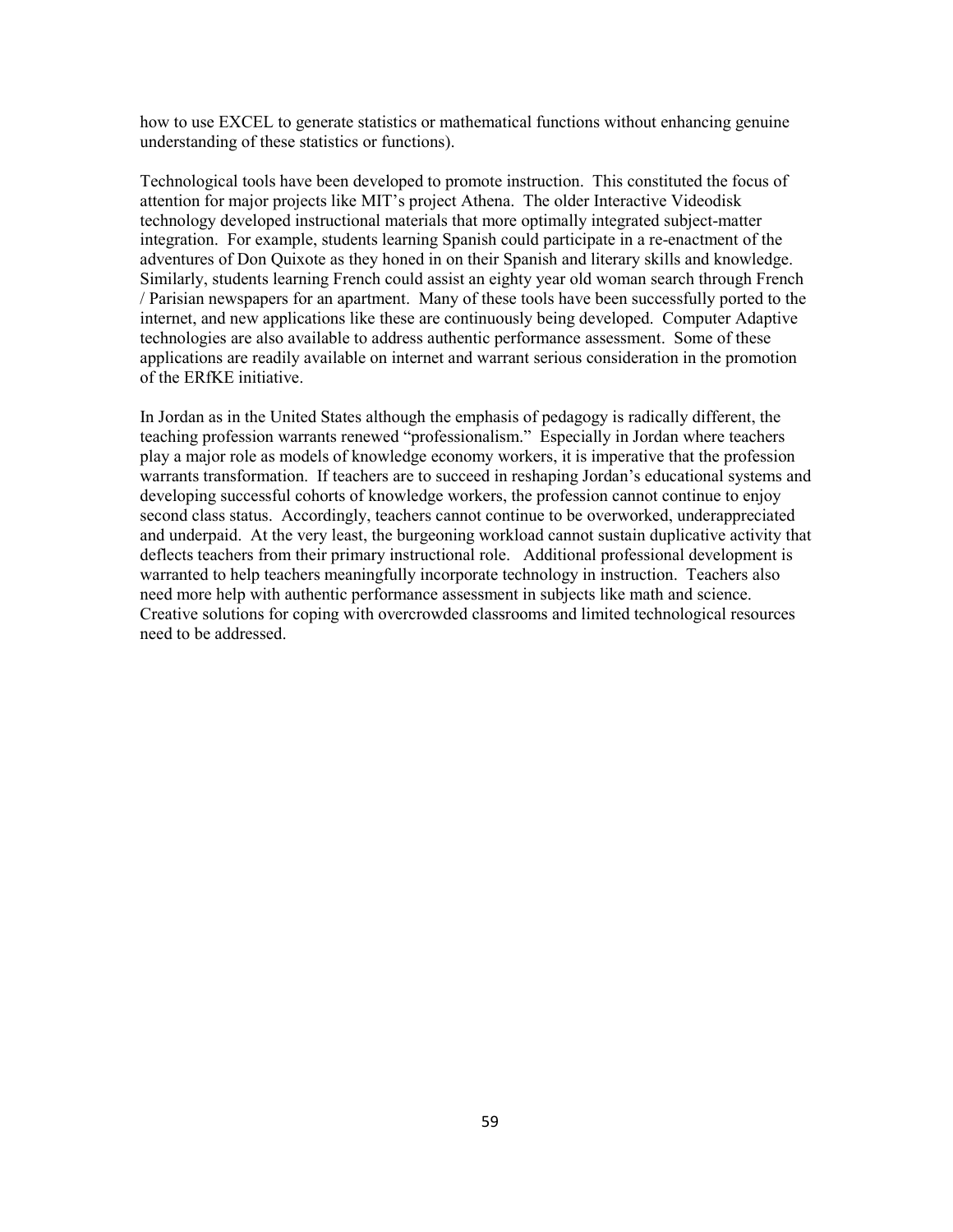### **References**

Auburn, Indiana Evening-Star, January 20, 1998

Averett, C. (1994). Block scheduling in North Carolina high schools. Division of Innovation and Development Services. North Carolina Department of Public Instruction. Raleigh, NC.

Baker, D., Joireman, J., Clay J., and Abbott, M., (October 2006), Schedule Matters: The Relationship between High School Schedules and Student Academic Achievement, Washington School Research Center. http://www.spu.edu/wsrc/WSRC-HS-Scheduling-Research-Report FINAL-10- $03-06.pdf$ 

Bennett. Karen J., (April 12, 2000), BLOCK SCHEDULING: With a Mathematics Perspective, http://lrs.ed.uiuc.edu/students/bennett1/block scheduling.htm

Brake, N. L. (2000, November). Student course-taking delivered through a high school block schedule: The relationship between the academic core and student *achievement*. Paper presented at the annual meeting of the Mid-South Educational Research Association, Bowling Green, KY.

Brannon, Pam, (December 6, 2007), School board mulls block schedule, Gulf Breeze News. http://www.gulfbreezenews.com/news/2007/1206/Front Page/004.html

Brooker, J. 1996. "The Mythology of the 90-Minute Classroom", *Educational* **Issues in Brevard**, [ http://www.jbit.com/bs myth.htm ]. (March 2000). Brown, Marilyn, (December, 2007), School Day Squeeze, TBO.com, http://www2.tbo.com/content/2007/oct/18/school-day-squeeze/?life-education

Canady, Robert Lynn; Hotchkiss, Phyllis R., (1984), School Improvement without Additional Cost. Phi Delta Kappan, v66 n3 p183-84.

Canady, R. L., & Rettig, M. D. (1995b). Block scheduling: A catalyst for change in high schools. Princeton, NJ: Eye on Education.

Canaday, R. L., & Rettig, M. D. (1993). Unlocking the lockstep high school schedule. Phi Delta Kappan, December, 1994, 310-314.

Carroll, J. M. (1987). The Copernican Plan: A concept paper for restructuring high schools. Educational Research Services, EA 019 545.

Cawelti, Gordon, (1994). High School Restructuring: A National Study (Arlington, Va.: Educational Research Service.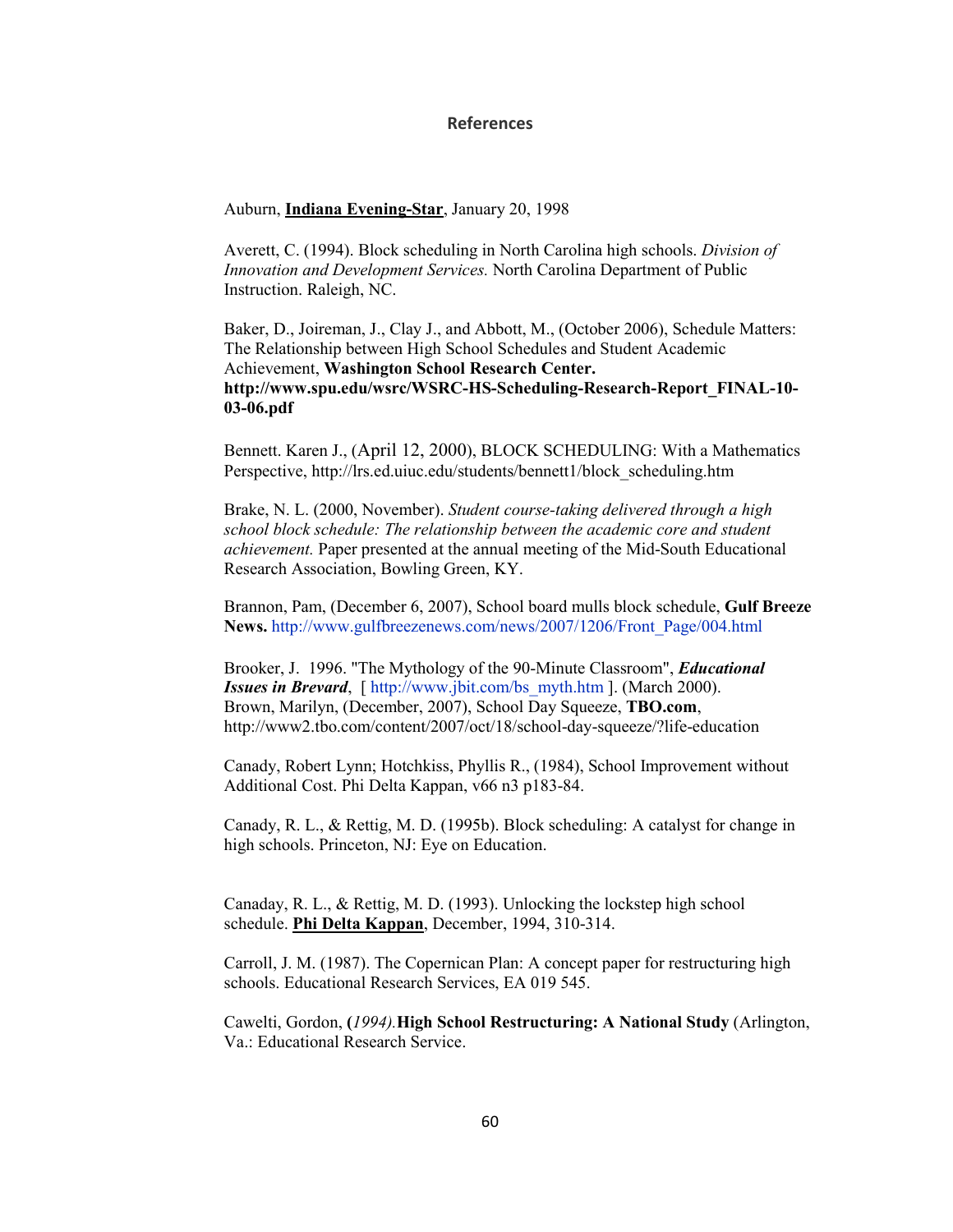Charlotte Advocated for Education (2003). Summary of North Carolina State School Board Meeting – Highlights June 4-5, 2003. Retrieved November 13, 2004, http://www.advocatesfored.org/SBE%20highlights/SBE%20June%202003.pdf

Council for Education Policy, Research and Improvement (CEPRI), (November, 2005), Impact of the Class Size Amendment on the Quality of Education in Florida

CPSER, High school trimester system vs. semester system, Research Brief, http://icee.isu.edu/Policy/High%20school%20trimester%20system%20vs.pdf

Day-Campbell Martha Marie, (1998), A study of the current status of block scheduling programs employed in Tennessee public high schools, *Tennessee State* University, http://e-research.tnstate.edu/dissertations/AAI9907841/

Deuel, L.L. S. (1999) Block scheduling in large, urban high schools: Effects on academic achievement, student behavior, and staff perceptions. The High School **Journal 83(1)**, 14-25.

Dobbs, Wiley, (1998), The Block Schedule, Intel Education, http://www.intel.com/education/projects/wildride/supporting/BlkSched.htm

Dow, Jeffrey and Paul, George (1998), Block Scheduling in Florida High Schools: Where Are We Now? NASSP Bulletin, Vol. 82, No. 601, 92-110

Edwards, C. M. (1993). Restructuring to improve student performance. NASSP Bulletin, May, 1993, 77-88.

Eineder, D. V., & Bishop, H. L. (1997). Block scheduling the high school: The effects on achievement, behavior, and student-teacher relationships. NASSP Bulletin,  $81(589)$ , 45-54.

Farbman, D. & Kaplan, C. (2005). Time for a change: The promise of extended-time schools for promoting student achievement. Boston, MA: Massachusetts 2020.

Farmington High School website (2006). http://www.farmington.k12.mi.us/fhs/ Accessed October, 2006.

Fletcher, Jr., William P. (November 1997), The Development Of A Block Scheduling Evaluation Model, Dissertation submitted to the Faculty of the Virginia Polytechnic Institute and State University. http://scholar.lib.vt.edu/theses/available/etd-11797-34311/unrestricted/fletcher.pdf

Florida Department of Education, Class Size Reduction in Florida's Public Schools: Questions and Answers, http://www.fldoe.org/arm/pdf/csfaqfinal.pdf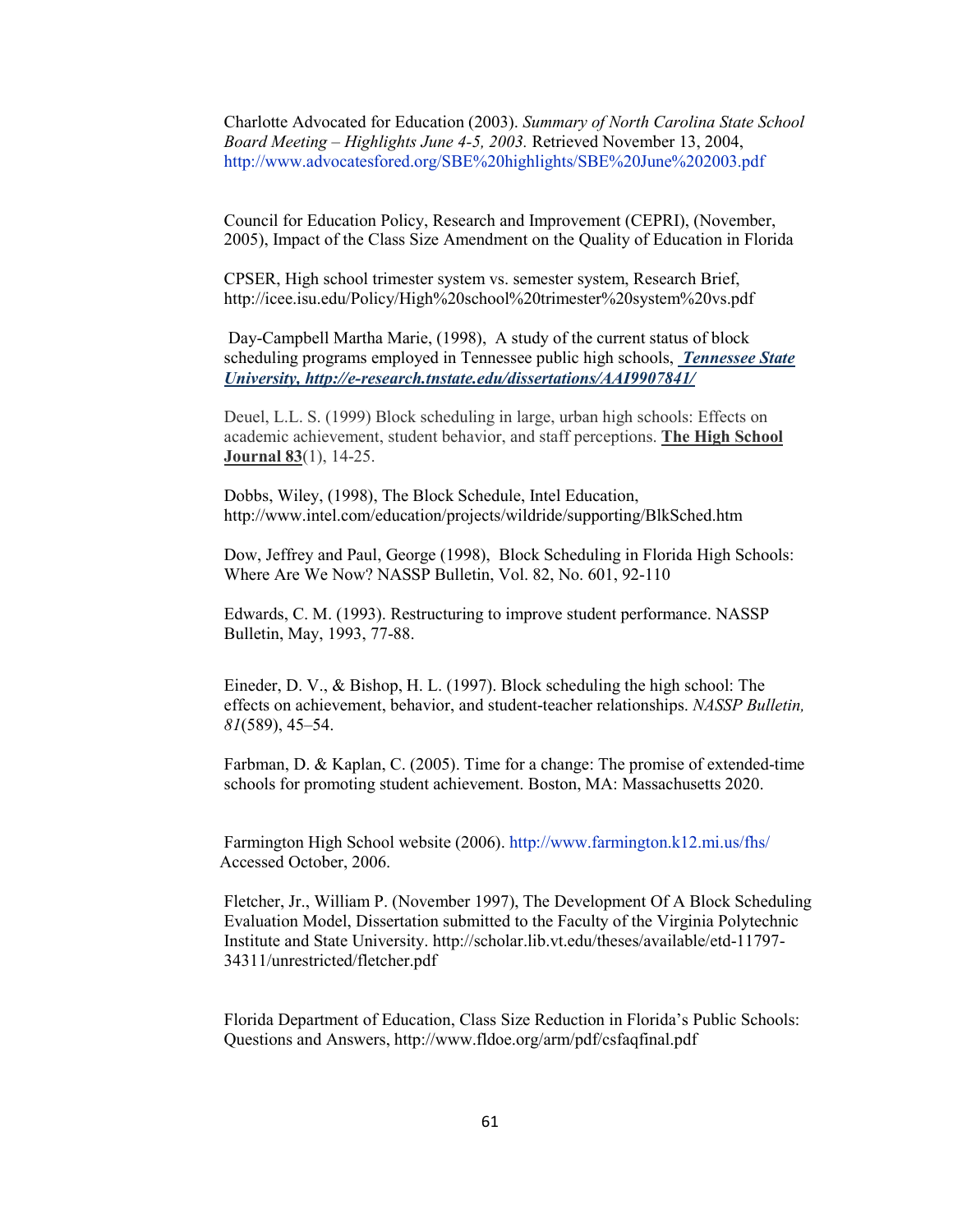Ghezzi, Patti (March 15, 2006) Consider the Block, The Atlanta Journal-

Constitution, http://www.ajc.com/blogs/content/shared-

blogs/ajc/education/entries/2006/03/15/consider the bl.html

Hackmann, D. G., Hecht, J. E., Harmston, M. T., Pliska, A. M., & Ziomek, R. L. (2001, April). Secondary school scheduling models: How do types of models *compare to the ACT scores?* Paper presented at the annual meeting of the American Educational Research Association, Seattle, WA.

Hoffer, T. B., Quinn, P., & Suter, L. E. (1996). High school seniors' instructional experiences in science and mathematics: National Educational Longitudinal Study of 1988. (NCES 95-278). Washington, DC: Government Printing Office.

Jenkins, E., Queen, A., & Algozzine, B. (2002). To block or not to block: That's not the question. The Journal of 'Educational Research, 95(4), 196-202.

Knight, S., DeLeon, N. & Smith, R. (1999). Using multiple data sources to evaluate an alternative scheduling model. The High School Journal,  $83(1)$ , 1-13.

Lare, Douglas, Jablonski, Ann M., Salvaterra, Mary, (2002), Block Scheduling: Is It Cost-Effective? NASSP Bulletin, Vol. 86, No. 630, 54-71

Lare, D., Jablonski, A.M., & Salvaterra, M. (2002). Block scheduling: Is it costeffective? NASSP Bulletin, 86(630), 54-71.

Lim, Rosanne, Block Scheduling Pros and Cons, LifeScript Connect Network, http://www.lifescript.com/channels/healthy living/Life Tips/block scheduling pros and  $cons.asp?trans=1&du=1&gclid=CMO3iu$ io5ACFSpcsgodJVLy7Q&ef id=1350:3:50b5e3d39a0b1bdd5709a63409690b98 589 772165:

Lecot0GyMVEAAC30SN0AAAAW:20071212173001

Lewis, Chance W., Winokur, Marc A. R., Cobb, Brian, Gliner, Gail S., Schmidt, Joel, (February 2005), Block Scheduling in the High School Setting: A Synthesis of Evidence-Based Research A report prepared for MPR Associates, Inc., Berkeley, CA under contract to the Office of Vocational and Adult Education, U.S. Department of Education

Lewis, Katherine, (January 2007), District, union to go to arbitration over block *scheduling grievance*, Naples Daily News.

Maltese, Adam V, Dexter, Kirsten M, Tai, Robert H, Sadler, Philip M, (Spring) 2007). Breaking from Tradition: Unfulfilled Promises of Block Scheduling in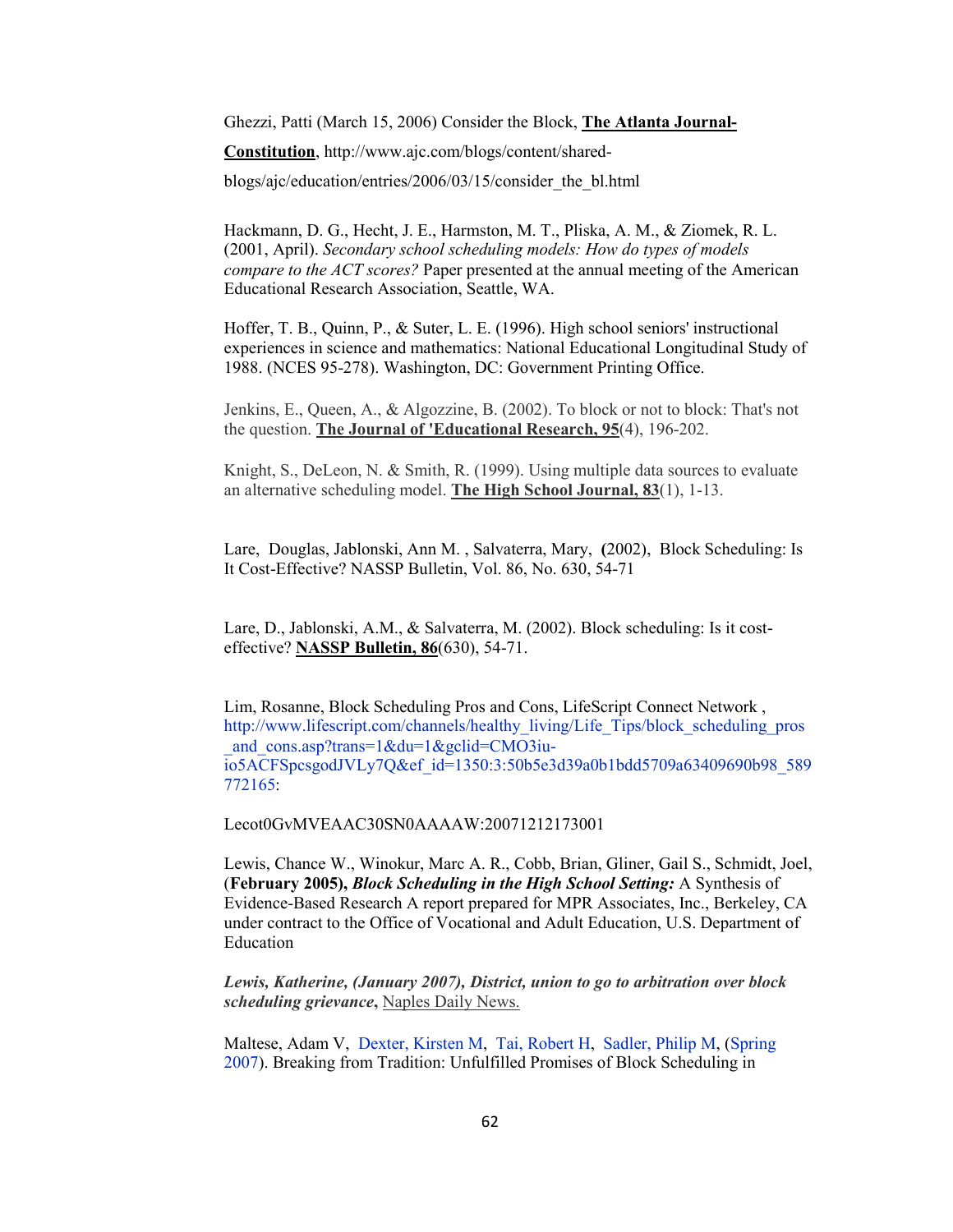#### **Science, Science Educator.**

http://findarticles.com/p/articles/mi qa4049/is 200704/ai n19433145/pg 2

McCreary, J., and Hausman, C., (2001), Differences in student outcomes between block, semester, and trimester schedules, (ERIC Document Reproduction Service No. ED457590)

Moore, Chris, (May 02 2006), Does Block Scheduling Help? ilovephysics.com. http://www.ilovephysics.com/archives/2006/05/02/does-block-scheduling-help/

Nichols, J. D. (2005) Block-scheduled high schools: Impact on achievement in English and Language Arts. Journal of Educational Research, 98(5), 299-309.

O'Brien, Eileen M., (September 25, 2006), Making time: What research says about re-organizing school schedules, The Center for Public Education. http://www.centerforpubliceducation.org/site/c.kjJXJ5MPIwE/b.2086551/k.9967/Ma king time What research says about reorganizing school schedules.htm

Paige, Carmen, (October 2007), Santa Rosa schools cut back: Budget reductions could force changes in class schedules, bus routes, pnj.com, http://www.pnj.com/apps/pbcs.dll/article?AID=/20071022/NEWS01/710220322/100 6/ENTERTAINMENTfe

Payne, David (7/26/01) U. Florida study: Block schedules may decrease FCAT scores, Independent Florida Alligator (U. Florida), http://media.www.thejambar.com/media/storage/paper324/news/2001/07/26/Uwire/U .FloridaStudy.Block.Schedules.May.Decrease.Fcat.Scores-82893.shtml

Pisapia, J., Westfall, A., & Hubert, T. (1995). Alternative high school schedules. A briefing report to the Chesterfield County Board of Education. Metropolitan Education Research Consortium. Virginia Commonwealth University, September 1995.

Queen, Allen and Isenhour, Kimberly G., (2002), The 4X4 Block Schedule (Princeton, N.J.: Eye on Education, Inc., 1998).

Reassignment.

http://www.palmbeach.k12.fl.us/choiceprograms/reassignment%20guidelines.pdf

Rettig, M., (2005), Directory of High School Scheduling Models in Virginia Revised For the 2005-2006 School Year,

http://coe.jmu.edu/EdLeadership/Directory%20of%20High%20School%20Schedulin g%2005-06.doc

Rice, J. K., Croninger, R. G., & Roellke, C. F., (2002), The effect of block scheduling high school mathematics courses on student achievement and teachers' use of time: implications for educational productivity. Economics of Education Review, 21, 599-607.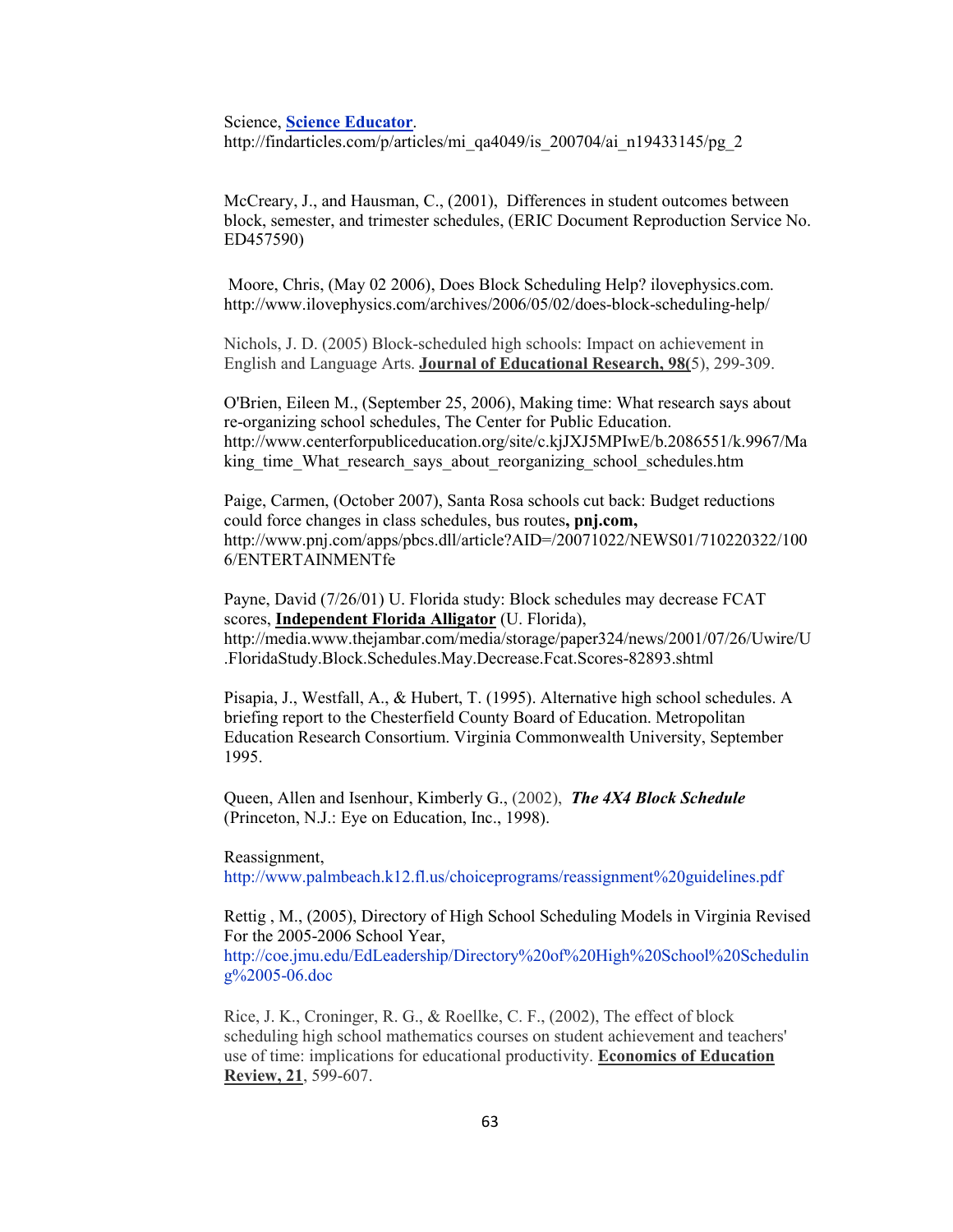Schreiber, J. B., Veal, W. R., Flinders, D. J., & Churchill, S., (November 14, 2001). second year analysis of a hybrid schedule high school, Education Policy Analysis Archives, 9(46), Retrieved June 26, 2003, from http://epaa.asu.edu/epaa/v9n46/.

Sharman, Rex G., (Dec 1990), Student Dropouts and Scheduling Patterns in Secondary Schools: An Exploratory Study, Alberta Journal of Educational **Research, v36 n4 p325-36** 

Spoelstra, E. (2002). Teaching in the block: Perceptions from an Agricultural *Education Classroom.* Master's thesis, University of Wisconsin-Stout, Menomonie, Wisconsin.

Strizek, G. A., Pittsonberger, J. L., Riordan, K. E., Lyter, D. M., & Orlofsky, G. F. (2006). Characteristics of schools, districts, teachers, principals, and school libraries in the United States: 2003-04 schools and staffing survey (NCES 2006-313).U.S. Department of Education, National Center for Education Statistics. Washington, DC: U.S. Government Printing Office. Texas Education Agency Office of Policy Planning and Research Division of Research and Evaluation, (September 1999), Block Scheduling in Texas Public High Schools, Policy Research, http://www.tea.state.tx.us/research/pdfs/prr13.pdf

The College Board,. (1998, May),. Block schedules and student performance on AP examinations (Research Notes No. RN-03),. New York: Author.

Trimble, Linda (2007). High school schedules about to change, Daytona Beach **News-Journal Online: Education** 

UF study: FCAT scores lower for schools with block schedule, (July 12, 2001), University of Florida News. http://news.ufl.edu/2001/07/12/blockschedule/

Walker, G. (2000). The effect of block scheduling on mathematics achievement in high and low SES secondary schools (Doctoral dissertation, University of Kansas, 2000), Dissertation Abstracts International, 61, 4638.

Worsnop, Richard L. The Coalition for a Traditional School Year. http://www.schoolyear.info/issyear9.html

Wild, R. D. (April, 1998). Science achievement and block schedules. Paper presented at the Annual Meeting of the National Association for Research in Science Teaching. San Diego, CA.

Wilson, Elizabeth, Looney, Sarah, Stair, Kristin, (Fall 2005), The Impact Of Block Scheduling On Agricultural Education: A Nine Year Comparative Study, Journal of Career and Technical Education, Volume 22, Number 1.

Wisconsin Education Association, (1996), The Change Process and Alternative Scheduling, Teaching and Learning: The Change Process and Alternative Scheduling, http://www.weac.org/resource/june96/schedule.htm